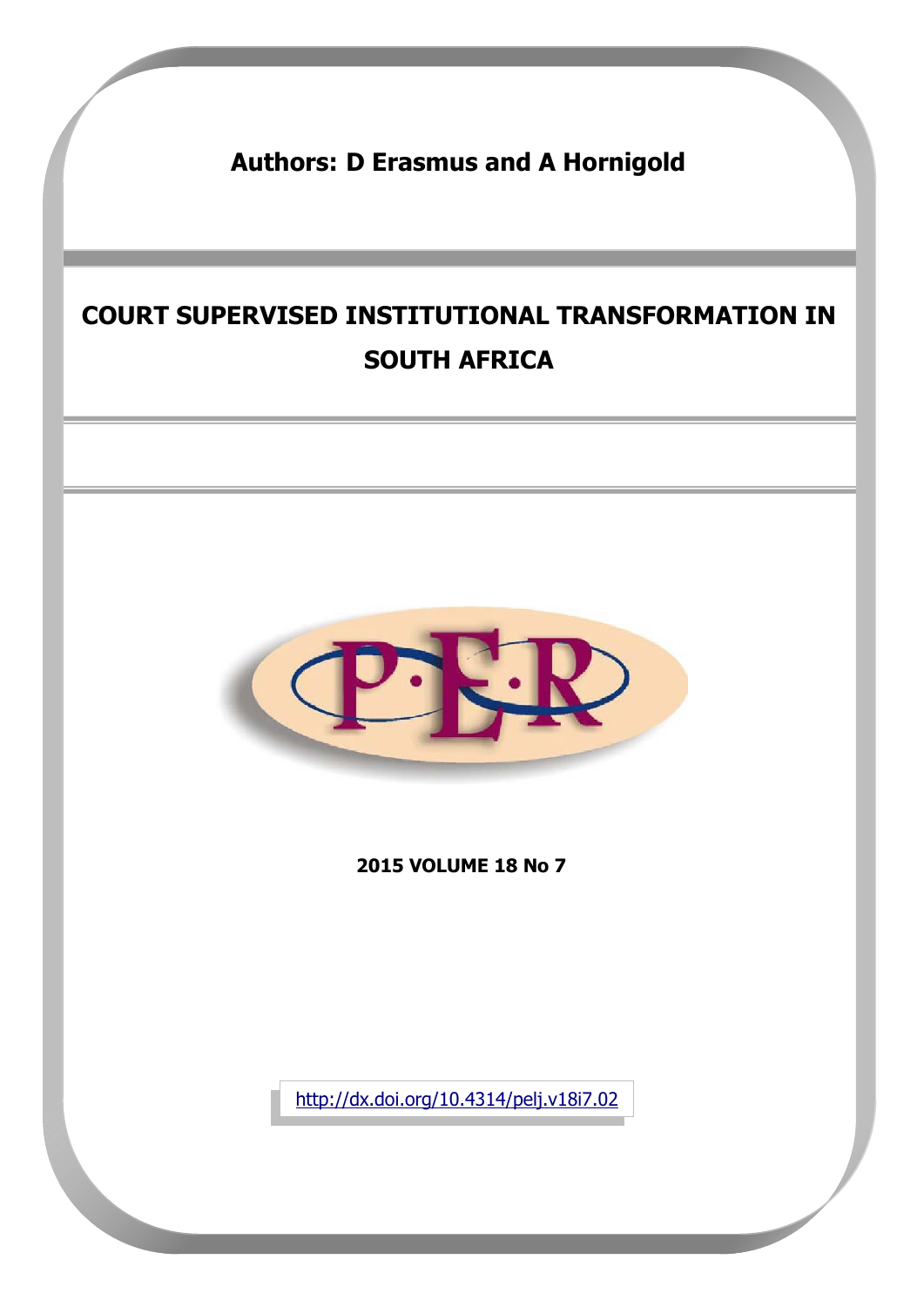# **COURT SUPERVISED INSTITUTIONAL TRANSFORMATION IN SOUTH AFRICA**

### **D Erasmus\* and A Hornigold\*\***

#### **1 Introduction**

The traditional model of litigation in South Africa may be considered to be the adversarial model. Two parties, possibly more, approach the court each with his or her own desired outcome. The court is then obliged to decide in favour of one of the parties. According to Herrmann<sup>1</sup> the essence of the accusatorial trial is a process of dialectic dispute and challenge.

A different type of litigation is gradually emerging in South African law. This type of litigation involves actions against public institutions that are failing to comply with their constitutional mandates. In this type of litigation there is seldom a dispute about the eventual outcome that is desired. Both the applicant and the state, in its capacity as the respondent, have a broad consensus about the manner in which the institution should operate. Both parties often agree on the current shortcomings within the public institution and the transformation needed to correct the shortcomings. The primary issue relates to the details of the implementation of the transformation and the correction of the shortcomings. 2

An example of this type of litigation can be found in litigation concerning the conditions in which prisoners are detained in South African prisons. The constitutional mandate for the imprisonment of offenders is contained in the Correctional Services Act. 3

Deon Erasmus. BJuris LLB (UPE) LLD (UFS). Associate Professor of Law and Head of the Department of Criminal and Procedural Law, NMMU. Email: Deon.Erasmus@nmmu.ac.za.

Angus Lloyd Hornigold. BA LLB (Wits) LLM (Unisa) LLD (NMMU). Assistant Professor in Law at the Prince Mohammad Bin Fahd University, Dhahran, Saudi Arabia. Email: hornigold466@gmail.com. This contribution is partly based on Hornigold's unpublished doctoral thesis Principles of South African Prison Law and Proposals for their Implementation (NMMU 2014).

<sup>&</sup>lt;sup>1</sup> Hermann 1978 *SAJCC* 5.<br><sup>2</sup> By Minister of Correction

B v Minister of Correctional Services 1997 6 BCLR 789 (C) para 789.

<sup>&</sup>lt;sup>3</sup> Correctional Services Act 111 of 1998 (hereafter the CSA).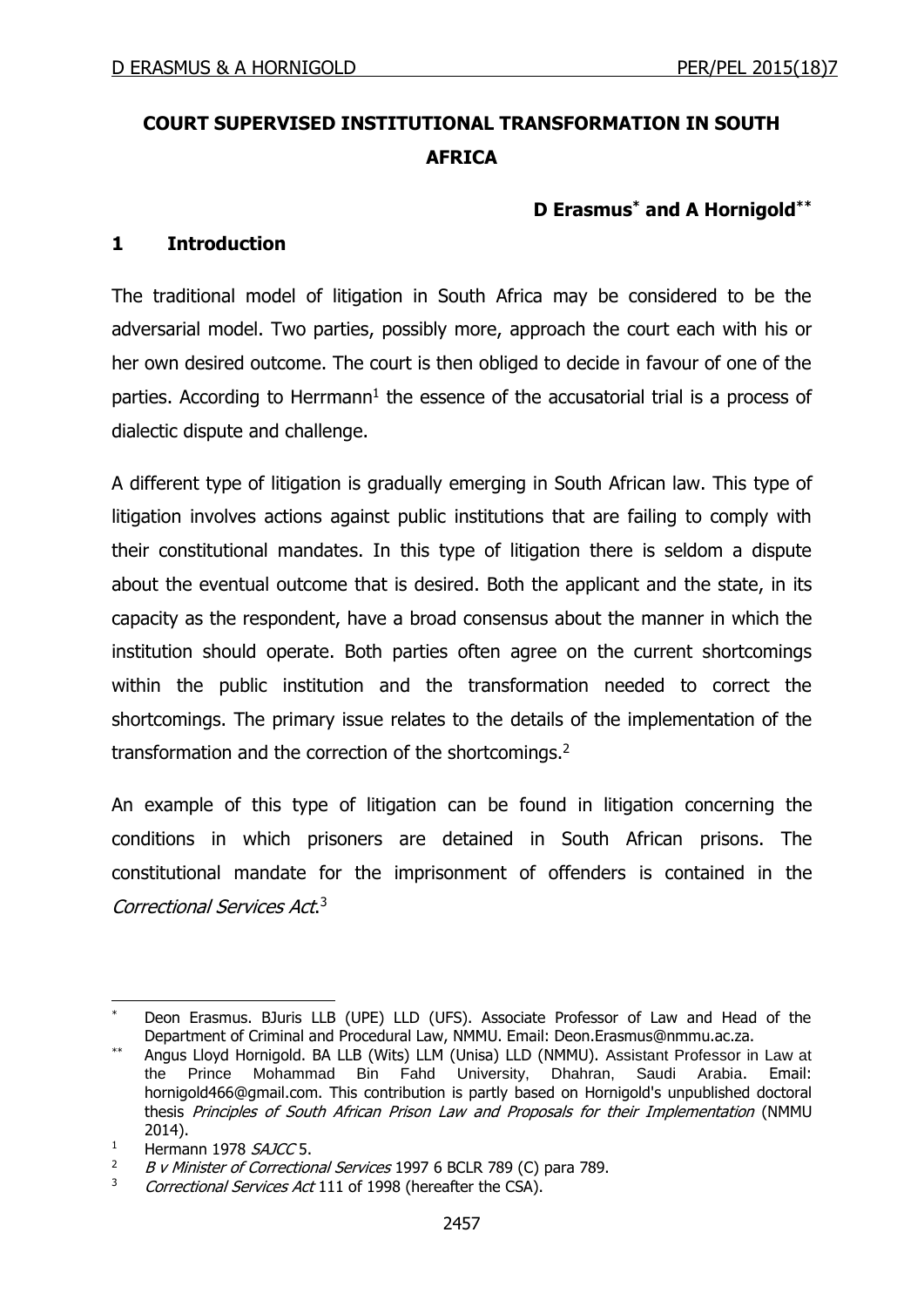The nature of the detention envisaged is that it should retain all the basic human rights of the inmate except those taken are away by lawful detention, expressly or by implication, or those rights which are necessarily inconsistent with the circumstances in which the inmate, as a prisoner, is placed.<sup>4</sup> Furthermore, the rights of the inmate are to be limited only for the purposes of punishment.<sup>5</sup> The four purposes of punishment are retribution, prevention, deterrence and rehabilitation, with particular emphasis on rehabilitation.<sup>6</sup> Respect for human dignity is envisaged in this form of punishment.<sup>7</sup> Any limitations of fundamental rights beyond those permitted cease to be justifiable.

However, there are ongoing human rights violations in prisons impairing the human dignity of prisoners. The causes of these violations include assaults, inadequate medical care, exposure to life-threatening diseases and unsuitable or dangerous detention conditions. These human rights violations are caused mainly by shortages of staff, shortages of medical staff and facilities, prison overcrowding, inadequate staff development, the prevalence of HIV/AIDS, infrastructure defects and maintenance problems, gangsterism, requests for prisoner transfers and problems associated therewith, the ineffectiveness of parole boards, and staff development needs that are not addressed. Human rights violations are furthermore caused by the fact that prison authorities primarily focus on maintaining security in prisons.<sup>8</sup>

<sup>-</sup>4 Goldberg v Minister of Prisons 1979 1 SA 14 (A) para 39.

<sup>5</sup> Section 4 of the CSA states that the department of correctional services must ensures the safe custody of all inmates. The limitations of the rights of prisoners are to be applied in a manner that conforms to their purpose and should not affect the prisoner to a greater degree or for a longer period than necessary. More specifically s 4 provides that the minimum rights entrenched in the Act must not be violated or restricted for discipline or any other purpose. The purpose of imprisonment is specified in s 2 of the Act which, from a societal viewpoint, is the promotion of a just, peaceful and safe society. The means envisaged to achieve this are firstly that court sentences are to be enforced. In this regard it is trite law that court sentences are a form of punishment and that the four purposes of punishment are those specified above. Secondly, it is required that prisoners be detained in safe custody whilst ensuring their human dignity. This merely emphasises the doctrine referred to in the *Goldberg* decision, which is that prisoners retain all their rights subject to the qualifications mentioned in the decision. Thirdly, it is required that prisoners are to be rehabilitated in the wider sense of the word, that is, that they are to be reintegrated into society as socially responsible people. This merely emphasises that rehabilitation is a primary goal of incarceration. No other justification for the limitation of the rights of prisoners exists and any further limitations are thus unjustifiable.

<sup>&</sup>lt;sup>6</sup> Section 2(c) of the CSA. *S v Makwanyane* 1995 3 SA 391 (CC) paras 116-131; *S v Williams* 1995 3 SA 632 (CC) para 65.

 $7$  Section 2(a) of the CSA.

<sup>8</sup> Compare Munting 2013 LDD 365-366.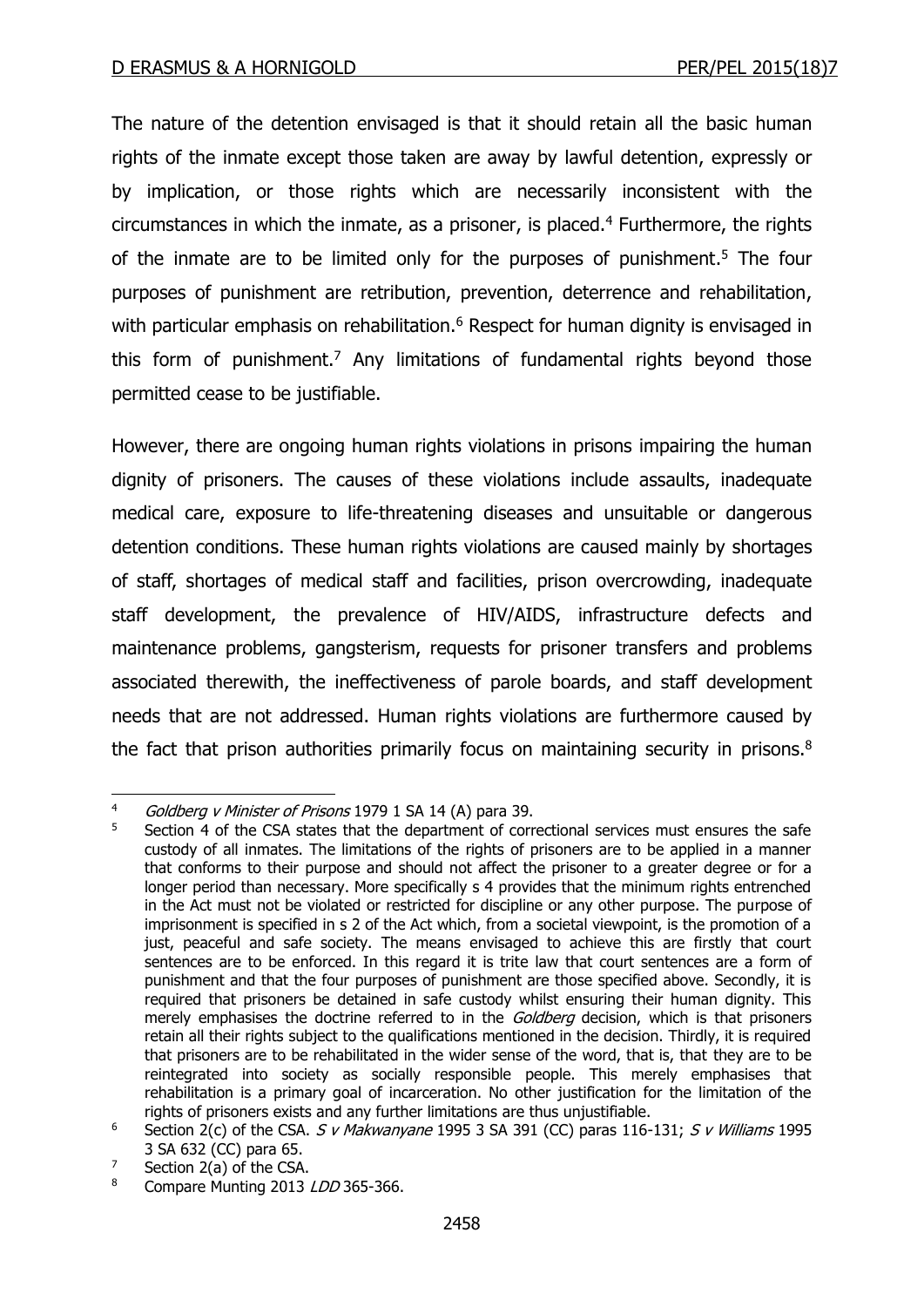This over-emphasis on security leads to a failure to implement rehabilitative and vocational training programmes. These problems are ongoing and show no sign of being addressed in a meaningful manner.<sup>9</sup>

Where disputes concerning the rights of prisoners have come before the courts, the courts have on occasion issued a structured interdict as an appropriate remedy. A structured interdict is a court order directing the violator of the fundamental rights of the applicant, in these cases the prisoner, to rectify the violation and report back to the court.<sup>10</sup>

However, problems arise when violations are widespread and no single order can cause the problems to be properly addressed.<sup>11</sup> Furthermore, the executive does on occasion ignore court orders or fails to implement them properly.<sup>12</sup>

In order to more fully understand the problem the following is important: The wrongdoing that needs to be addressed is not a wrong done to a particular person. The constitutional wrong concerned is the manner in which the institution executes its mandate  $vis-a-vis$  the vulnerable beneficiaries of the public service in question. It is argued that in order to execute its constitutional mandate properly the institution needs to transform so that it properly executes its mandate as set forth in the Correctional Services Act and that it respects the fundamental rights of prisoners as contained in the *Constitution*. There is usually no dispute about the failures of the organisation and court orders are often taken by consent. The difficulty lies in the effective implementation of the court order. $13$ 

It now needs to be determined how it can be ensured that a public institution such as a school, welfare department, hospital for the mentally disabled, home for the elderly, or a prison, which is designed to serve or accommodate the vulnerable, can

<sup>9</sup> Judicial Inspectorate of Prisons 2006 http://judicialinsp.dcs.gov.za/ Annualreports/ANNUAL%20REPORT%202007.pdf.

<sup>&</sup>lt;sup>10</sup> Currie and De Waal *Bill of Rights Handbook* 217.

<sup>&</sup>lt;sup>11</sup> Brown, Governor of California v Plata 563 US (2011) 13.<br><sup>12</sup> Motsemme v Minister of Correctional Services 2006 2.5

Motsemme v Minister of Correctional Services 2006 2 SACR 277 (W) 285; Ehrlich v Minister of Correctional Services 2009 2 SA 373 (E) para 45.

<sup>13</sup> Levine 1986 Law & Policy 275.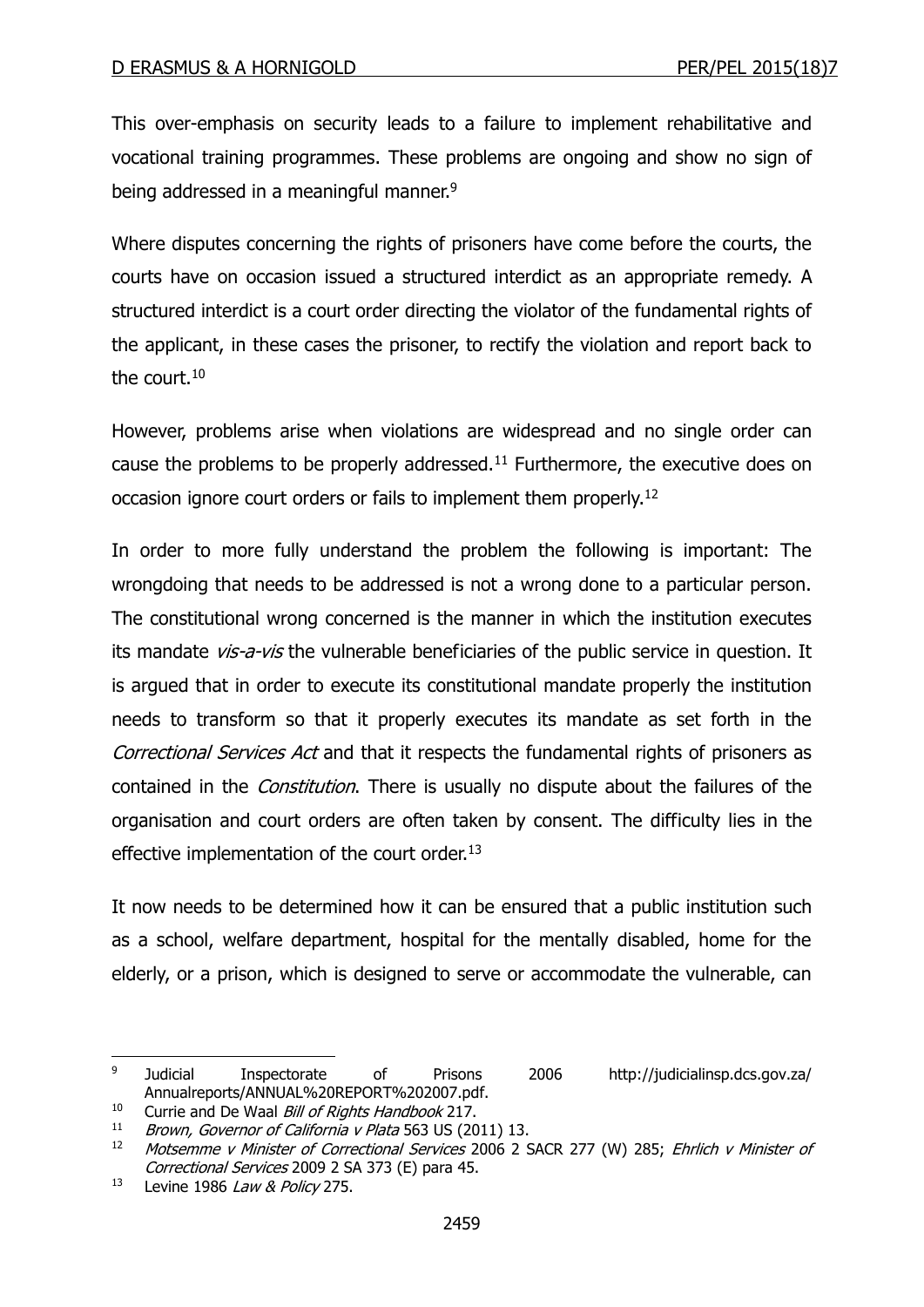be brought into conformity with its constitutional mandate where there are continual and persistent failures to do so.

Even where court orders are obtained, there are often significant problems with the implementation thereof. These relate to problems of the funding of the institution and the envisaged changes, bureaucratic obstacles, political resistance to change, conflicts both between and within departments, subtle forms of non-compliance, especially with regards to gender or racial discrimination, other non-compliance, the vested interests of various groups within the relevant department or departments, regulatory hurdles, co-ordination between different departments of state, misinterpretation of court orders, simple disregarding of court directives, lack of expertise both in regard to administration and core functions, public relations, and so forth.<sup>14</sup>

In the case of prisons, a possible solution which has been employed in the United States of America and which may be adapted for use in the South African context is that of a post-trial court-appointed supervisor, who supervises the transformation of the public institution until such time as the non-compliance has been appropriately resolved. This would be the case where the nature of the non-compliance is such that a structured interdict would be insufficient because a wide range of issues needs to be addressed and where these violations are of a persistent character showing a failure to fulfil the institution's constitutional obligations.<sup>15</sup>

In this article the role and functions of the American special master will be set out and the feasibility of importing such an office into the South African context will be evaluated. In the following paragraph the role of the American special master will be set out and considered.

<sup>&</sup>lt;sup>14</sup> Levine 1986 Law & Policy 285.<br><sup>15</sup> In South African prisons certain

<sup>15</sup> In South African prisons certain problems have persisted over many years and still continue. These have been identified as systemic problems and include overcrowding, staff-on-prisoner violence, prison gangs and staff corruption. Compare in this regard Hornigold Principles of South African Prison Law ch 6.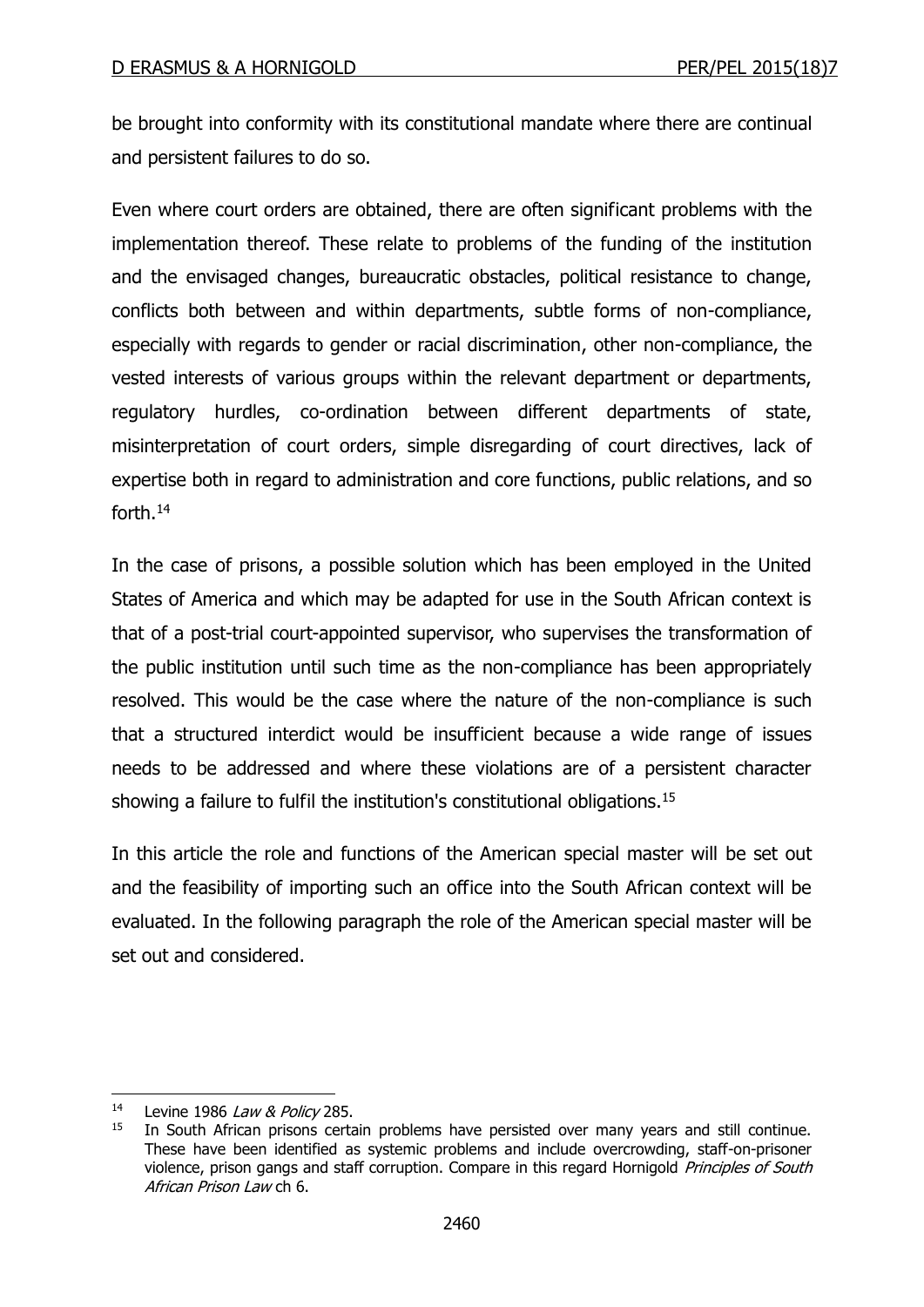#### **2 The appointment of special masters in the United States of America**

The origin of the concept of a master who assists the court is to be found in fourteenth and fifteenth century England. In the equity procedure that developed under the Chancery system, Masters in Chancery assisted the Chancellor in the dispensation of equity functions. Their functions were initially to draw up writs, affidavits and certifications of deeds. The equity procedures under the Chancery were introduced to provide remedies where the rigid English common law failed to do so. The purpose of the equity jurisdiction was to protect the poor and the defenceless litigants.<sup>16</sup>

The master in chancery in England developed into what would be known in South Africa as a *curator bonis*, that is, one who administers the funds of another, such as a minor. The master would, however, have total custody and control of the funds given to him to administer, and was permitted to invest the funds for personal benefit. These positions were thus highly lucrative and sought after and were often sold for considerable sums. The abuses within the masters' offices became infamous and were noted by Charles Dickens in *Bleak House*.<sup>17</sup>

The institution of master was adopted in the United States of America, which shares the common law system.<sup>18</sup> The terms master, special master, hybrid master, ombudsman, inspector, receiver and so forth can be traced through the American Rules of Civil Procedure including the Federal Equity Rules of 1912 and the Federal Rules of Civil Procedure of 1937.<sup>19</sup> The role of the master was greatly amplified in the United States of America<sup>20</sup> but did include the administration of funds on behalf of others, the most famous of which is the 20 billion US Dollar compensation fund for victims of the September 11 World Trade Centre attacks.<sup>21</sup>

<sup>&</sup>lt;sup>16</sup> Brakel 1979 *ABF Res J* 547.<br><sup>17</sup> Levine 1985 *Hastings L* 1147

<sup>&</sup>lt;sup>17</sup> Levine 1985 *Hastings LJ* 147.

<sup>&</sup>lt;sup>18</sup> Levine 1985 Hastings LJ 148.<br><sup>19</sup> Brakel 1979 ARE Pec 1549

<sup>&</sup>lt;sup>19</sup> Brakel 1979 *ABF Res J* 549.<br><sup>20</sup> See para 4 below

 $20$  See para 4 below.<br>
<sup>21</sup> Library of Congr

<sup>21</sup> Library of Congress Congressional Research Service 2003 http://www.law.umaryland.edu/ marshall/crsreports/crsdocuments/RL31716pdf.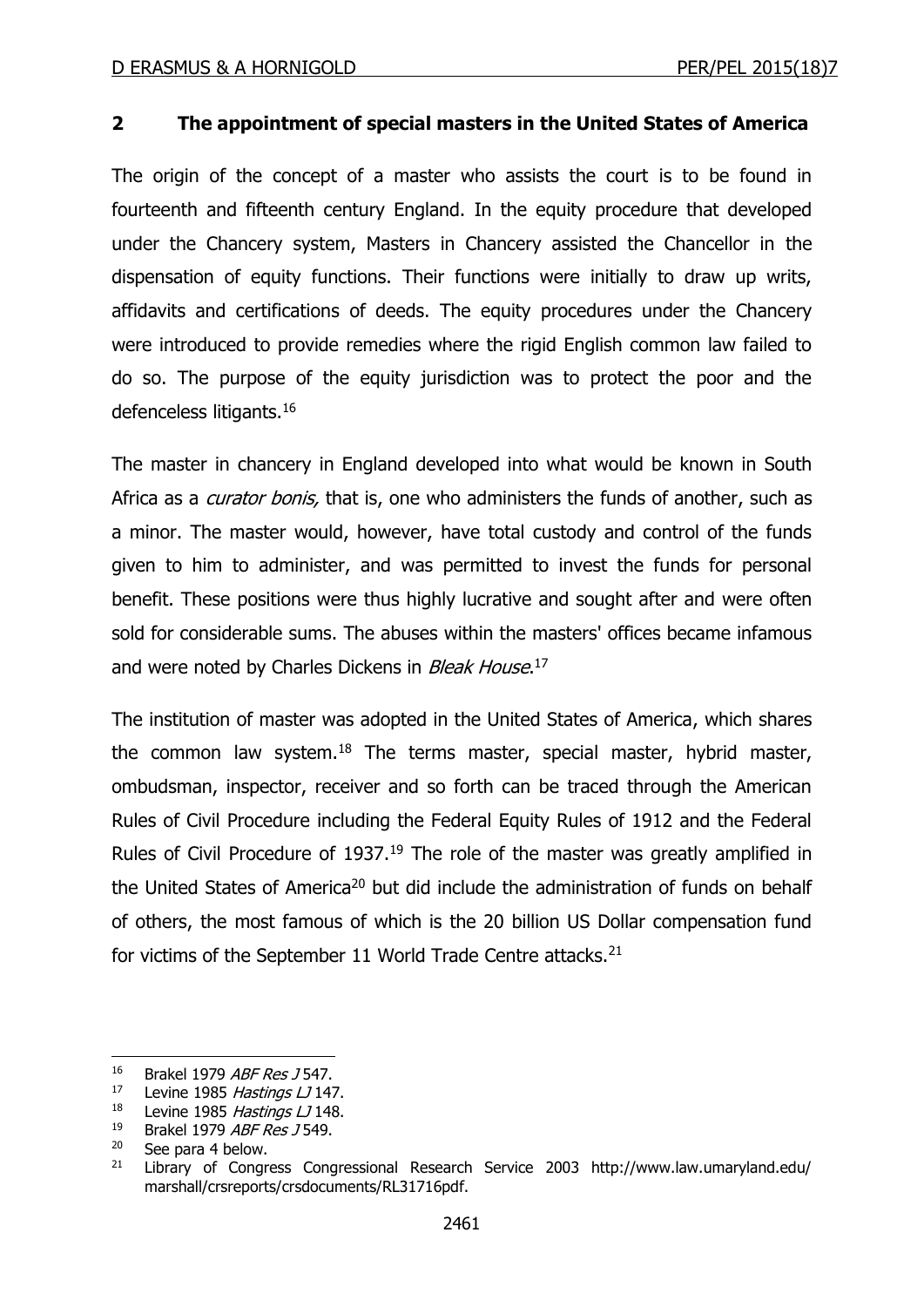Rule 53 of the Federal Rules of Civil Procedure in the United States of America provides that a court may appoint a master only for purposes relating to the performance of duties to which the parties have consented. A master may also conduct trial proceedings without a jury where an exceptional condition is present and make or recommend factual findings. Masters are in addition appointed to perform accounting functions or determine or resolve the amount of damages to be awarded. Lastly masters are appointed to facilitate pre- and post-trial matters that cannot effectively and in time be addressed by the available presiding officers of the relevant district.<sup>22</sup>

Masters are usually appointed in matters that are complex or technical and involve knowledge or skills which the judge would normally not possess or that would involve a large amount of time-consuming work.<sup>23</sup> The master is considered to have a quasi-judicial role and to be carrying out the work of the judiciary. This role has been described as an "arm of the court". 24

Masters are not regularly appointed and their appointment is something of an exception to the rule.<sup>25</sup> Even in such matters the court or the parties have considered such an appointment in only 7% of the cases.<sup>26</sup>

A special master could be employed in a wide range of civil case management situations and fact-finding functions at various stages during the litigation process. These would include the pre-trial, trial, and post-trial stages. Judges appoint special masters to deal with disputes regarding discovery, to address technical issues of fact, to deal with accounting disputes, to administer class settlements, and to implement and monitor consent decrees, including those dealing with long-term

<sup>1</sup> <sup>22</sup> United States 2013 http://www.uscourts.gov/uscourts/rules/civil-procedure.pdf.

<sup>&</sup>lt;sup>23</sup> Brakel 1979 *ABF Res J* 555.<br><sup>24</sup> Brakel 1979 *ABF Res 1*551

<sup>&</sup>lt;sup>24</sup> Brakel 1979 *ABF Res J* 551.<br><sup>25</sup> Besearch bas shown that it

Research has shown that in about 3 cases out of  $1,000$  (0.3%), judges or parties considered formally whether a special master should be appointed, and out of those cases the judges appointed special masters in 60% of these cases. Thus, in fewer than 2 cases in 1,000 (0.2%) are special masters appointed. Compare Willging, Hooper, Leary et al Special Master's Incidence and Activity Report 3.

<sup>&</sup>lt;sup>26</sup> Willging *et al Special Masters' Incidence* 3.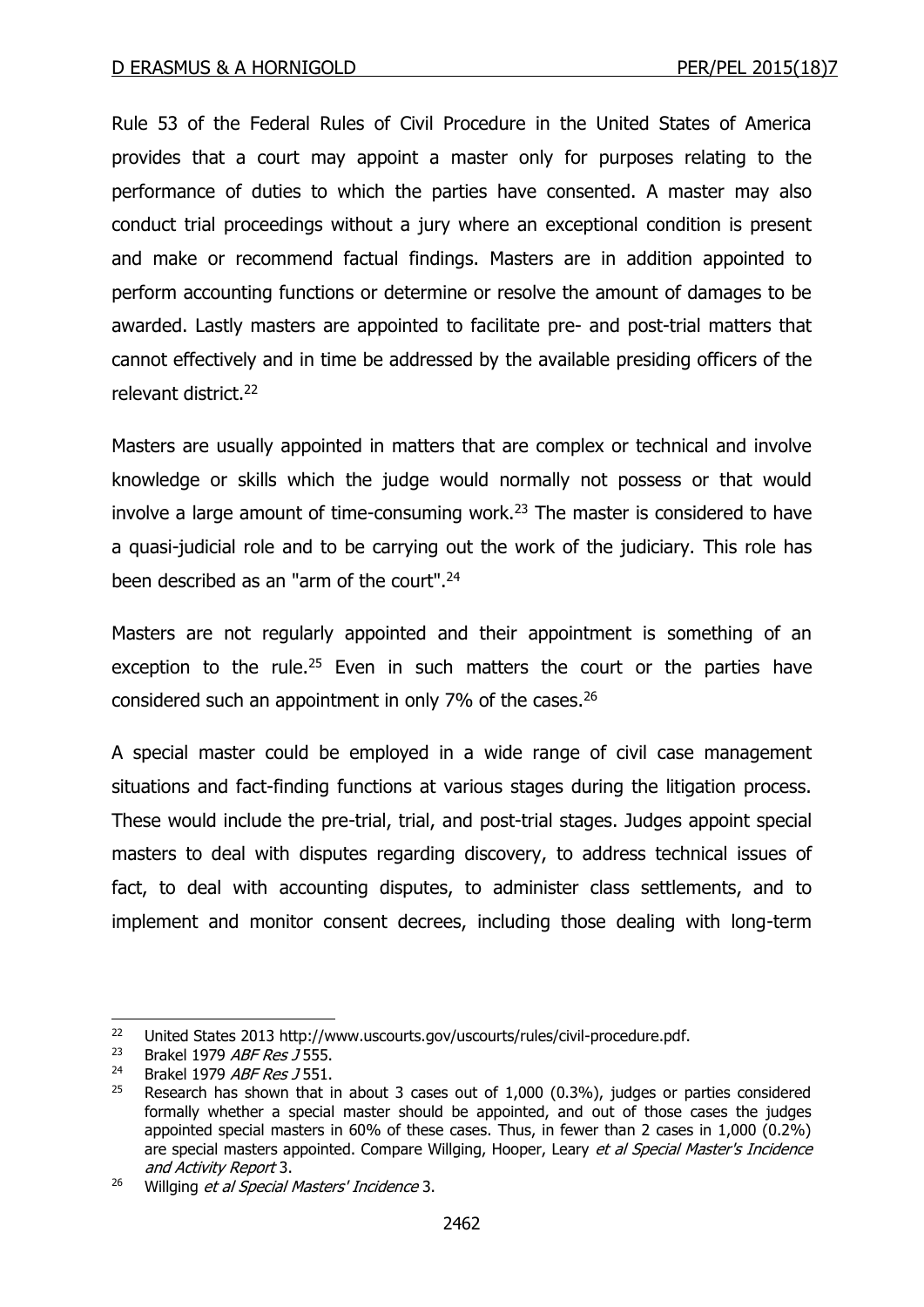institutional change. It is this last category of appointments that is of interest to this research.<sup>27</sup>

#### **3 Public law or public interest litigation**

It has been argued that policy making is a standard and legitimate function of modern courts. It is further argued that litigation against the government will often result in the judiciary having to resort to making public policy. This function of the courts has been described as not only a right but an obligation of the courts in a constitutional state. A constitution, it is submitted, creates different agencies of government, details their functions and relationships, but also instructs on which values should inform and limit the operation of those agencies. When dealing with litigation against the government, the courts ensure that the agencies adhere to those values, and where there is a conflict between those values the courts prioritise them.<sup>28</sup> The role of the courts has been described as one of implementing, monitoring and managing public institutions with deep judicial involvement.<sup>29</sup>

Litigation aimed at compelling government agencies to fulfil their constitutional mandate led to a new understanding of the concept "litigation". The new concept of litigation is different from the adversarial model referred to above. The model was proposed by Professor Chayes<sup>30</sup> and labelled "public law litigation".<sup>31</sup> In this form of litigation the dispute is not about a particular right or wrong, but is concerned with the implementation of public policy by a public or quasi-public programme or entity. It furthermore deals with the enforcement or implementation of public policies as set out in Acts of Parliament or the Constitution.<sup>32</sup>

This type of litigation has four prominent characteristics: Firstly, the parties and the court create the "shape" of the lawsuit, that is, the legal action is not a strict bilateral or accusatorial action; all parties to the litigation have the same goal in

<sup>&</sup>lt;sup>27</sup> Willging *et al Special Masters' Incidence* 4.<br><sup>28</sup> Rubin and Feely 2002 *LLPa 1 Const L* 618

<sup>&</sup>lt;sup>28</sup> Rubin and Feely 2002 *U Pa J Const L* 618.

<sup>&</sup>lt;sup>29</sup> Brakel 1979 *ABF Res J* 556.<br><sup>30</sup> Chaves 1976 Hary L Rey 12

 $30$  Chayes 1976 Harv L Rev 1281.

<sup>31</sup> For a comprehensive discussion on public interest legislation compare Klaaren, Dugard and Handmaker 2000 SAJHR 1-182.

 $32$  Appel 2000 *Wash U LQ* 220; Brakel 1979 *ABF Res J* 557.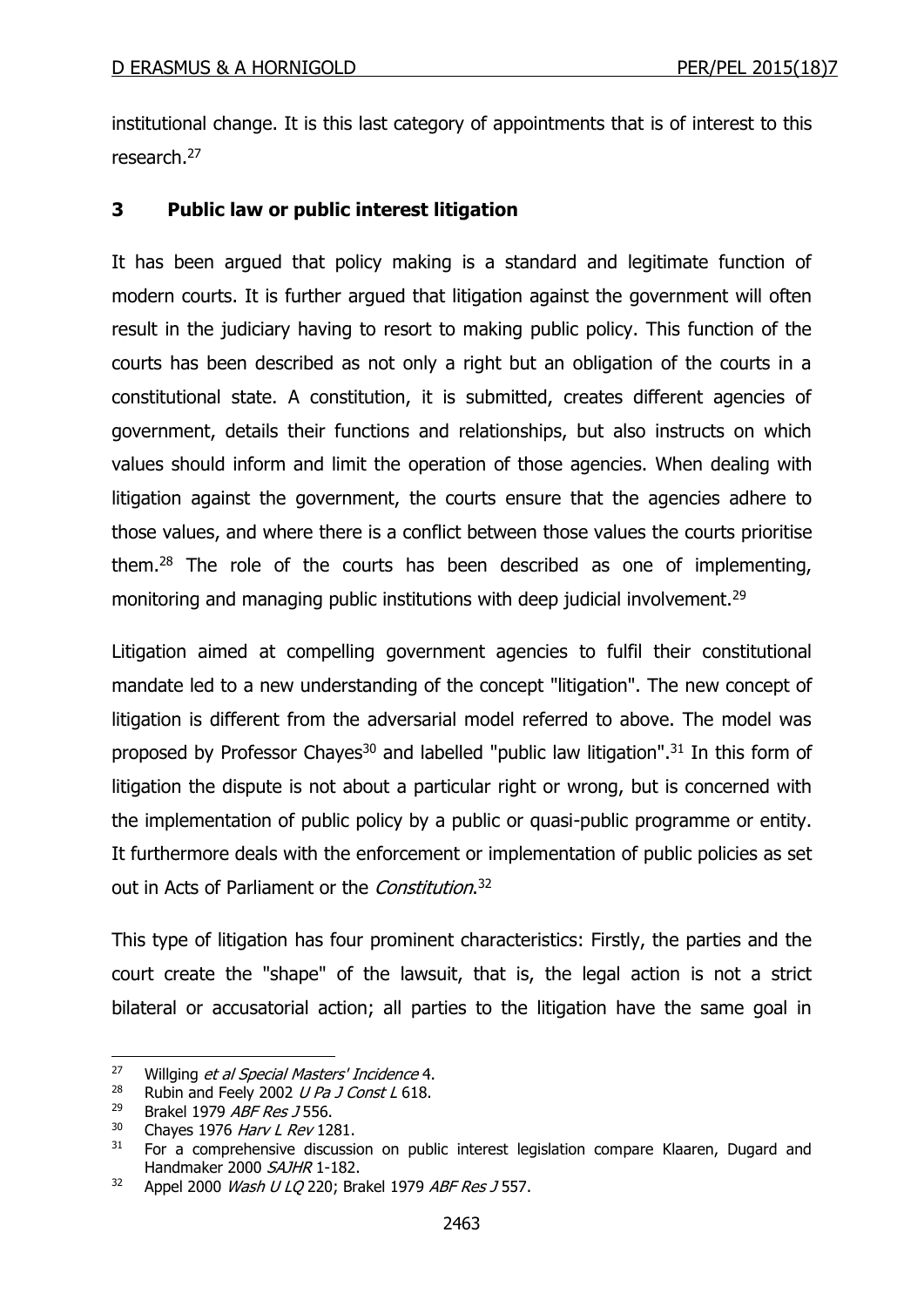mind. They seek a favourable outcome that will improve conditions in the relevant institution and strive to find the financial resources for this purpose.<sup>33</sup>

Secondly, the relevant set of facts is not based on past occurrences but is also premised on future predictions. The court order is also not merely an order to govern future relations but is an ongoing remedy that seeks to manage the staff, the beneficiaries of the public service in question, and their relationship on an ongoing basis in order to bring the institution in line with its constitutional mandate.<sup>34</sup>

Thirdly, the litigation is launched by a particular incident, but thereafter takes on a wider dimension where the participants, relevant authorities and beneficiaries of the public service become involved in an ongoing lawsuit, which includes the ongoing management of the relationship of those parties by the court. This then involves the totality of conditions in the institution with right and remedy becoming intertwined.

Finally, the lawsuit is not a dispute between private individuals, but is a grievance about public policy and the implementation thereof. There is no winner in the traditional sense. In a traditional legal action, the plaintiff is awarded compensation if he or she is successful. If the plaintiff loses the claim, the defendant is awarded costs. In public law litigation, the litigation affects or impacts on a far wider group than the parties to the action. The remedy is ongoing and the means of improving the institution tends to be negotiated by the parties and the court, rather than simply ordered by the court, and involves changes in public policy and practice.<sup>35</sup>

The role of the judge is no longer purely one of a neutral adjudicator, but becomes one of active involvement (possibly via the intermediary of a special master) so as to collect information, develop and implement solutions, and manage the process of institutional transformation. This is also the rationale for the appointment of a Special Master.<sup>36</sup>

<sup>33</sup> Appel 2000 *Wash U LQ* 220; Brakel 1979 *ABF Res J* 557.<br>34 Appel 2000 *Wash U LQ* 220; Brakel 1979 *ABF Pes 1557* 

 $34$  Appel 2000 *Wash U LQ* 220; Brakel 1979 *ABF Res J* 557.<br> $35$  Appel 2000 *Wash U LQ* 220; Brakel 1979 *ABF Res 1*557

Appel 2000 Wash U LQ 220; Brakel 1979 ABF Res J 557.

<sup>36</sup> Brakel 1979 ABF Res J 557.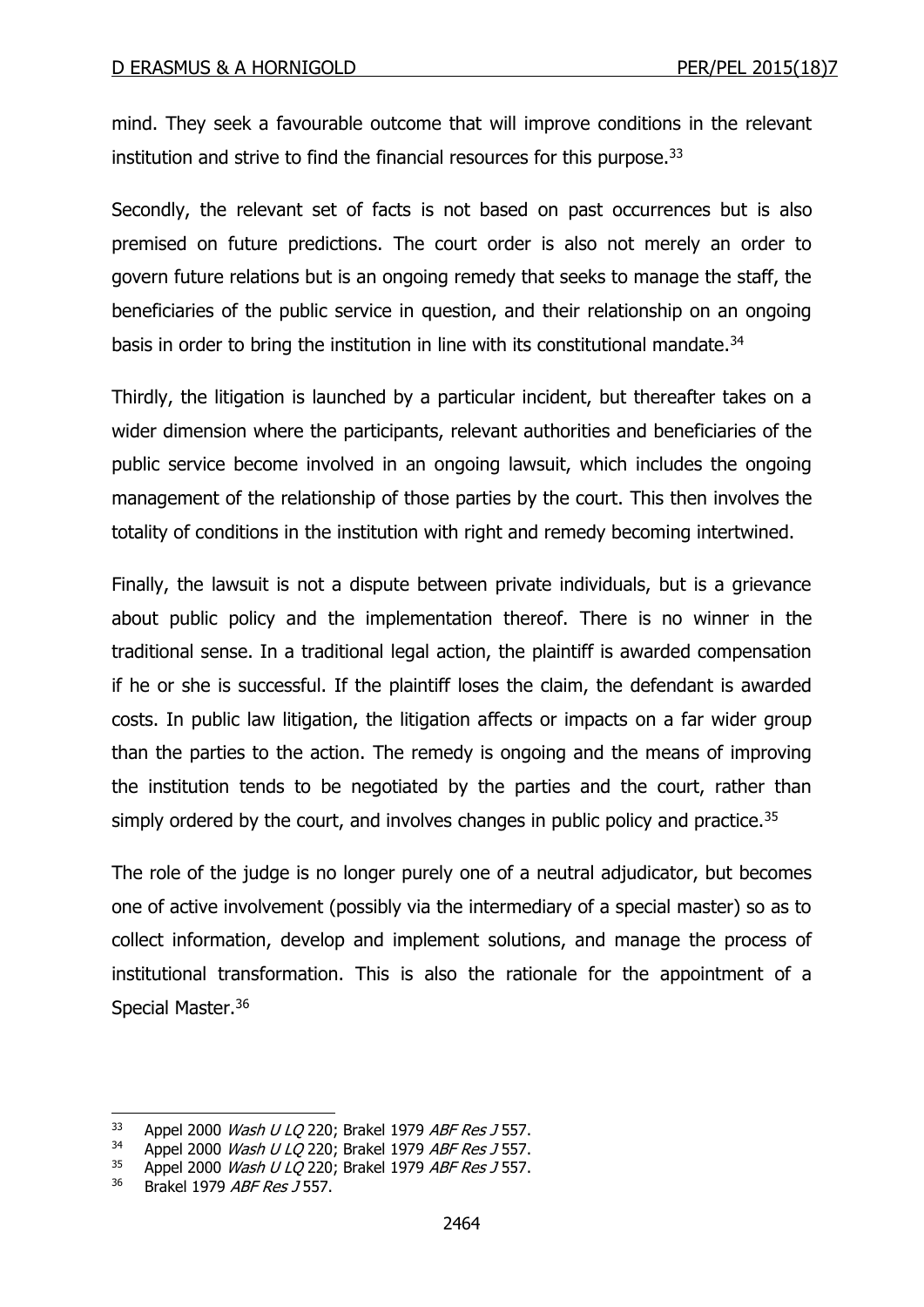# **4 Examples of appointments of special masters in the United States of America**

#### **4.1 General difficulties experienced**

There are various difficulties that a court may encounter when a public interest matter is brought before it in which it is alleged that a particular public institution does not comply with its constitutional mandate. Firstly, neither the *Constitution*, nor the relevant legislation, is likely to give guidance regarding the remedial steps to be taken. 37

Secondly, the problems that public interest litigation seeks to address have no simple solutions. Thus, it may be argued that there is wide-scale gender discrimination within a particular institution or that the manner in which prisoners are treated in prison is not consistent with constitutional guidelines, but the remedy to these large-scale problems is seldom simple. Often the types of abuse or discrimination have many causes, and addressing them may prove difficult. For example, violence experienced by prisoners on an ongoing basis has many causes. An institutional culture may exist in which the assault of prisoners by staff is considered normal. Staff can allow gangs in prison to flourish for personal aggrandisement, but the consequence of this is ongoing physical abuse of prisoners.<sup>38</sup> Assaults may also occur for reasons other than staff negligence or intent, such as dated architecture (where violence cannot be monitored), overcrowding, insufficient staff, lack of training, lack of funding, management problems or many other possible problems or combinations of them.<sup>39</sup>

Thirdly, the problems may be hard to detect or prove. Often issues like gender or racial discrimination would be difficult to prove. In prisons, for example, the assault of prisoners is widespread but may often be clouded in the language of the necessary use of force. However, given the number of complaints, even if the official rhetoric were *prima facie* valid, which it is submitted is highly unlikely, the frequency

 $37$  Reynolds 1979 *Fordham Urb LJ* 695.<br> $38$  Jali 2005 http://pmg-assets.s3-web

Jali 2005 http://pmg-assets.s3-website-eu-west-1.amazonaws.com/docs/061016jalireport\_0.pdf (hereinafter referred to as the *Jali Report*) 159.

<sup>39</sup> Jali Report 453.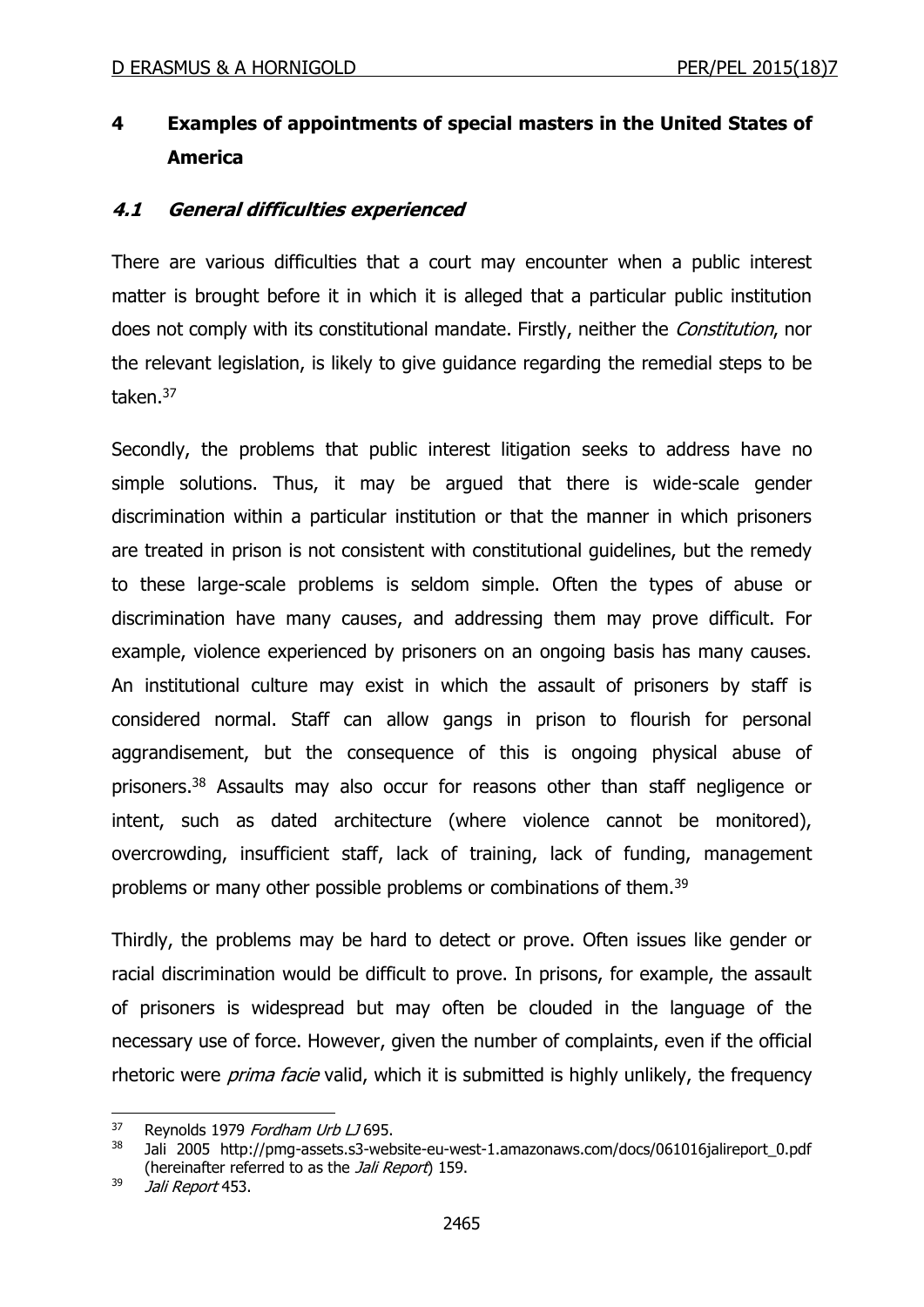of the assaults points to deeper problems, since such a widespread use of force indicates that there are serious problems within the institution if such an extensive use of force is required.<sup>40</sup>

Fourthly, judges are not trained to deal with problems of this nature. They do not have the necessary expertise to detect these problems nor are they able to become directly involved in the management of a public institution which is failing to fulfil its constitutional mandate. In order to avoid unduly burdening the public institution it is preferable that any court order be fashioned with the assistance of the defendant. It is preferable if this decree is by consent and negotiated by the parties. $41$ 

The final problem is that the defendant institution needs to properly comply with its constitutional mandate. As noted above, non-compliance can occur on a number of levels. There could be a simple refusal to comply, then more subtle forms of noncompliance such as in cases of gender discrimination, and finally there may be an impossibility to comply due to a lack of funding. In order to address all forms of noncompliance, especially subtle forms of large scale non-compliance, intensive management intervention may be required, which a judge will be unable to provide.<sup>42</sup>

In complex organisational structures, power relations, the distribution of resources and everyday operating procedures on their own will not guarantee that the rights of citizens will be upheld. It is necessary that these operating procedures are closely supervised, and compliance with court orders may even have to be coerced when necessary.<sup>43</sup>

Even where the fundamental rights of those involved have not been infringed, the implementation of the required transformation may be slowed by administrative conflict. This may also be caused by a separation of policy and funding and the interaction between the departments charged with these separate functions within a

<sup>40</sup> Judicial Inspectorate for Correctional Services 2012 http://judicialinsp.dcs.gov.za/ Annualreports/Annual%20Report%202011-2012.pdf 41.

<sup>&</sup>lt;sup>41</sup> Reynolds 1979 *Fordham Urb LJ* 697.<br><sup>42</sup> Reynolds 1979 *Fordham Urb LJ* 698

Reynolds 1979 Fordham Urb LJ 698.

<sup>43</sup> Hunt 1985 Maine LJ 89.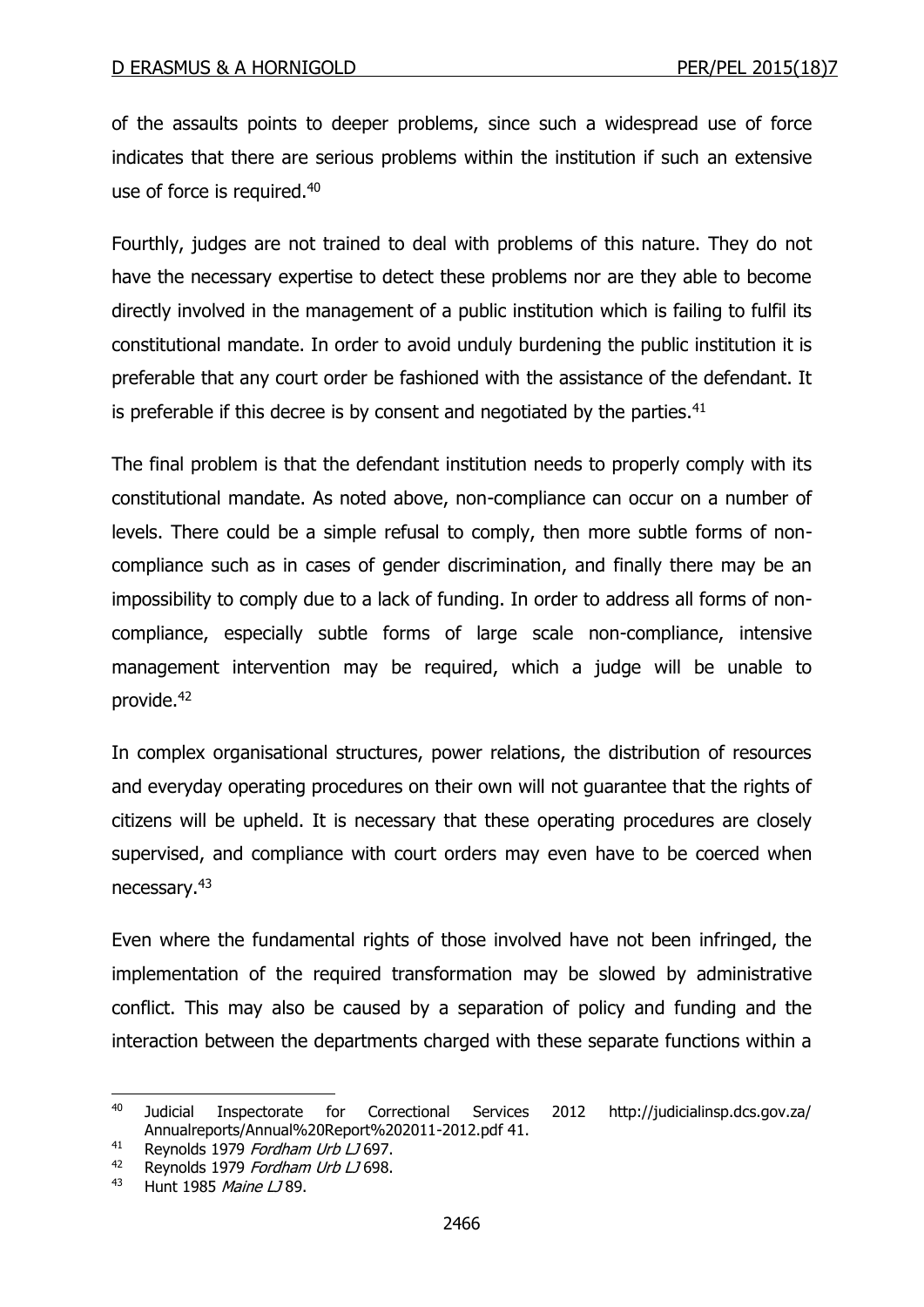complex administrative system.<sup>44</sup> Incompetence or deliberate resistance to court orders may result in the slow implementation of institutional reform. The administrative complexity of large organisations is an even more serious impediment to institutional reform. Large numbers of disparate organisations, which have complex relations to one another, create resistance to change. Each department or organisation within the structure has its own goals, perceptions, interests, constitutional mandate, regulations and so forth.<sup>45</sup> All of these factors indicate the need for a court-appointed manager or management team in the form of a special master with necessary expertise to supervise the transformation of a public institution in order to render it constitutionally compliant.

What follows is an exposition of instances where special masters were appointed by courts in the United States of America:

#### **4.2 Brown, Governor of California v Plata**

The extensive problems that can arise in an institutional setting in the context of prisons is evident in the matter of *Brown, Governor of California v Plata*<sup>46</sup> These problems led to massive human rights abuses and a complete failure of the institution to carry out its constitutional mandate. In an attempt to remedy the problem, a Special Master was appointed by the court. The powers granted to the Special Master will be outlined below.

California's prisons operated at 200% of capacity for the 11 years prior to the case being heard by the Supreme Court.<sup>47</sup> The consequences of this were that prisoners with serious mental illnesses did not receive adequate care. The State of California conceded constitutional violations (in terms of the Eighth Amendment) in failing to provide proper medical treatment, but undertook to remedy those conditions. The court issued an order directing that these conditions be remedied and a special master was appointed by the district court to oversee remedial efforts.<sup>48</sup> These

<sup>44</sup> Hunt 1985 Maine  $LJ$  89.

<sup>&</sup>lt;sup>45</sup> Hunt 1985 Maine LJ 82.<br><sup>46</sup> Brown Governor of Call

<sup>&</sup>lt;sup>46</sup> Brown, Governor of California v Plata 563 US (2011).<br><sup>47</sup> Brown, Governor of California v Plata 563 US (2011).

Brown, Governor of California v Plata 563 US (2011) 4 para IA.

<sup>48</sup> Plata v Schwarzenegger Docket No 3:01-cv-01351-TEH (ND Cal).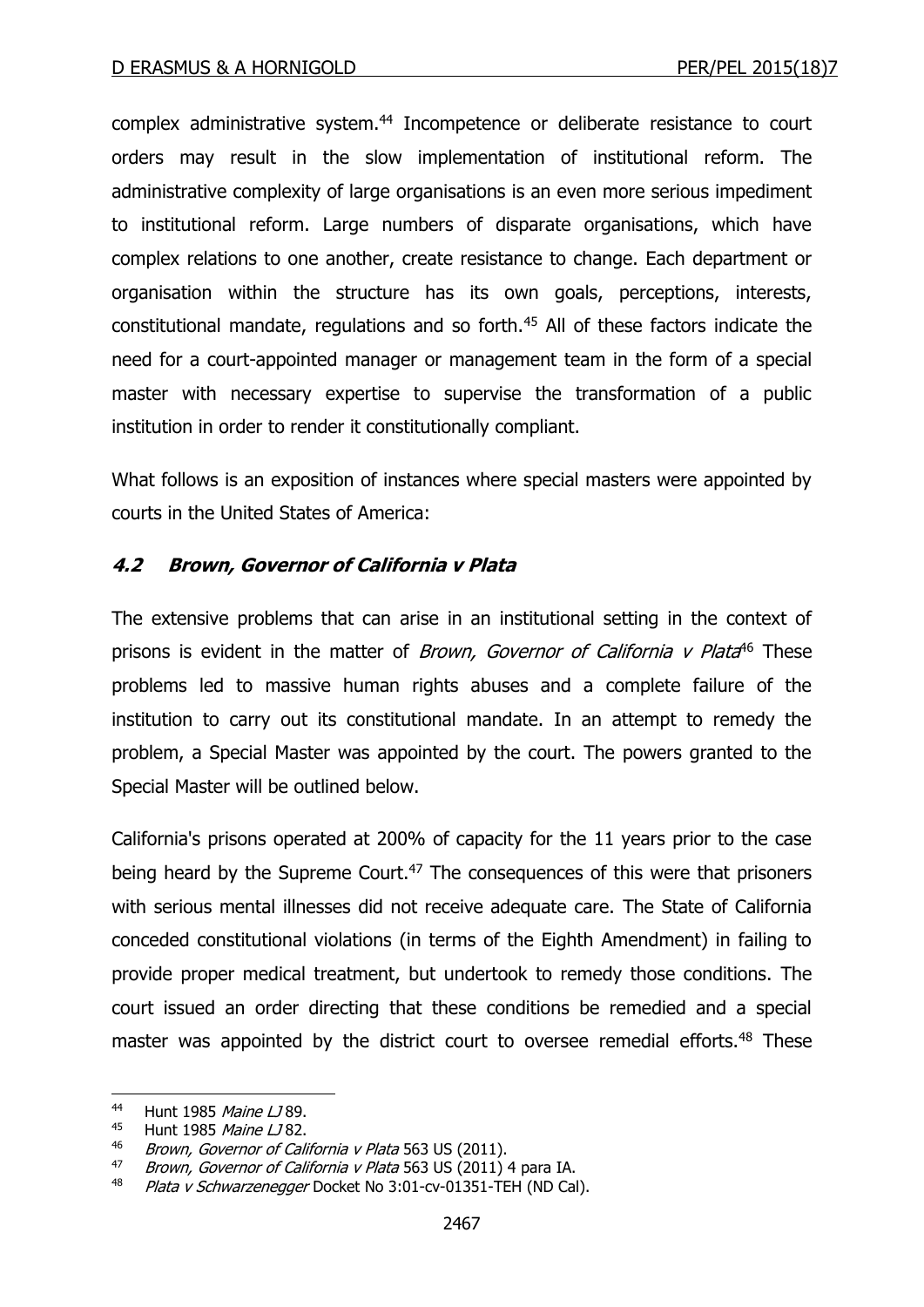efforts failed and the final result was that the court issued a population cap order directing that crowding be reduced to 137.5% of design capacity. The court ordered the state to formulate a compliance plan and submit it for court approval.

The court found that overcrowding was the primary cause of the human rights violations. The increase in the prison population severely impacted on the provision of care. There were high vacancy rates for medical and mental health staff and the state did not have sufficient funds to hire the necessary staff. Thus, even if there were professionals who were prepared to do the work, the state could not pay them. Mentally ill prisoners were being most severely impacted since they were housed in administrative segregation for extended periods, while waiting for transfer to scarce mental health treatment beds. Prisoners were required to wait for extremely long periods prior to seeing a doctor, because there was a backlog of up to 700 prisoners per doctor. Thus, there was excess demand and a shortage of supply of medical facilities and treatment. In addition, overcrowding was also found to cause unsafe and unsanitary conditions. Overcrowding also promoted unrest and violence that could cause prisoners with latent mental illnesses to worsen and develop overt symptoms. The increase in violence and the poor ratio of prison guards to prisoners resulted in increased reliance on lockdowns to keep order. Lockdowns bring with them other problems such as a lack of exercise time which impacts on health and provokes further delays in providing effective delivery of care. Overcrowding also impacted on reception centres, which have to receive, process and categorise prisoners. Since the prisons were processing 140,000 new or returning prisoners annually, some of the prisoners spent the entire period of their incarceration at the reception centre, which was not designed to house or care for prisoners. The court accepted the testimony of various experts, who confirmed that the primary cause of the constitutional violations was overcrowding.<sup>49</sup>

The court further found that there was no possibility that California could build sufficient prisons to address the crisis, since the state had severe financial problems. The lack of funds further meant that professional medical staff could not be hired nor accommodated due to a lack of space. Even attempts to build sufficient prisons

<sup>1</sup> 49 Brown, Governor of California v Plata 563 US (2011) paras 19-24.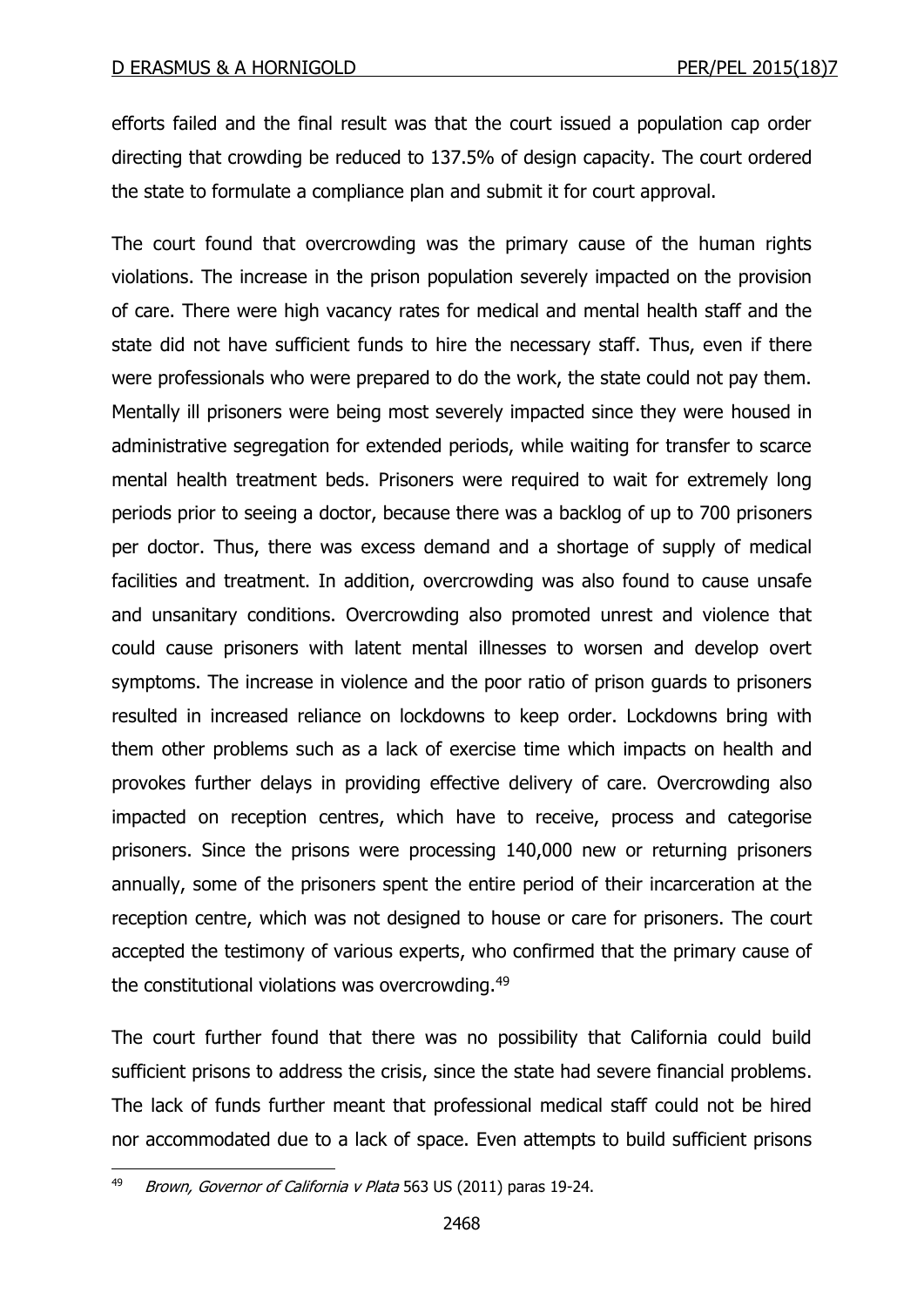to address the crisis would be unsuccessful because of the insufficient time necessary to do so. Thus, without a population reduction no remedy would be possible.<sup>50</sup>

The court found that some of the consequences of the overcrowding included a substantial and increasing risk of the spreading of infectious illness, as well as a suicide rate of almost one per week.<sup>51</sup> Seriously mentally ill prisoners were not afforded minimal or adequate care. Those prisoners who were suicidal were often held for lengthy periods in cages without toilets. This was as a result of a shortage of treatment beds. One mentally ill prisoner had been held for almost 24 hours in a cage. One such prisoner was observed standing in a pool of his own urine in a state of unresponsiveness, bordering on a catatonic state. The reason advanced in this case for the inhumane conditions of detention was a lack of alternative accommodation.<sup>52</sup>

Prisoners awaiting treatment were often kept for months in administrative segregation, enduring harsh and isolated conditions. A high number of suicides resulted from the failure to provide mental health care. The waiting times for mental health care could be as high as 12 months. Prisoners with physical health problems also did not receive proper or timeous care. This resulted in a 200% overcrowding in clinical space. One example which was noted was that 50 ill prisoners were detained in a twelve-foot by twenty-foot cage for five hours whilst awaiting treatment. The delay in treatment was attributed to staff shortages. One prisoner who suffered from severe abdominal pain was referred to a specialist only after a delay of 5 weeks. As a result of this delay he died. Another prisoner complained of severe and constant chest pain. He waited for 8 hours to be examined by a doctor and died as a result of the delay. In a similar incident, a prisoner who had complained of testicular pain for 17 months died of testicular cancer. The prison doctor failed to diagnose his condition.<sup>53</sup>

<sup>&</sup>lt;sup>50</sup> Brown, Governor of California v Plata 563 US (2011) paras 29-33.<br><sup>51</sup> Brown, Governor of California v Plata 563 US (2011) para 5

<sup>&</sup>lt;sup>51</sup> Brown, Governor of California v Plata 563 US (2011) para 5.<br><sup>52</sup> Brown, Governor of California v Plata 563 US (2011) para 5.

Brown, Governor of California v Plata 563 US (2011) para 5.

<sup>53</sup> Brown, Governor of California v Plata 563 US (2011) paras 6-7.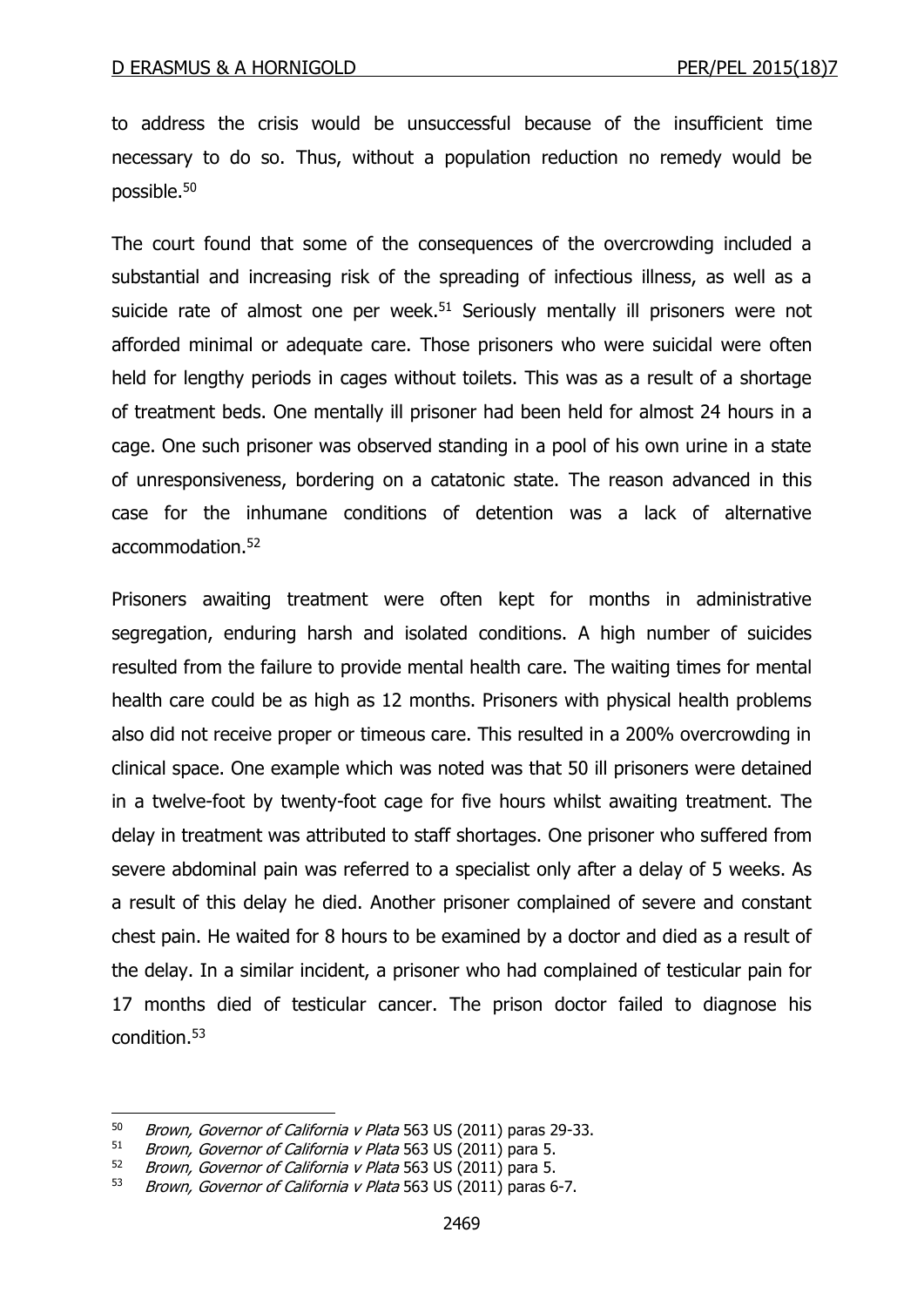The court cited numerous other examples of failure to treat prisoners timeously or properly due to the extreme demands placed on the medical/mental health system by overcrowding.<sup>54</sup>

The court further found that overcrowding, combined with staffing shortages, created a culture of cynicism, fear and despair which made it very difficult to hire and retain qualified and competent staff. The situation resulted in a daily in the operation of the health system in a state of crisis which severely compromised remedial programmes. Overcrowding had other consequences including an increased incidence of infectious disease, increased prison violence, and greater reliance by prison officials on lockdowns.<sup>55</sup>

The court accepted and relied heavily upon the expert testimony<sup>56</sup> of a psychologist, Professor Craig Haney.<sup>57</sup> The important aspects of the testimony that can be highlighted are that overcrowded prisons have been found to be criminogenic.<sup>58</sup> The effects of overcrowding include the following: a lack of basic resources such as blankets and beds; an increase in acts of violence between prisoners and between prisoners and staff; an increase in facility maintenance expenses and increased medical and mental health problems among prisoners.<sup>59</sup> Overcrowding is also seen to undermine the quality of medical and mental health care in prison $60$  and causes, or contributes to, many health problems in prison, including communicable diseases and mental health problems.<sup>61</sup>

The consequences of overcrowding in prisons have been identified in that matter and in other research. These include the following: insufficient medical screening of new prisoners; delayed or no access to proper medical care, including care by

<sup>54</sup> Brown, Governor of California v Plata 563 US (2011) para 10.

<sup>55</sup> Brown, Governor of California v Plata 563 US (2011) para 11.

<sup>56</sup> Haney 2010 http://rbgg.com/wpcontent/uploads/\_Haney,%20Dr.%20Craig%20% 283201% 29,%2010-30-08,%20OCR.PDF.

<sup>57</sup> Haney 2010 http://rbgg.com/wp-content/uploads/\_Haney,%20Dr.%20Craig%20% 283201%29, %2010-30-08,% 20OCR.PDF.

<sup>58</sup> Haney 2010 http://rbgg.com/wp-content/uploads/\_Haney,%20Dr.%20Craig%20% 283201%29, %2010-30-08,%20OCR.PDF.

<sup>59</sup> Haney 2010 http://rbgg.com/wp-content/uploads/\_Haney,%20Dr.%20Craig%20% 283201%29, %2010-30-08,%20OCR.PDF.

 $60$  Walmsley 2005 *Int J Prison Health 9*.

<sup>61</sup> WHO 2007 http://www.euro.who.int/\_\_data/assets/pdf\_file/0009/99018/E90174.pdf.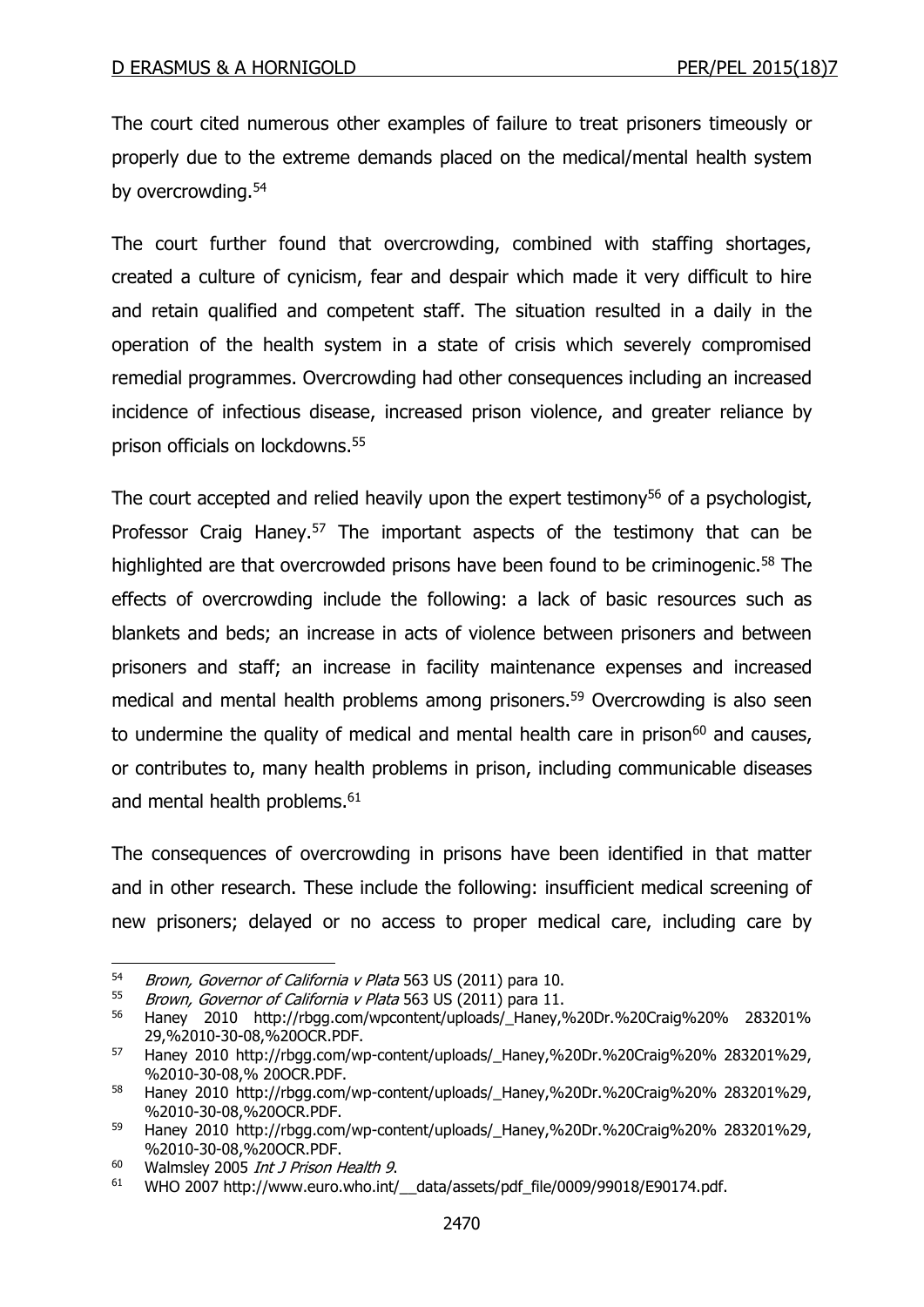specialists; late responses to medical emergencies; interference with medical care by prison staff; a failure to recruit and retain enough and competent medical staff; incomplete and disorganised medical records; the absence of a proper quality control system, including quality assurance, professional peer review and death reviews; the absence of protocols dealing with chronic illnesses, such as heart disease, hepatitis, diabetes and HIV; and the failure of administrative grievance procedures to effectively deal with complaints related to medical care.<sup>62</sup>

Other studies<sup>63</sup> have found that prison overcrowding can lead to a significantly worse quality of institutional life; elevated blood pressure (systolic and diastolic); a greater number of prisoner complaints; possible physical and psychological impairment; and a higher rate of disciplinary infraction (related to the restrictions on personal space).<sup>64</sup>

Furthermore, the above studies have also demonstrated that overcrowding negatively affects mental and physical health by increasing the level of uncertainty with which prisoners must cope. This is caused by increasing the number of social interactions to which prisoners are exposed. Further consequences of overcrowding include high levels of uncertainty; goal interference; a significantly increased cognitive load; an increased probability of interpersonal conflict and assaults; higher levels of prisoner rape; a significantly higher likelihood of suicide<sup>65</sup> and in some cases post-traumatic stress disorder.<sup>66</sup>

In addition, overcrowding can result in a smaller likelihood of receiving treatment for mental health problems, which in turn increases emotional, cognitive and psychological problems. There is also less likelihood of the treatment of special needs prisoners and a failure to identify or properly classify mental health disorders – or, even if they are classified, an inability to respond to special needs prisoners.<sup>67</sup>

 $62$  Brown, Governor of California v Plata 563 US (2011) para 9.

<sup>&</sup>lt;sup>63</sup> Haney 2006 *Wash U J L & Pol'y* 265.

<sup>&</sup>lt;sup>64</sup> Megargee 1977 Am J Commun Psychol 295.

 $^{65}$  Ciuhodaru 2009 RJLM 72.<br> $^{66}$  Prins 2014 *Psychiatric Ser* 

Prins 2014 Psychiatric Services 868.

 $67$  DiCataldo, Greer and Profit 1995 Bull Am Acad Psychiatry & L 574.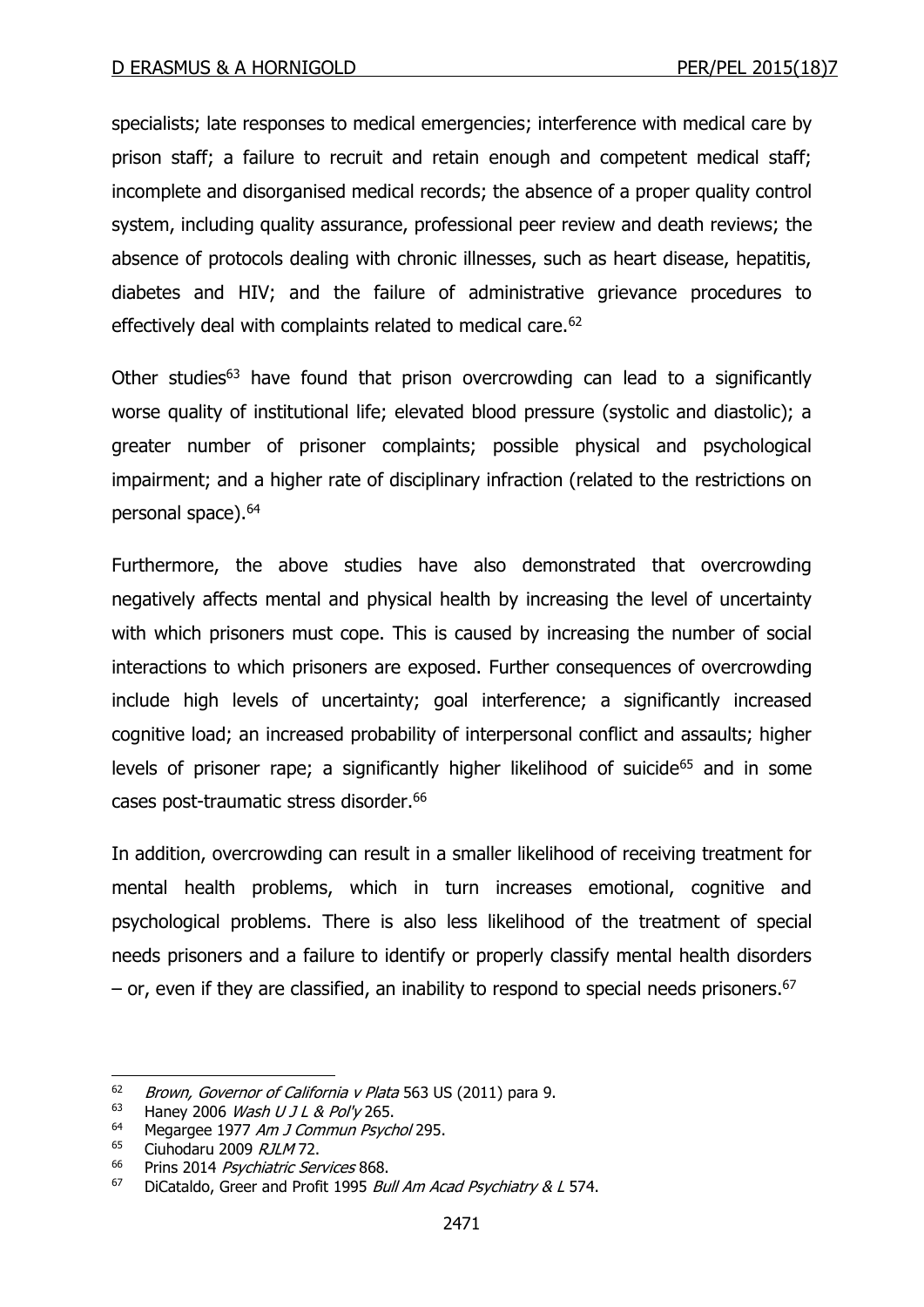The above research also shows that overcrowding leads to an increased likelihood of assaults among younger prisoners, heightened aggression amongst prisoners resulting in greater punitive approach by staff, and a lesser likelihood of the prisoners participating in training programmes. Since prisoners are not properly categorised, high- and low-risk offenders are imprisoned together. This has a criminogenic impact on the low-risk offenders.<sup>68</sup> A further implication is that excessive force and violence are often deployed by staff to keep control of prisoners. Moreover, harsh prison conditions as measured by isolation and levels of overcrowding have been shown to significantly increase recidivism,  $69$  a finding confirmed by the *Plata* matter.<sup>70</sup> Thus, overcrowding has many negative effects but in this context, as the research demonstrates, it is criminogenic; that is, it significantly increases the risk of recidivism.

The large-scale human rights abuses caused by overcrowding thus also lead to a frustration of the purposes of punishment, in that they lead to an increase in the likelihood of recidivism. The prison system exists to protect society *inter alia* by reforming prisoners.<sup>71</sup> Where these conditions exist the purpose of punishment is defeated, which renders the limitation of the citizen's rights (by way of imprisonment) indefensible. It is argued that in South African law, section 36 of the Constitution permits the limitation of the rights of prisoners by way of punishment only where the purposes of punishment are being achieved.<sup>72</sup>

<sup>&</sup>lt;sup>68</sup> Bonta and Motiuk 1987 *J Res Crime & Deling* 312.

<sup>&</sup>lt;sup>69</sup> Chen and Shapiro 2007 *ALER* 1; Drago, Galbiati and Vertova 2011 *ALER* 103.<br><sup>70</sup> *Brown, Governor of California v Plata* 563 US (2011) para 9

 $70$  Brown, Governor of California v Plata 563 US (2011) para 9.<br> $71$  Section 2(c) of the CSA

<sup>&</sup>lt;sup>71</sup> Section 2(c) of the CSA.<br><sup>72</sup> See in general *S v Maki* 

See in general S v Makwanyane 1995 3 SA 391 (CC); S v Williams 1995 3 SA 632 (CC). Section 36 of the Constitution of the Republic of South Africa, 1996 (the Constitution) permits the limitation of rights only under strict conditions. These conditions are similar the world over and manifest in international law, *inter alia* in the Siracusa principles (*Siracusa Principles on the* Limitation and Derogation Provisions in the International Covenant on Civil and Political Rights UN Doc E/CN.4/1985/4, Annex (1985)). These are the principles of rationality and proportionality. The limitation of a fundamental right must be rationally connected to a pressing governmental concern. Where it ceases to be rationally connected then the limitation ceases to be justifiable. Rationality requires, at the very minimum, that the limitation achieve its purposes. If the limitation consistently does not achieve the stated goals or if it frustrates them or if it produces an outcome which is the opposite of that which is defined as the purpose of the limitation, then it can no longer be said to be rationally connected to it. Also see fn 5 above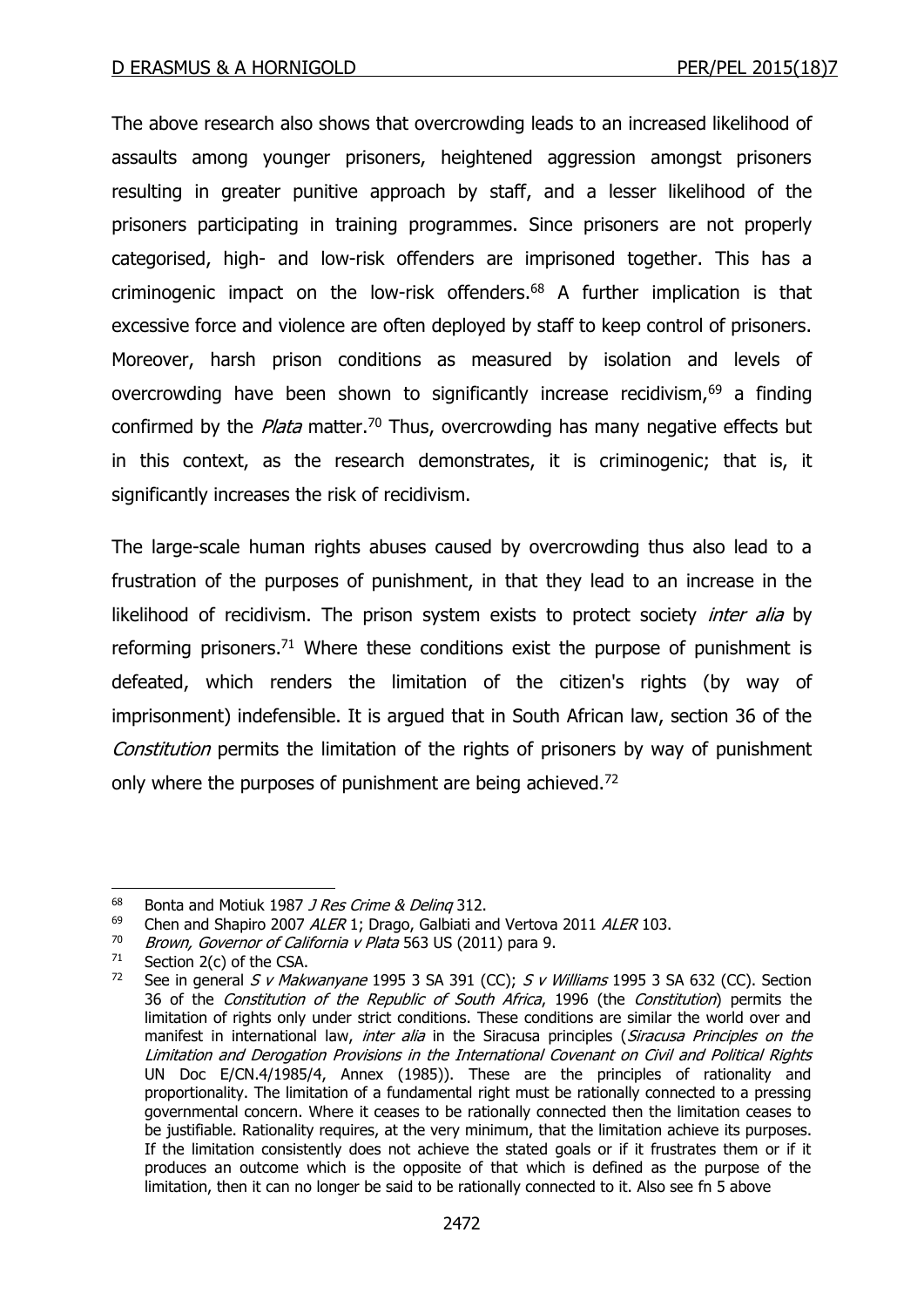Further research in the field of rehabilitation indicates that custodial sentences have been demonstrated to have a greater criminogenic effect than non-custodial sentences.<sup>73</sup> The correlation between poor conditions of detention and criminogenesis is not disputed.<sup>74</sup> Reasons for this correlation have been suggested and can be placed in three broad categories, viz the experience of incarceration; post-incarceration consequences; and third-party effects.<sup>75</sup>

The experience of incarceration would include exposure to other offenders, i.e. a "school of crime" scenario;<sup>76</sup> severance of ties with the community and family;<sup>77</sup> and the brutalising effects of prison.<sup>78</sup> Post-incarceration consequences include labelling,<sup>79</sup> diminished employment prospects,<sup>80</sup> and denial of benefits.<sup>81</sup> Third-party effects include exposure effects, that is, the deterrent effect of prisons is reduced where offenders or would-be offenders survive or know of the survival of a person who has served a prison term;<sup>82</sup> effects on families of offenders such as a loss of income; and various psychological and behavioural problems for the children.<sup>83</sup>

The court in the *Plata* matter finally issued a decree ordering the release of 40 000 of California's 150 000 prisoners.<sup>84</sup> This is referred to as a "population cap". However, prior to resorting to this remedy the court made an order allowing a special master an opportunity to attempt to remedy the constitutional noncompliance.<sup>85</sup>

<sup>&</sup>lt;sup>73</sup> Cullen, Jonson and Nagin 2011 *The Prison Journal* 50S.

<sup>&</sup>lt;sup>74</sup> Farrington and Nutall 1980 *JCJ* 221.<br><sup>75</sup> Hornigold *Principles of South Africar* 

<sup>&</sup>lt;sup>75</sup> Hornigold *Principles of South African Prison Law* 423.<br><sup>76</sup> Taylor 1996 *JOCIRC* 29

 $^{76}$  Taylor 1996 *JOCJRC* 29.

<sup>&</sup>lt;sup>77</sup> Maldonado 2006 *Fam LQ* 191.

<sup>&</sup>lt;sup>78</sup> Braithwaite 1999 Crime & Just 1.<br><sup>79</sup> Morgan 2012 *Punishment & Soci* 

<sup>&</sup>lt;sup>79</sup> Morgan 2012 *Punishment & Society* 564.<br><sup>80</sup> Vicher, Debus-Sherril and Yahner 2011, *1* 

<sup>&</sup>lt;sup>80</sup> Visher, Debus-Sherril and Yahner 2011 *JQ* 698.<br><sup>81</sup> For example s 69(8)(a) the *Companies Act* 71 c

<sup>&</sup>lt;sup>81</sup> For example s  $69(8)(a)$  the *Companies Act* 71 of 2008.

<sup>&</sup>lt;sup>82</sup> Hagan and Dinovitzer 1999 *Crime & Just* 121, 146.<br><sup>83</sup> Fritsch and Burkhead 1981 *Fam Relat* 83

Fritsch and Burkhead 1981 Fam Relat 83.

<sup>84</sup> See the of the order of the United States District Courts for the Eastern District of California and the Northern District of California United States District Court Composed of Three Judges Pursuant To Section 2284, Title 28 United States Code dated 08 April 2009 183.

<sup>&</sup>lt;sup>85</sup> The case of *Plata v Schwarzenegger* Docket No 3:01-cv-01351-TEH (ND Cal) was consolidated with Coleman v Schwarzenegger docket NO 2:90-cv-00520-LKK-JFM [\(ED Cal\)](https://en.wikipedia.org/wiki/United_States_District_Court_for_the_Eastern_District_of_California) and a special master was appointed to oversee the California Department of Corrections and Rehabilitation's (CDCR) medical health care delivery system. On 23 July 2007 the matters were assigned to a three-judge court of the United States District Court for the Northern District of California. The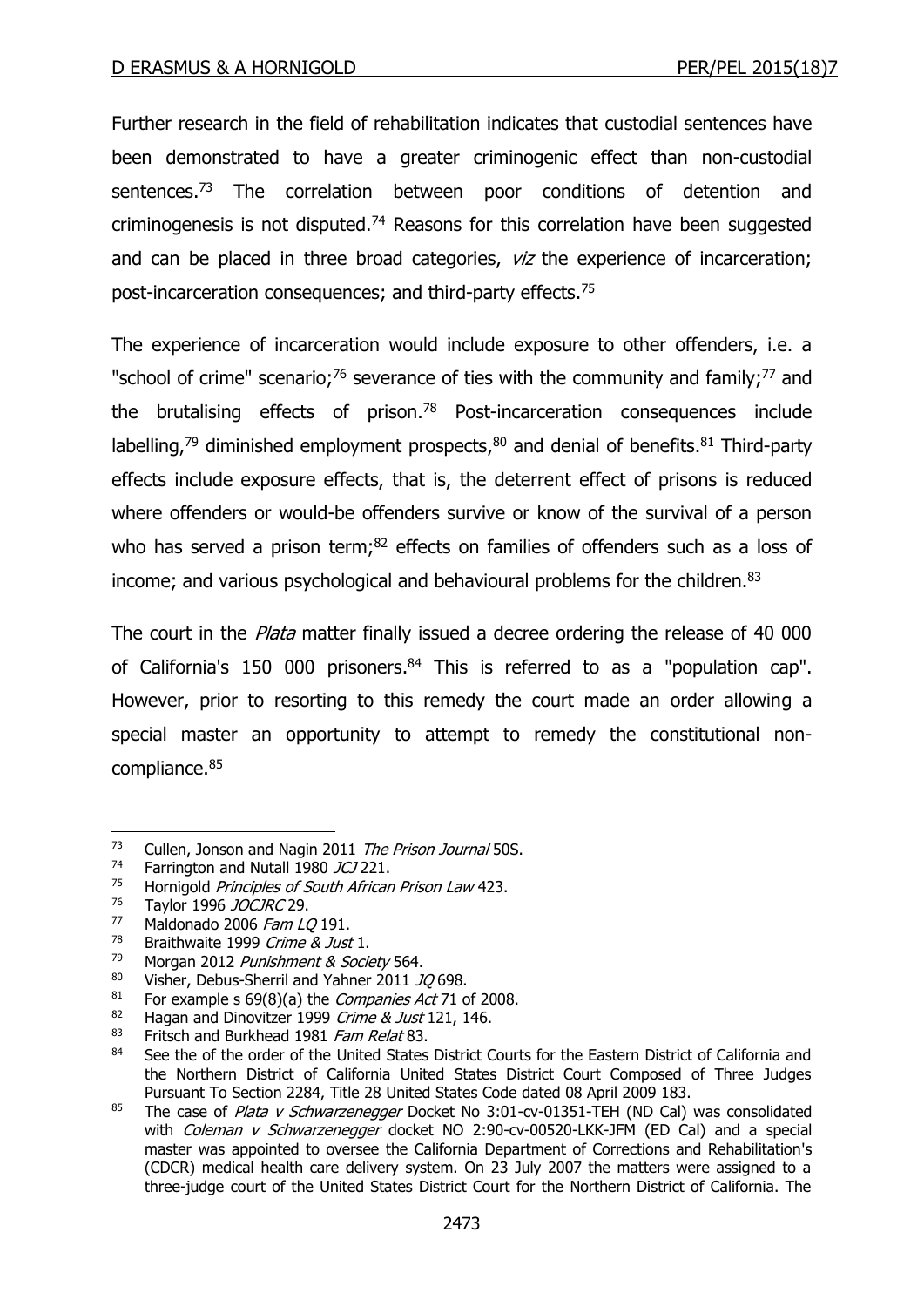The powers of the special master in that matter included the right to exercise all powers of the head of the Department of Corrections and Rehabilitation in California, who is the secretary of the CDCR. The relevant powers of the special master related to the administration, management, control, operation and funding of the medical health care system in Californian prisons. In addition the secretary was required to work with the special master to assure that the order was carried out. Vast powers, including the powers of appointment, promotion, transfer and disciplining of personnel were afforded to the special master. The special master could also renegotiate existing staff contracts and negotiate new contracts, as well as agreements with labour unions. His powers also related to infrastructure and the upgrading or replacement of equipment and premises, including information technology and medical equipment. All of these powers, however, had to be exercised within the parameters of existing law.<sup>86</sup>

In the event that the special master was of the opinion that his duties were hampered by existing legal obligations or regulations, he could approach the Court to waive compliance with the relevant provisions. The Court therefore had to determine appropriate relief on a case-by-case basis. In order to properly exercise the duties attached to the office, the special master had broad access to information, records and files. In addition, access to all premises, including unannounced visits, was afforded.<sup>87</sup>

South African law recognises population caps in section 81 of the Correctional Services Act. It is thus submitted that where conditions of incarceration fall so far short of the prison's constitutional obligations, a court should consider the appointment of a special master prior to considering the granting of an order to compel the minister to impose a population cap. It is furthermore suggested that

court ordered the imposition of a population cap. This decision went on appeal to the Supreme Court of the United States of America. During this period Schwarzenegger ceased to be governor of California and Brown became governor. The matter was thereafter cited as *Brown v Plata*. In 2011 the United States Supreme Court held that the court-mandated population limit was necessary to remedy a violation of prisoners' Eighth Amendment constitutional rights.

<sup>86</sup> See the court order issued by the United States District Court for the Northern District of California No C01-1351, the Order Appointing the Receiver dated 14 February 2006.

<sup>87</sup> See para 4 above.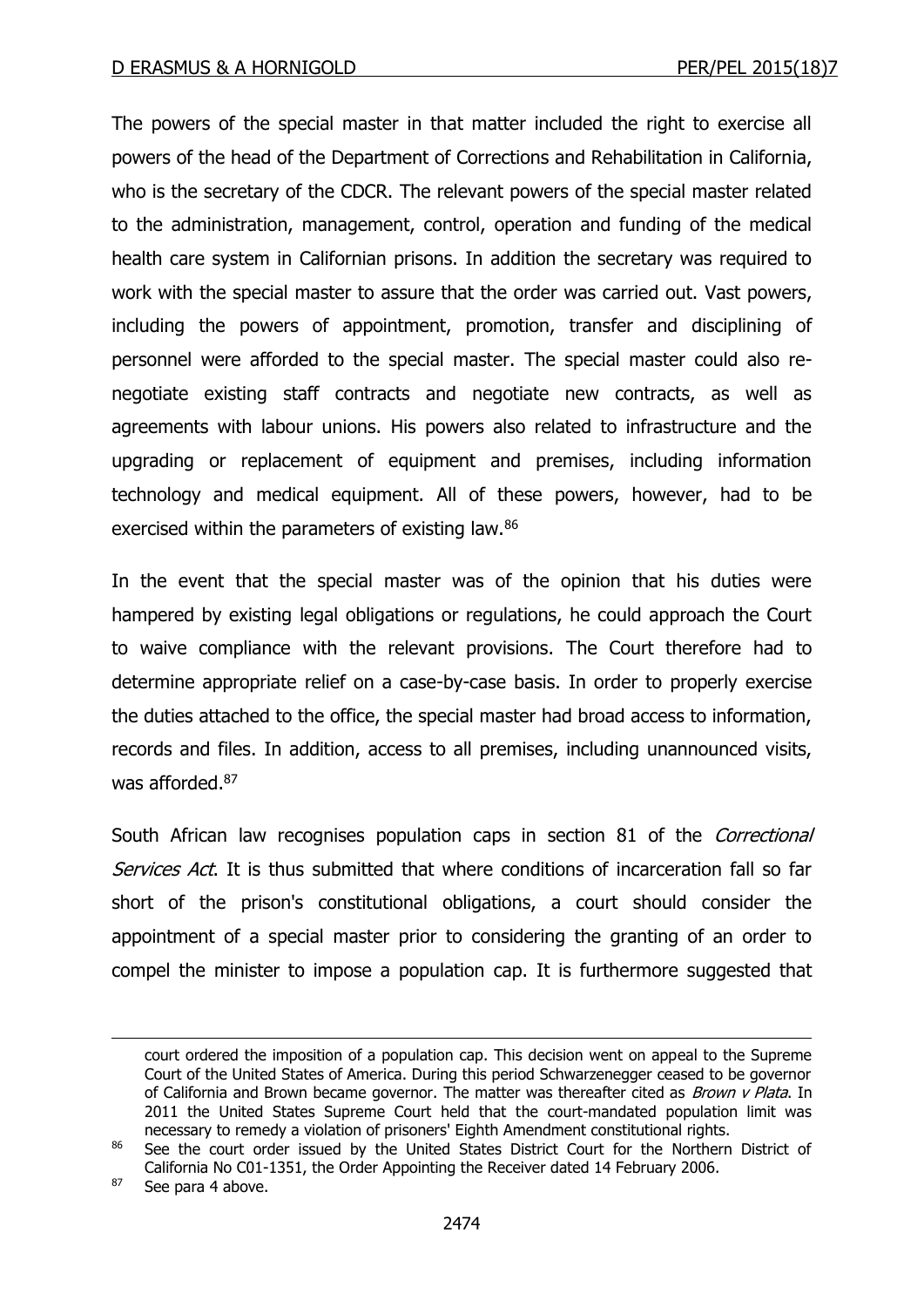such a special master should have wide-ranging powers, similar to those afforded to the master appointed in the *Plata* matter.

#### **4.3 Taylor v Perini**

In Taylor v Perin<sup>88</sup> the United States Federal Court had to decide whether conditions in prison amounted to unconstitutional conduct. These complaints included the obstruction of access to courts and lawyers, racial discrimination in job assignments, the racial segregation of living quarters, and deprivations of substantive and procedural due process in the administration of discipline, including the infliction of cruel and unusual punishment. The court ruled that racial segregation may be imposed only to maintain security, discipline, and order within prisons and not for any other purposes. In this matter the court outlined the typical functions of a special master in prison matters where the master supervises compliance with a court order.

The court held that the Special Master must assume primary responsibility for implementing, coordinating, evaluating and reporting on the progress of all institutional efforts to give effect to the order of the court. These powers also included the power to hold hearings to evaluate the progress made in regard to the implementation of the court order. Should the staff of the defendant institution not co-operate with the implementation of the order as directed by the special master, the master was able to approach the court in order to obtain contempt orders against the relevant personnel. The master was entitled at all times to unrestricted access to all institutional files and staff. Moreover, the master needed to give no advance warning of an intention to exercise that power and was also entitled to have confidential interviews with any institutional staff as deemed appropriate and fit.<sup>89</sup>

In the *Taylor* <sup>90</sup> matter the special master was required to deal with a number of issues. For example, in the case of interference with legal mail in the prison system, a prisoner reporting system which would identify tampering was introduced. If

 $^{88}$  Taylor v Perini 503 F2d 899.

Taylor v Perini 503 F2d 899.

<sup>90</sup> Taylor v Perini 503 F2d 899.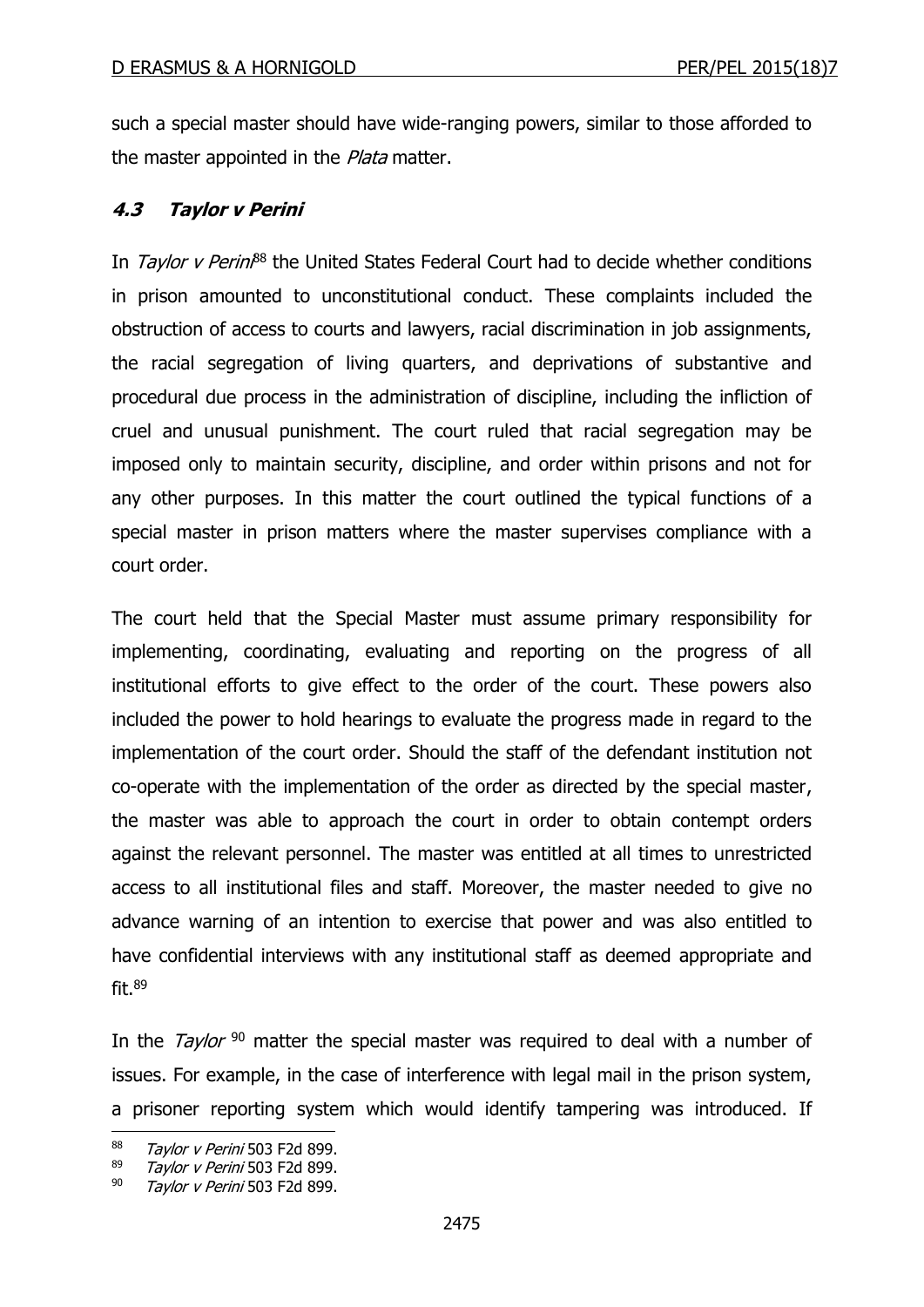violations were detected, the relevant member of staff was confronted. A system to prevent violations from recurring was also introduced. Furthermore, disputes between prisoners and staff members resulting from a breach of the negotiated system were mediated. Another issue in which the special master intervened concerned library materials and access to those materials. A new system dealing with library materials and access thereto was introduced. The special master compiled a list of available and permissible materials, together with a list of those not permitted. The master also became involved with the human resources management of the prison. Staff sensitivity training was introduced, a staff manual was introduced, staff appointments and assignments were managed, factors to be considered for promotion were determined, and the racial aspects of human resource management and the creation of a grievance procedure were addressed by the master. $91$ 

As will be noted from the order of the courts in the matters of *Plata* and *Taylor*, the special master effectively assumes management of the department of state, or of a particular public institution or a part thereof, in order to ensure that it complies with an order of court. The court order seeks to bring the public institution into compliance with its constitutional mandate. This is a temporary state of affairs, lasting only until such time as the institution has become compliant.

#### **4.4 Wuori <sup>v</sup> Zitnay**

The matter of *Wuori v Zitnay*<sup>92</sup> was concerned with the rights of mentally disabled patients who were cared for at an institution in Pinelands, Maine. This was a public facility that was intended to care for the inmates, including their rehabilitative treatment. There were numerous problems which indicated the delivery of an unconstitutional level of care. The institution was crowded, inmates had inadequate clothing, personal hygiene was poor, inmates were kept in restraints for long periods of time, they were over-medicated, their teeth were pulled to prevent self-harm and harm to others, there was inadequate provision of homes after release, and there were no rehabilitative programmes in place. The defendant institution admitted that

<sup>1</sup>  $91$  Brakel 1979 ABF Res J 554.

 $92$  *Wuori v Zitnay* 75-80-P (D Me 14 July 1978).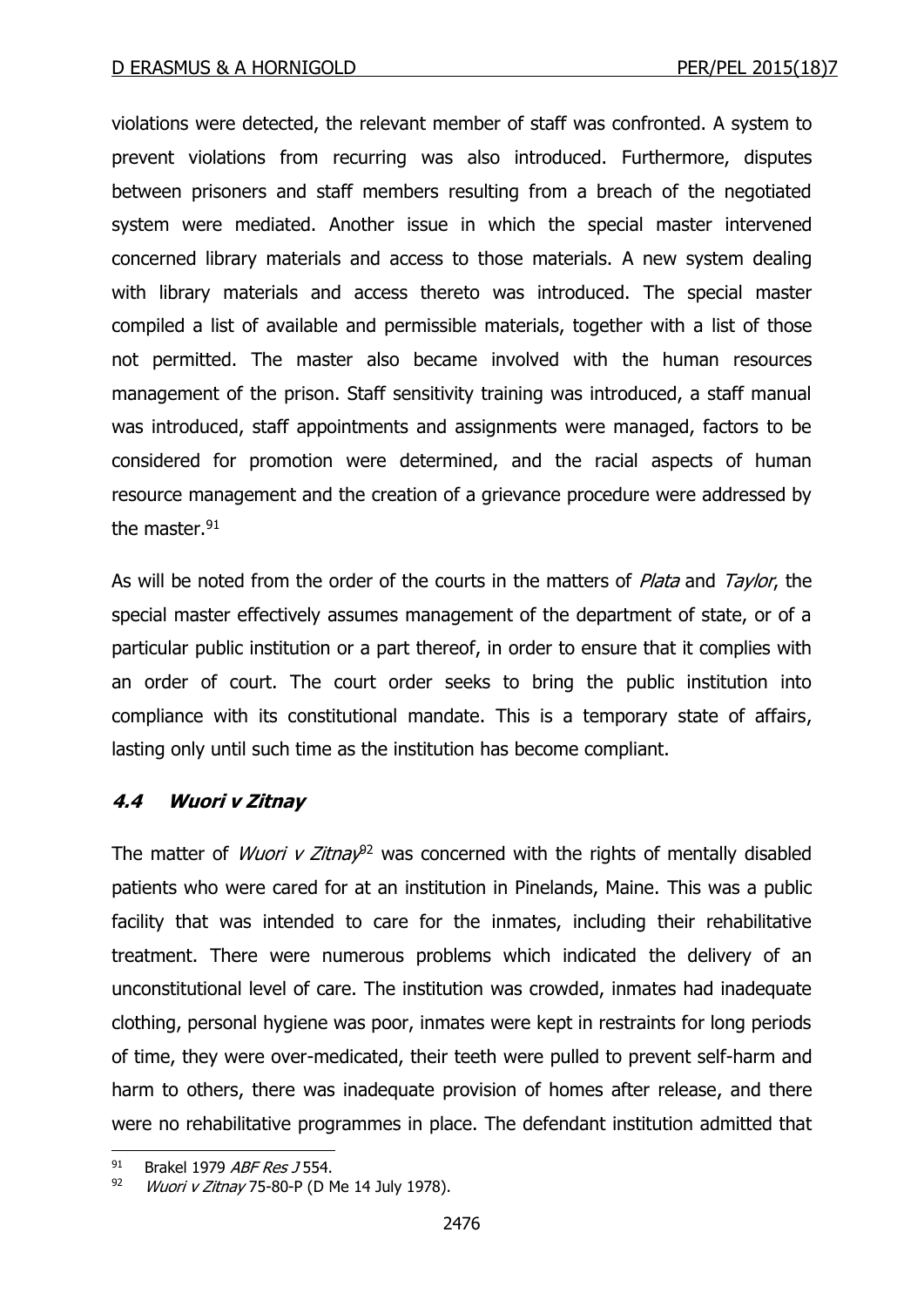the conditions of detention did in fact fall below the constitutionally accepted norms. The plaintiff relied on the eighth amendment (prohibition on cruel and unusual punishment) and the fourteenth amendment (procedural rights). An individual patient, Wuori, instituted action against the director of the institution, Zitnay, following an incident in which he was deprived of a job which he had performed at the institution. A settlement was reached between the parties, which formulated a remedial plan. The implementation of this plan was entrusted to a special master, who was a professor of law.

He worked closely with the judge who had appointed him. The special master reported to the judge on a regular basis. He initially met significant resistance to his efforts and was required to take action to overcome this resistance. These efforts included taking recourse to the coercive powers of the court,  $93$  having to file critical reports which received very wide coverage, lobbying politicians in order to affect regulatory challenges, and having consistent interaction with high-level government employees in order to obtain the resources necessary to address problems.<sup>94</sup> The master encountered a number of problems, one of which was inter-agency conflict. The departments which controlled funding were not defendants in the matter and would not assist with the necessary funding to ensure transformation. Threats of adding them as defendants to the lawsuit caused the necessary funds to be released. Over the years the master changed and the law suit ran for over 25 years.<sup>95</sup> The effect was a dramatic, positive change in the manner in which the mentally disabled were treated and the level of care that they received.<sup>96</sup>

From this case it is clear that a special master should be afforded wide-ranging powers. The period over which a special master can implement an order of a court can be lengthy in term. In certain cases, the appointment of a special master would not be a "quick fix" solution.

In the next section the desirability and viability of the appointment of special masters in the South African context will be evaluated.

<sup>93</sup> Levine 1986 Law & Policy 283.

<sup>&</sup>lt;sup>94</sup> Levine 1986 Law & Policy 285.<br><sup>95</sup> Consumer Advisory Board v Br

<sup>95</sup> Consumer Advisory Board v Brenda Harvey Docket No 91-CV-321-P-S.

<sup>96</sup> Levine 1986 Law & Policy 288.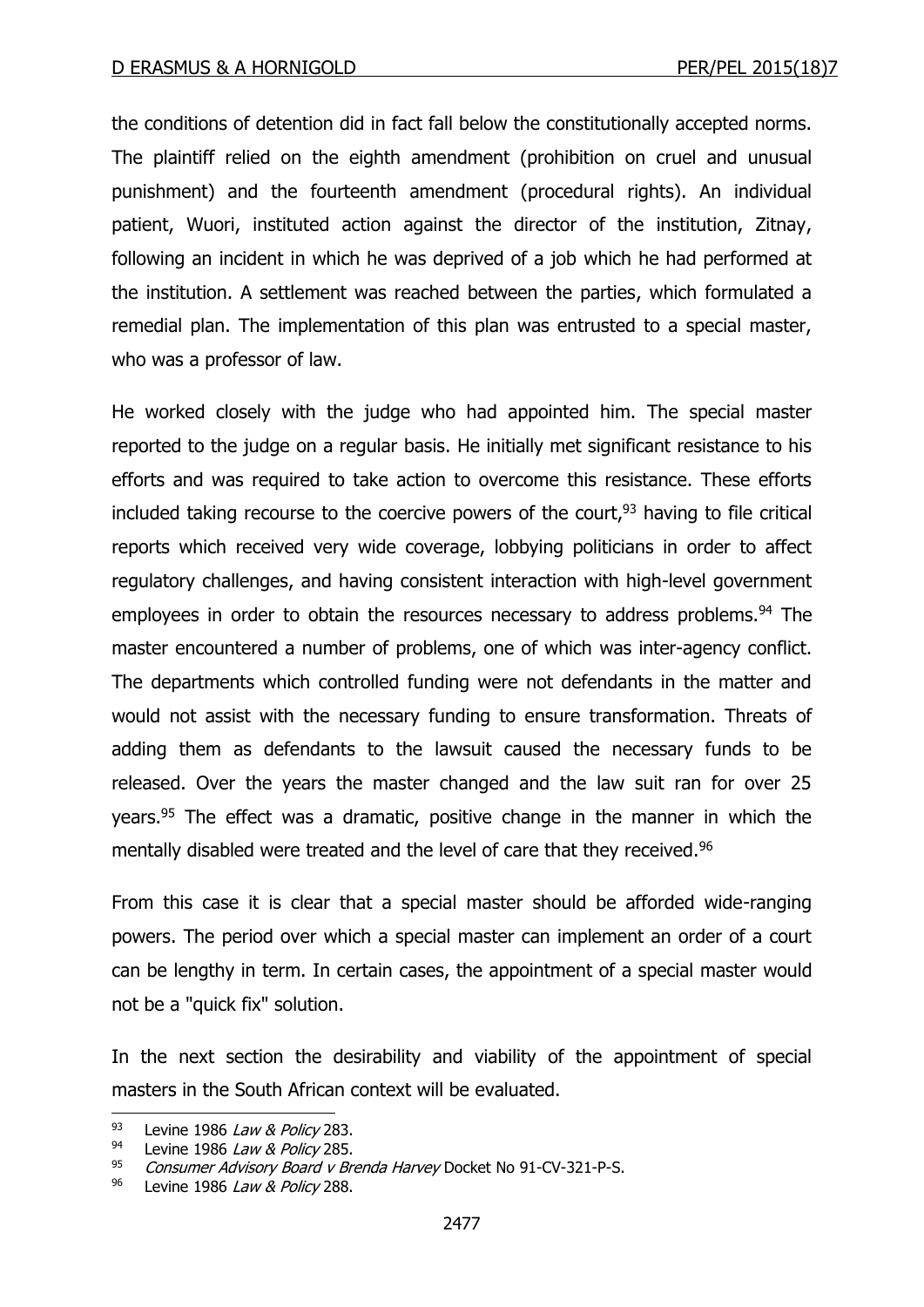# **5. The desirability and viability of the appointment of special masters in South African law**

South African law contemplates the appointment of officers of the court to carry out certain functions of the court. Examples of these include trustees of insolvent estates, $97$  partnerships and the estates of persons getting divorced. They are appointed by the court and they are ultimately responsible to the court (which may remove them from office) for the proper discharge of their duties.<sup>98</sup>

In South Africa a civil search, seizure and preservation of evidence procedure exists which is generally known as an Anton Piller<sup>99</sup> order. In this process generally the court orders the sheriff to search for, then seize and preserve<sup>100</sup> evidence which is material to a matter. It will be employed where the applicant justifiably believes the respondent may destroy the evidence if no order is granted. The importance of this order in this context is the role of the supervising attorney.<sup>101</sup> As in the case of a liquidator of the estate for division of a partnership or a marriage, the attorney acts as the representative of the court to ensure that its orders are properly carried out. He then files a report at court detailing the manner of the search and seizure, and what documents were collected and handed to the sheriff.

A further example in our law of an office similar to that of a special master is the office of the family advocate. The powers and duties of the Family Advocate,

<sup>97</sup> Enyati Resources Ltd v Thorne 1984 2 SA 551 (C) 556.

<sup>98</sup> Smith Law of Insolvency 200.<br>99 Anton Pillor KG v Manufacturi

<sup>99</sup> Anton Piller KG v Manufacturing Processes Limited 1976 1 All ER 779 para 779.<br>100 *Vis v Minister of Correctional Senvices* 2013 ZAESHC 101 (16 May 2013) para 10

 $100$  Vis v Minister of Correctional Services 2013 ZAFSHC 101 (16 May 2013) para 101.<br> $101$  See for example Consolidated Practice Notes, Western Cape High Court, Cape Tow

See for example Consolidated Practice Notes, Western Cape High Court, Cape Town Rule 34: "5. The order and the accompanying notice are to be served by the sheriff and the contents explained by the supervising attorney in whose presence and under whose supervision the provisions of the order are to be carried out. The supervising attorney shall ensure that no items are removed from the premises until a list of items to be removed has been prepared, and a copy thereof has been supplied to the applicant's attorney and the person served with the order, if present, and such person has been afforded a reasonable opportunity to check such list. The supervising attorney shall not permit the premises to be subjected to a search for items not appearing on the schedule of listed items referred to in paragraph 2 of the order. 6. The supervising attorney shall file with the registrar, by no later than noon on the day but one preceding the return day of the order, a concise report describing the manner in which the order was complied with. The supervising attorney shall ensure that a copy of his/her report is delivered to applicant's attorney and to respondent (or his/her attorney, if represented)."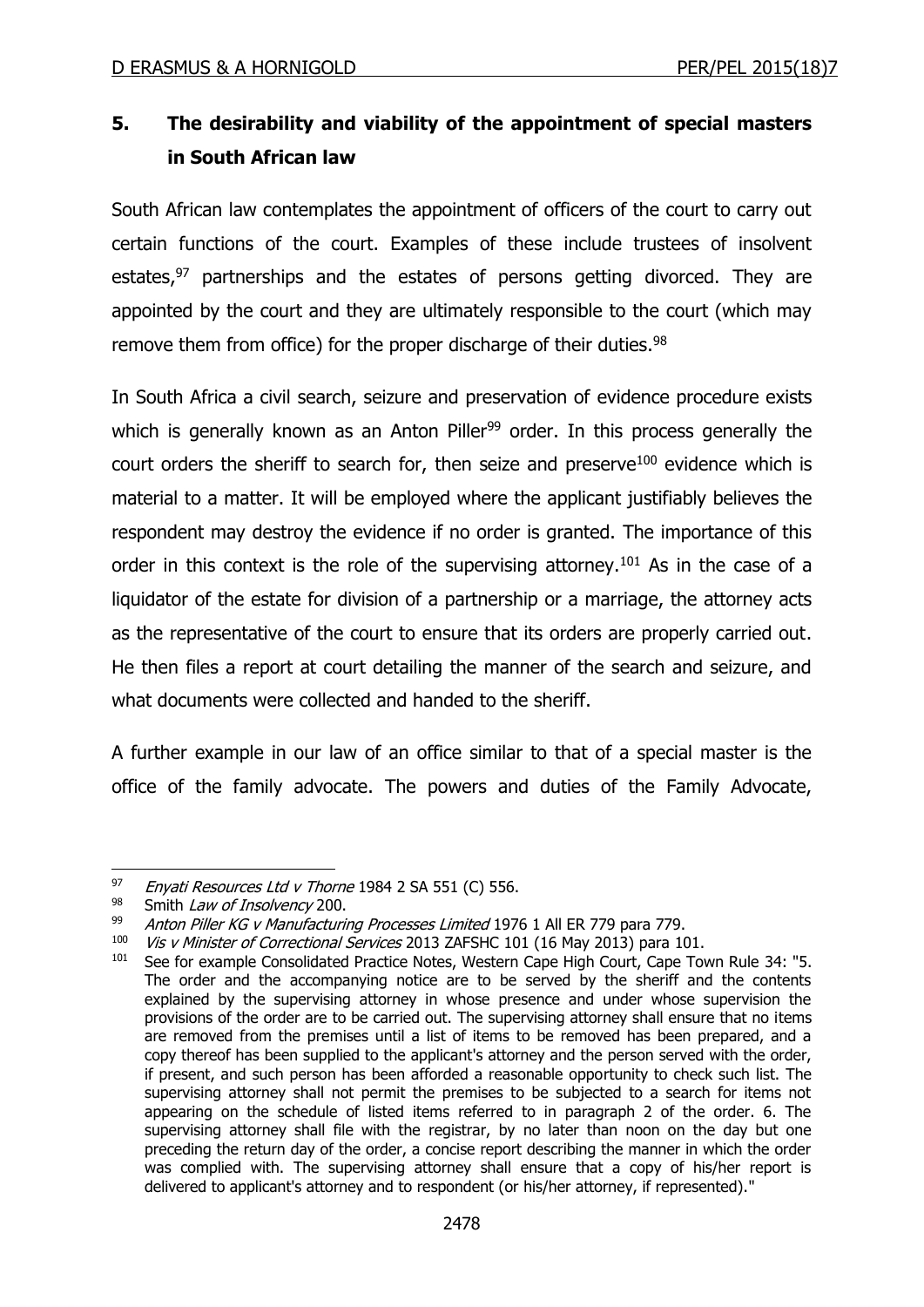according to the *Mediation in Certain Divorce Matters Act*,<sup>102</sup> include the power to institute an enquiry so as to be able to furnish the court with a report and recommendation on any matter concerning the welfare of the minor child, to appear at the trial or hearing of any relevant application, to adduce any available evidence and to cross-examine witnesses giving evidence at such trial or hearing of an application. Furthermore, in terms of the *Children's Act*<sup>103</sup> it is compulsory for parties to attend mediation by the Family Advocate in disputes regarding parental rights and responsibilities in regard to children born out of wedlock.

Further examples in our law of an office similar to that of a Special Master are the appointment of a commissioner for taking affidavits<sup>104</sup> in any place outside the Republic of South Africa as well as the appointment of curators in respect of persons under disability.<sup>105</sup>

A final example of an individual who carries out a transformational mandate under the auspices of the court is the business rescue practitioner. The *Companies Act* provides that the court may appoint a business rescue practitioner to temporarily supervise a company, including supervision of its affairs, business and property in order to rehabilitate the company.<sup>106</sup> All material aspects including the appointment of the business rescue practitioner,  $107$  the regulation of the acceptance of the business rescue plan<sup>108</sup> and the discharge of the order<sup>109</sup> are subject to the control of the court.

In the cases of curators, supervising attorneys and the family advocate, these individuals are appointed to assist the court and are given certain powers to conduct investigations, compile reports and assist the court in making a decision. In the case

<sup>&</sup>lt;sup>102</sup> Mediation in Certain Divorce Matters Act 24 of 1987.

<sup>103</sup> *Children's Act* 38 of 2005.

<sup>&</sup>lt;sup>104</sup> Uniform Rules of Court: Rules Regulating the Conduct of the Proceedings of the Several Provincial and Local Divisions of the High Court of South Africa (1965), as amended (GN R48 in GG 999 of 12 January 1965) Rule 65.

<sup>&</sup>lt;sup>105</sup> Uniform Rules of Court: Rules Regulating the Conduct of the Proceedings of the Several Provincial and Local Divisions of the High Court of South Africa (1965), as amended (GN R48 in GG 999 of 12 January 1965) Rule 57.

 $106$  Ch 6 of the *Companies Act* 71 of 2008 (hereafter CA).

<sup>&</sup>lt;sup>107</sup> Section 131 of the CA.<br><sup>108</sup> Section 153 of the CA

Section 153 of the CA.

 $109$  Section 132(2)(a) of the CA.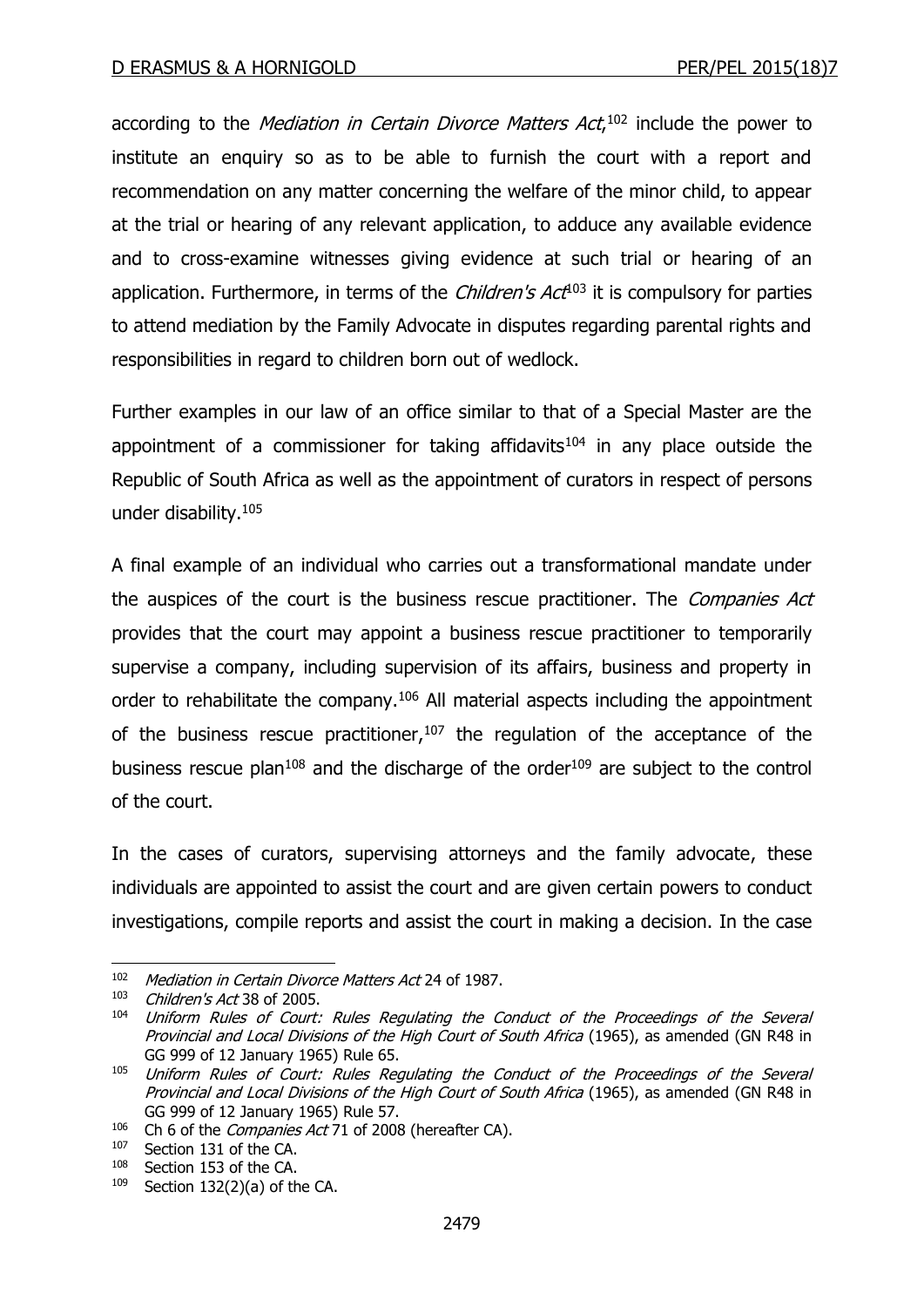of liquidators of partnerships and estates of persons married in community of property, they are appointed by the court for the purpose of carrying out the order of the court; that is, dividing the joint estate by liquidating assets and paying debts. Curator boni are appointed by the court and carry out the task of administering the affairs of the person under curatorship and are to report to the court regarding their administration. This includes the administration of the estate of the person under curatorship. In the case of the business rescue practitioner the court appoints a business rescue practitioner and supervises a procedure which allows creditors to rescue a company that is financially distressed. The business rescue practitioner is answerable to the court for the conduct of his or her duties.

It is submitted that the appointment of a special master would be an appropriate remedy in certain circumstances for the implementation of institutional transformation under judicial supervision in South Africa. A number of systemic problems have been identified in South African prisons.

Instead of issuing a structural interdict in the matter of  $EN$  v Government of  $RSA^{110}$  it is submitted that the court could have issued an order appointing a special master who would be empowered to take such steps as are necessary to ensure that prisoners receive the necessary medication. The special master could either be a medical doctor or a project manager, assisted by a medical doctor. The special master should have the power to appoint a team to assist in the execution of his or her duties. This team should be empowered to enter the prison, introduce those policies and procedures that are deemed necessary, and ensure that the medication is administered properly. If members of the prison staff fail to assist them, the special masters would be entitled to take disciplinary action where necessary. They would also be empowered to train the relevant medical staff in the proper means of administering the treatment. In addition, they would report to the court on a regular basis regarding progress. As noted above, this is not traditional litigation with a "winner" and a "loser", but rather litigation where both the applicant and the respondent seek transformation of a public institution which does not comply with constitutional values. This remedy may initially appear to be expensive and

 $110$  *EN v Government of the RSA* 2007 1 BCLR 84 (D) para 35.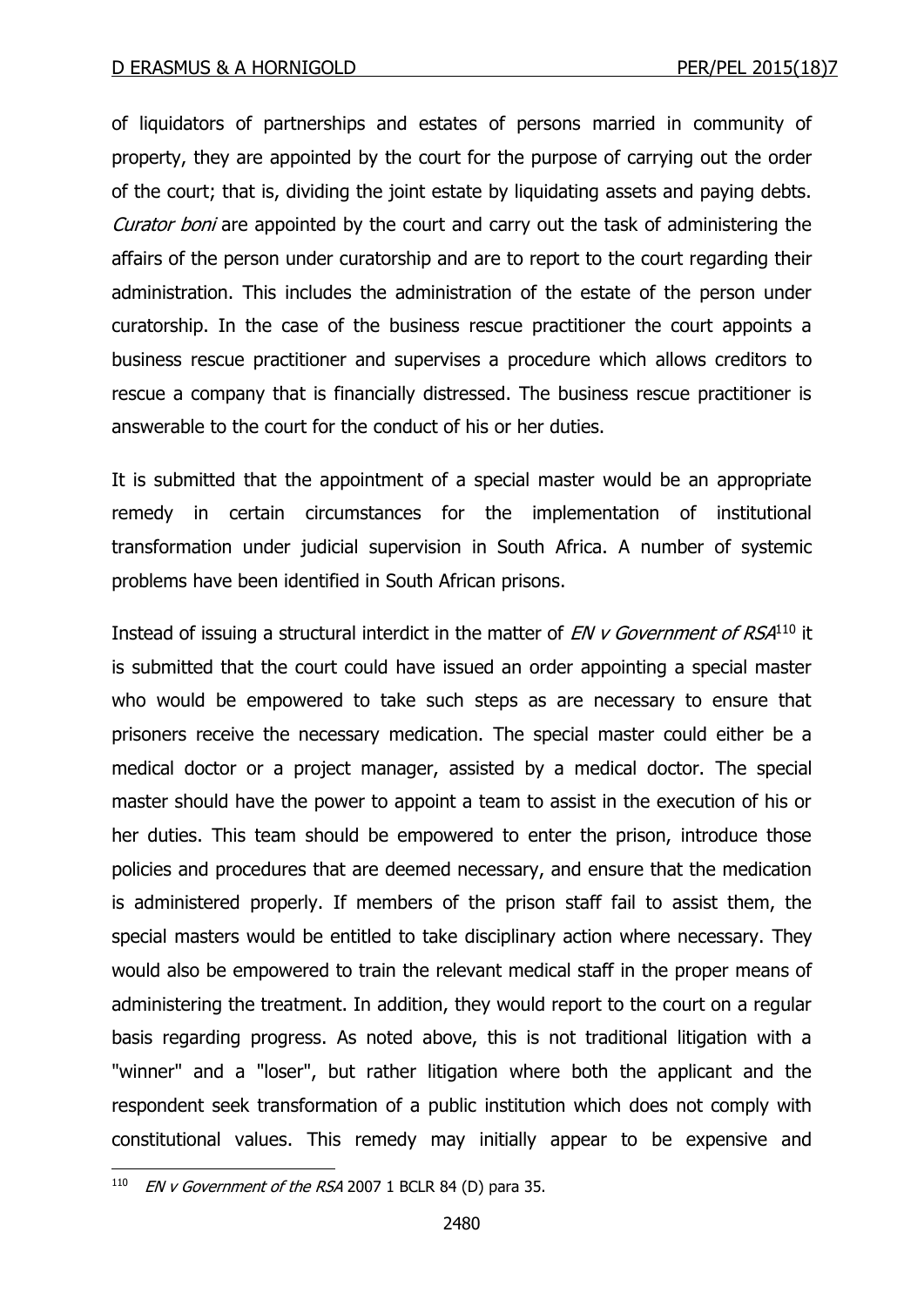cumbersome, but a longer-term perspective may reveal that it is in fact the less expensive remedy both in financial terms and in terms of the toll on human lives.

In Lee v Minister of Correctional Services<sup>111</sup> the court found that the prison authorities had failed to take reasonable measures to prevent the contraction of tuberculosis by a prisoner in custody. The plaintiff had been arrested in November 1999 and remained in prison for a total period of four years before being acquitted and released in September 2004. The court took into account that South Africa has a high incidence of tuberculosis. It is estimated that more than half of the population have been infected with tuberculosis at some time. The fact that prisons are dark and not well ventilated creates an ideal environment for the disease to be transmitted. As prisons confine prisoners to a restricted space, they are constantly in contact with those who have the active disease. Poor nutrition and other constraints result in prisoners having weak immune systems. The court commented that this state of affairs is unacceptable, as the effective management of tuberculosis can be achieved by regular screening, the isolation of carriers of infections, and treatment with antibiotics for approximately six months. Proper management of the disease can be achieved by strict adherence to proper health care procedures and should be effective if supported by sufficient staff.<sup>112</sup>

The Pollsmoor prison authorities were aware of the risk that prisoners might contract tuberculosis. There had been a gradual and continuing breakdown of the healthcare system, however, including of the management of tuberculosis. This breakdown could partly be attributed to the employment of insufficiently qualified health-care personnel. This occurred despite pleas by health care professionals in the employ of the Department of Correctional Services for intervention and correction. These pleas were repeated to the inspecting judge, to prison authorities, and even to a parliamentary portfolio committee. Nothing came of these pleas other than the dismissal of one of the healthcare professionals who was pleading for intervention. $113$ 

<sup>111</sup> Lee v Minister of Correctional Services 2013 2 SA 144 (CC).

<sup>112</sup> Lee v Minister of Correctional Services 2013 2 SA 144 (CC) para 18.

<sup>&</sup>lt;sup>113</sup> Lee v Minister of Correctional Services 2013 2 SA 144 (CC) para 69.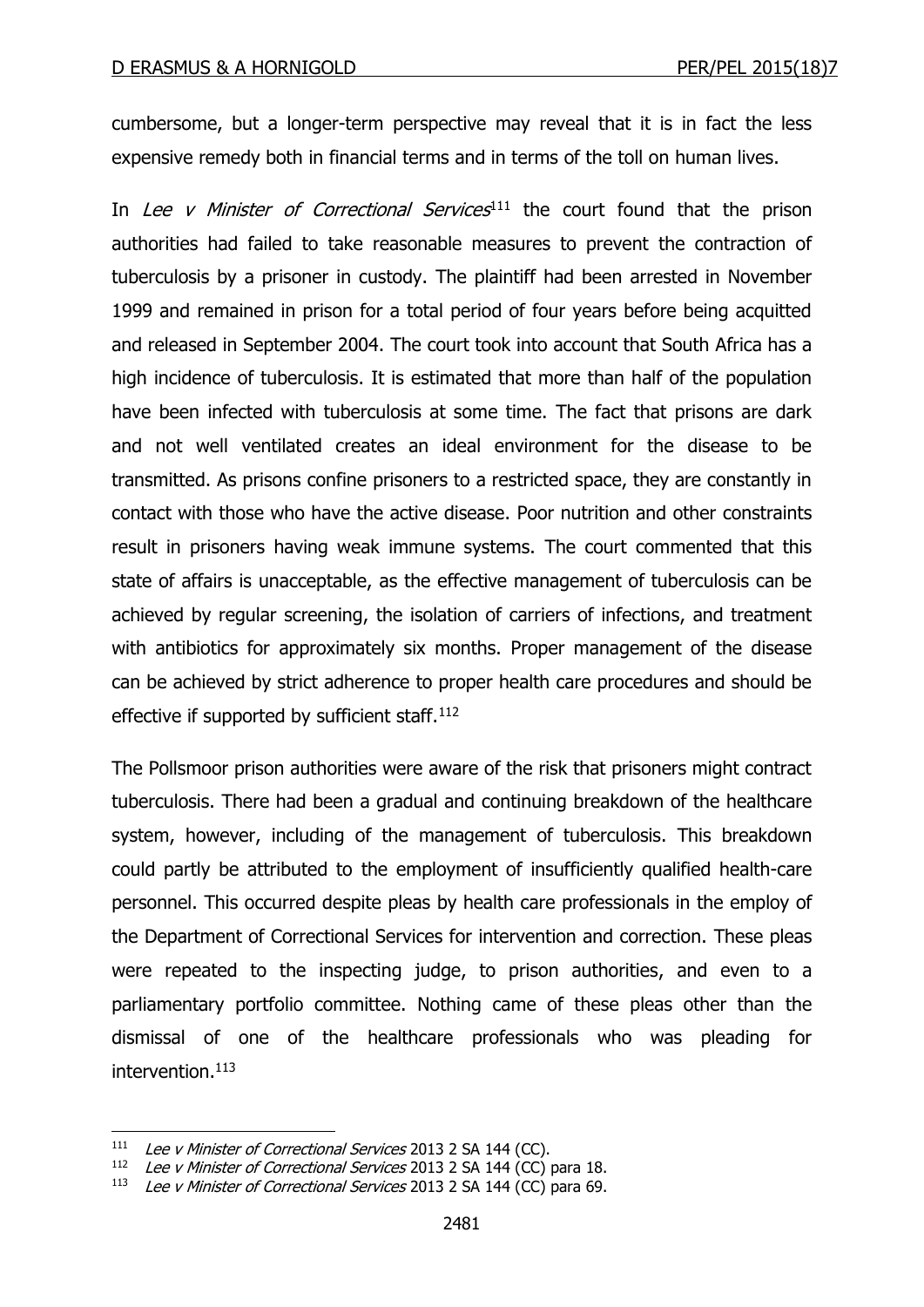The court found that this negligence had been the cause of the plaintiff's contracting tuberculosis.<sup>114</sup> The plaintiff was therefore entitled to claim damages. The costs to the state in what is potentially a flood of litigation by prisoners is significant and presumably far more than the cost of a special master, had one been appointed to the prison or to the healthcare system of the prison.

This procedure is appropriate not only for health-related matters, but can also be employed in any matter involving conditions of detention, including, for example, overcrowding and the proper implementation of rehabilitation programmes.

#### **6 The competency of South African courts to appoint special masters**

No provision is currently made in South African law for the appointment of special masters by a court to implement its orders. In this paragraph the competency of South African courts to appoint special masters will be explored.

When a court finds that a breach or threatened breach of the rights of a person in terms of the Bill of Rights has been proven, the court may grant appropriate relief. $115$ This same principle is contained in section 172 of the *Constitution*, which empowers a court to grant just and equitable relief when deciding a constitutional matter within its jurisdiction.

The ability of the court to sculpt remedies appropriate to the circumstances was illustrated in President of the Republic of South Africa  $v$  Modderklip Boerdery (Pty) Ltd.<sup>116</sup> In this matter 40,000 unlawful occupiers occupied a portion of privately owned farmland. The owner, Modderklip Boerdery (Pty) Ltd, launched an application for eviction under the Prevention of Illegal Eviction from and Unlawful Occupation of Land Act.<sup>117</sup> The High Court granted the eviction order, but the occupiers refused to vacate the land. The assistance of the sheriff was sought but he required a deposit of R2.2 million in order to carry out the eviction. The landowner then applied a second time to the High Court seeking an order that the state pay the costs of

<sup>&</sup>lt;sup>114</sup> Lee v Minister of Correctional Services 2013 2 SA 144 (CC) para 68.

<sup>&</sup>lt;sup>115</sup> Section 38 of the *Constitution*.<br><sup>116</sup> President of the PSA v Modder

President of the RSA v Modderklip Boerdery (Pty) Ltd 2005 5 SA 3 (CC).

<sup>&</sup>lt;sup>117</sup> Prevention of Illegal Eviction from and Unlawful Occupation of Land Act 19 of 1998.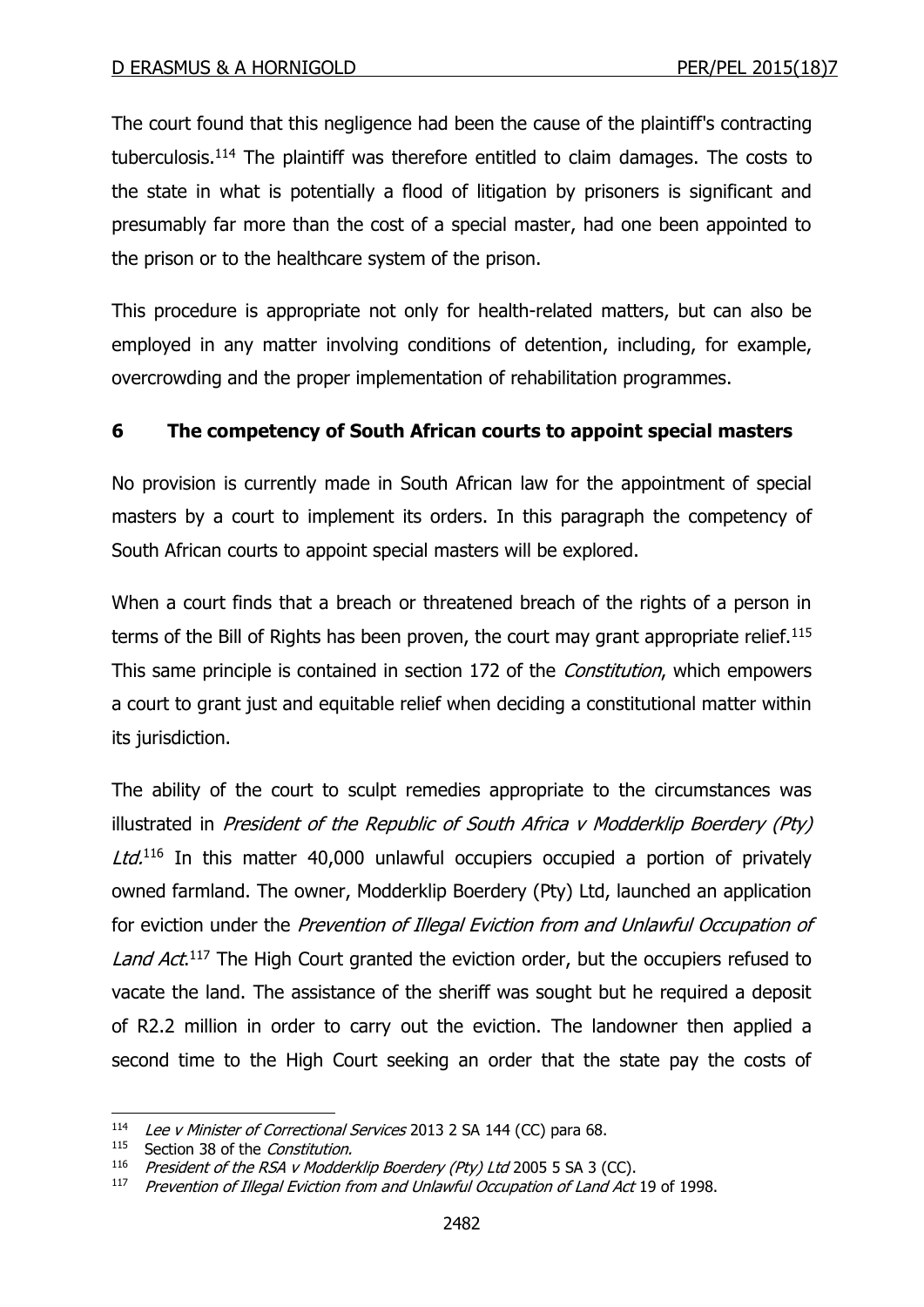eviction as it had a duty to protect his property and that it provide the occupiers with alternative land. The state opposed the application, arguing that it was not obliged to assist in the execution of civil orders and it was not obliged to provide land to illegal occupiers as it had a land policy and priorities. The court then made an order that the Department of Agriculture and Land Affairs pay compensation to the applicant in respect of the land occupied. The court allowed the occupiers to continue occupying the land until alternative accommodation was made available. The amount of the compensation was to be calculated in a manner set forth in section 12(1) of the *Expropriation Act*<sup>118</sup> for the period of occupation. However, there was no actual expropriation of the property, nor was this ordered.<sup>119</sup> It is submitted that the court was, in effect, ordering the state to pay damages to the applicant, because its constitutional rights had been violated.

In *M* v Minister of Police of the Government of the Republic of South Africa<sup>120</sup> the plaintiffs were the mothers of two minor children who instituted action for damages suffered by them as a result of the unlawful death of their husband, who was the father of the minors. The father, who was the family caregiver or breadwinner, died after sustaining serious injuries during detention by the police. The plaintiffs claimed in their personal capacities, as well as in their capacities as mothers and natural guardians of the deceased's minor children. There were two broad areas of loss claimed for, namely common law damages for the plaintiffs' loss of support and of comfort, society and services, and a claim for constitutional damages on the grounds that the children were, as a result the unlawful death of their father, deprived of the constitutional right to parental care. The court granted constitutional damages and ordered that the quantum thereof be referred back to the trial court for determination.<sup>121</sup>

It is submitted that the court is empowered to sculpt remedies that are appropriate in the circumstances. One such innovation is constitutional damages and the other is

<sup>&</sup>lt;sup>118</sup> Expropriation Act 63 of 1975.<br><sup>119</sup> President of the PSA v Modde

<sup>&</sup>lt;sup>119</sup> President of the RSA v Modderklip Boerdery (Pty) Ltd 2005 5 SA 3 (CC) para 68.<br><sup>120</sup> M v Minister of Police of the Government of the RSA 2013 5 SA 622 (GNP)

M v Minister of Police of the Government of the RSA 2013 5 SA 622 (GNP).

 $121$  M v Minister of Police of the Government of the RSA 2013 5 SA 622 (GNP) para 58.2.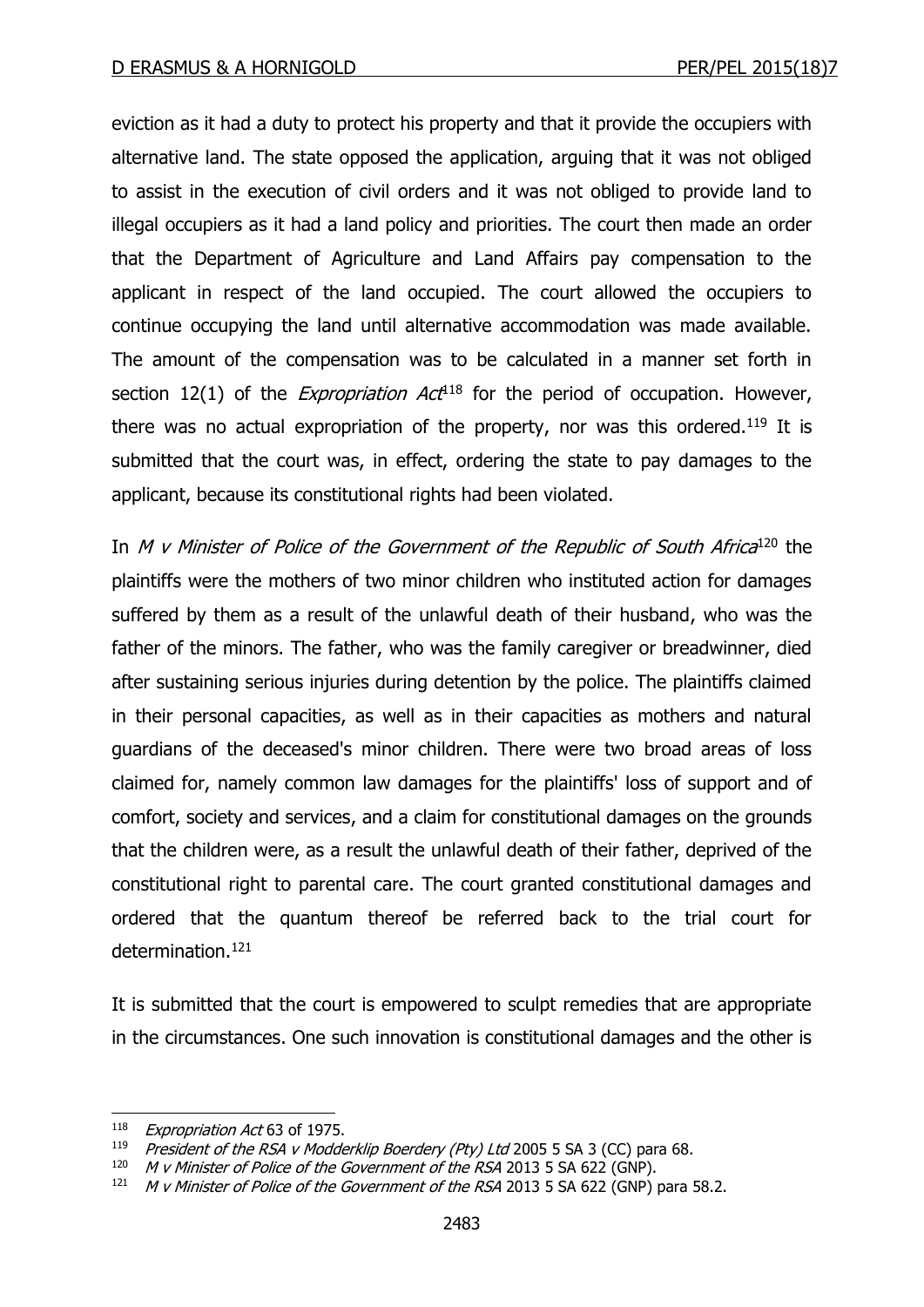the structural interdict referred to above.<sup>122</sup> It is further submitted that the appointment of a special master is a natural development of the structural interdict, since the structural interdict is one way in which to ensure post-trial compliance with the *mandamus* of the court. Should this mechanism of compliance fail, then it is submitted that it would be within the court's power to appoint a special master to ensure compliance. It should be emphasised that this is not a remedy to which a court would resort easily.

The Constitutional Court in *Fose v Minister of Safety and Security*<sup>123</sup> held that the courts have a particular responsibility and are obliged to forge new tools and shape innovative remedies. The Court further held that an appropriate remedy must mean an effective remedy.<sup>124</sup>

The ability of a court to shape innovative remedies in order to render its orders effective is not without criticism. In the next paragraph the criticism against this competency of the court will be set out.

# **7 Criticism against the competency of a court to shape innovative remedies**

The ability of the courts to formulate appropriate and innovative remedies in order to ensure that their orders are effectively implemented has been criticised on the following grounds:

### **7.1 Non-democratic process**

One of the criticisms that has been addressed against this type of judicial intervention is that the process is contrary to the democratic process. The argument is that change in the manner of operation of public institutions is a process which should be performed by the executive arm of government under the guidance of the legislature. Thus, where the court engages in social reform of this nature it is acting in a manner which is contrary to its role as contemplated in the *Constitution*. The

 $122$  See fn 96.

Fose v Minister of Safety and Security 1997 7 BCLR 851 (CC).

<sup>&</sup>lt;sup>124</sup> Fose v Minister of Safety and Security 1997 7 BCLR 851 (CC) 888, 889.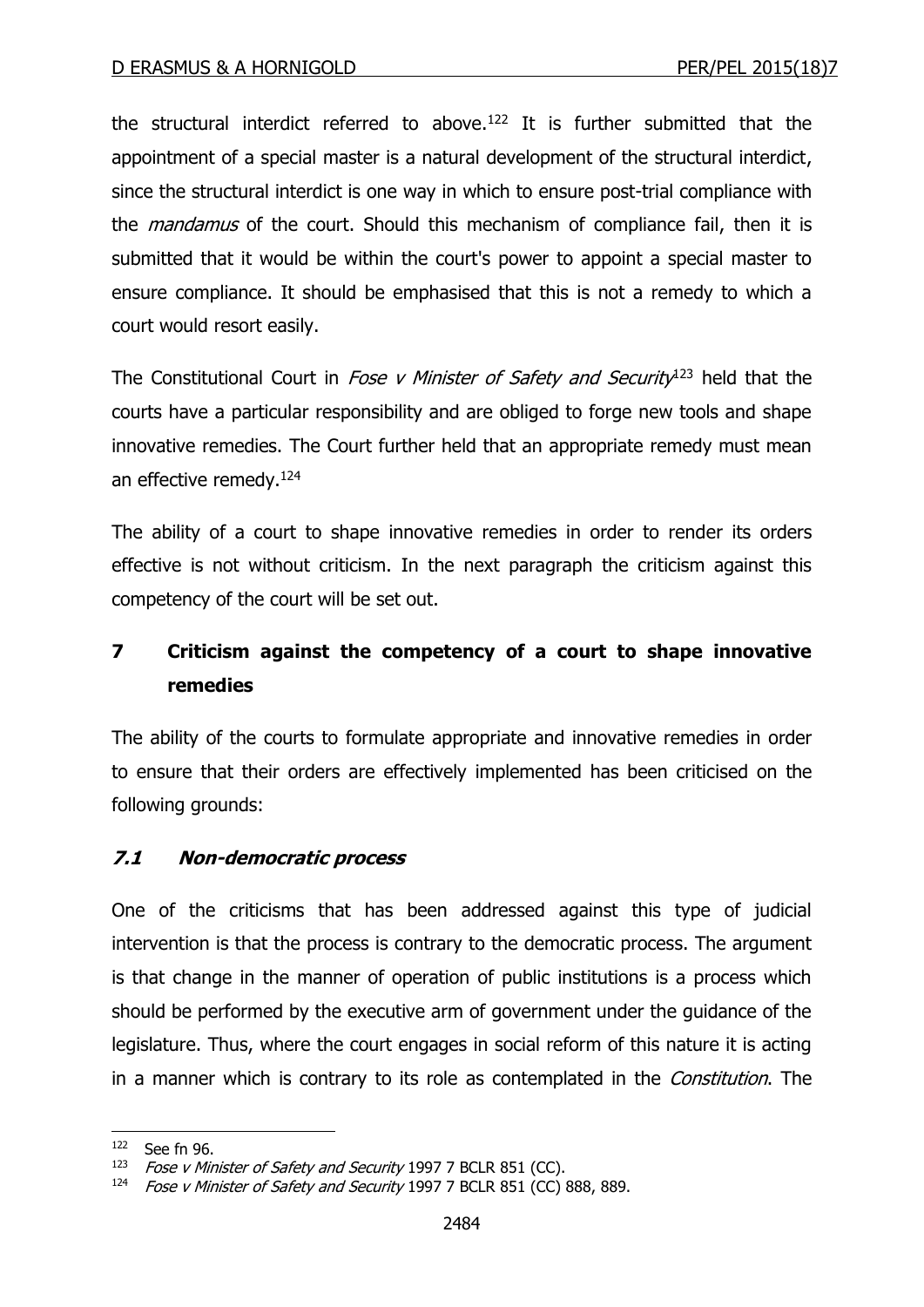groups that are most affected by this process of non-democratic social reform are not fully represented and therefore this process may be inimical to their interests.<sup>125</sup> The counter to this argument is that in matters of public law litigation the courts are extremely lenient regarding joinder and intervention and therefore these groups are able to make representations to the court at the time of the hearing.<sup>126</sup> It is submitted that this is also the case in South Africa.<sup>127</sup>

### **7.2 Separation of powers**

A further criticism is that this type of process violates the principle of separation of powers contemplated in the *Constitution*. It would be argued that the *Constitution*<sup>128</sup> envisages three branches of government, namely, the legislature, the judiciary and the executive.<sup>129</sup>

The National Assembly has the duty to provide mechanisms that will ensure that all national governmental executive organs of state are accountable to it. This includes a duty to oversee the exercise of the national executive authority and the implementation of legislation.<sup>130</sup>

The courts are independent and subject only to the *Constitution* and the law. The courts are to apply the law. The other organs of state are required to assist and protect the courts, to ensure their independence, impartiality, dignity, accessibility and effectiveness. An order of court is binding on all persons and organs of state to which it applies.<sup>131</sup>

The manner in which the three branches of government interact and the limits on the power of any one branch to encroach upon the powers of the others has been the subject of several cases. In *Speaker of National Assembly v De Lille MP*<sup>132</sup> the court was dealing with a challenge to a resolution to suspend a member of

<sup>&</sup>lt;sup>125</sup> Reynolds 1979 *Fordham Urb LJ* 696.<br><sup>126</sup> Reynolds 1979 *Fordham Urb L1* 696

<sup>&</sup>lt;sup>126</sup> Reynolds 1979 *Fordham Urb LJ* 696.<br><sup>127</sup> Section 38(c) of the *Constitution* 

<sup>&</sup>lt;sup>127</sup> Section 38(c) of the *Constitution*.

<sup>&</sup>lt;sup>128</sup> Constitution of the Republic of South Africa, 1996.<br><sup>129</sup> Sections 83-100, 42-72, 165-180 of the *Constitution* 

<sup>&</sup>lt;sup>129</sup> Sections 83-100, 42-72, 165-180 of the *Constitution*.

Section 55(2) of the Constitution.

<sup>&</sup>lt;sup>131</sup> Section 165 of the Constitution.

<sup>132</sup> Speaker of National Assembly v De Lille MP 1999 4 All SA 241 (A).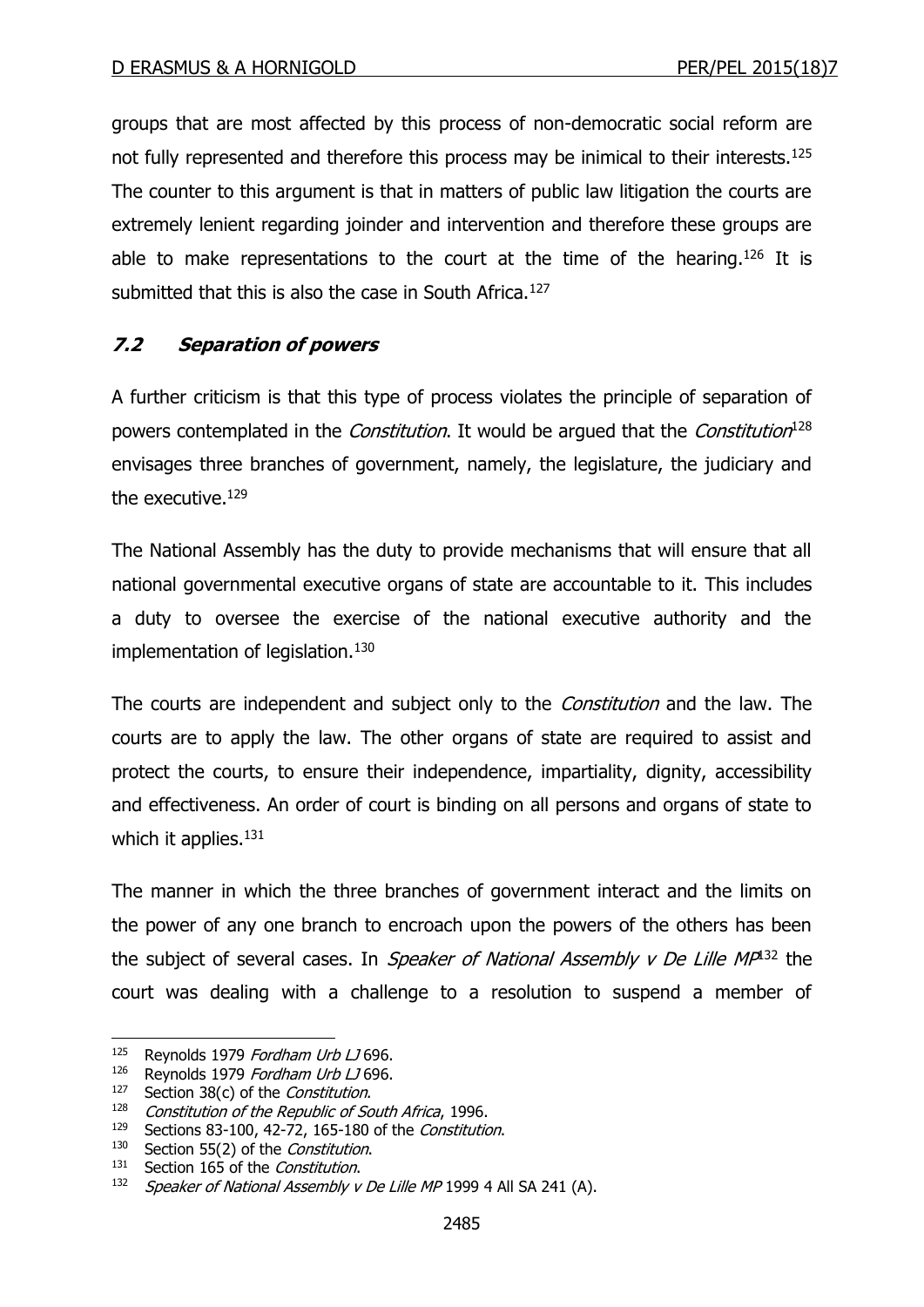parliament following remarks she made claiming that certain other members of parliament had been spies for the apartheid government. The Speaker was of the view that section 57 of the *Constitution* permitted the National Assembly to determine and control its internal arrangements and that he was therefore entitled to suspend the applicant. The Supreme Court of Appeals indicated that if a member of the National Assembly may be suspended for something said, freedom of expression will be adversely affected. The court accordingly held that section 58(2) should not be interpreted in a manner that will undermine that guarantee.<sup>133</sup>

The important principle which emerges is that it is the role of the judiciary to protect constitutional guarantees. From this it follows that even though there is a general rule of non-intrusion between the three branches of government there is an exception where there is a need to protect an individual's fundamental rights.

In  $S$  v Dodo<sup>134</sup> the minimum sentence legislation contained in section 51 of the Criminal Law Amendment Act 105 of 1997 was challenged constitutionally. The court's discretion to impose sentences for certain offences was limited, unless substantial and compelling circumstances were found to exist. The court held that under the *Constitution* there was no absolute separation of powers between the judicial function, on the one hand, and the legislative and executive on the other. In relation to sentencing, the court held that the legislature's powers are not unlimited. The court should retain the power to impose the appropriate sentence which would depend on the particular circumstances of the case, but the legislature has the power to restrict that power with the imposition of a general law.<sup>135</sup> This was not an unconstitutional breach of the separation of powers.<sup>136</sup> It is submitted that if the court had not retained the power to adapt the general rule to the particular crime and criminal, then that would have been an unconstitutional breach of the rule against separation of powers.

<sup>133</sup> Speaker of National Assembly v De Lille MP 1999 4 All SA 241 (A) para 32.<br>134 S.v. Dodo 2001 3 SA 382 (CC)

 $134$  S v Dodo 2001 3 SA 382 (CC).<br> $135$  S v Dodo 2001 3 SA 382 (CC)

S v Dodo 2001 3 SA 382 (CC) para 26.

 $136$  S v Dodo 2001 3 SA 382 (CC) para 51.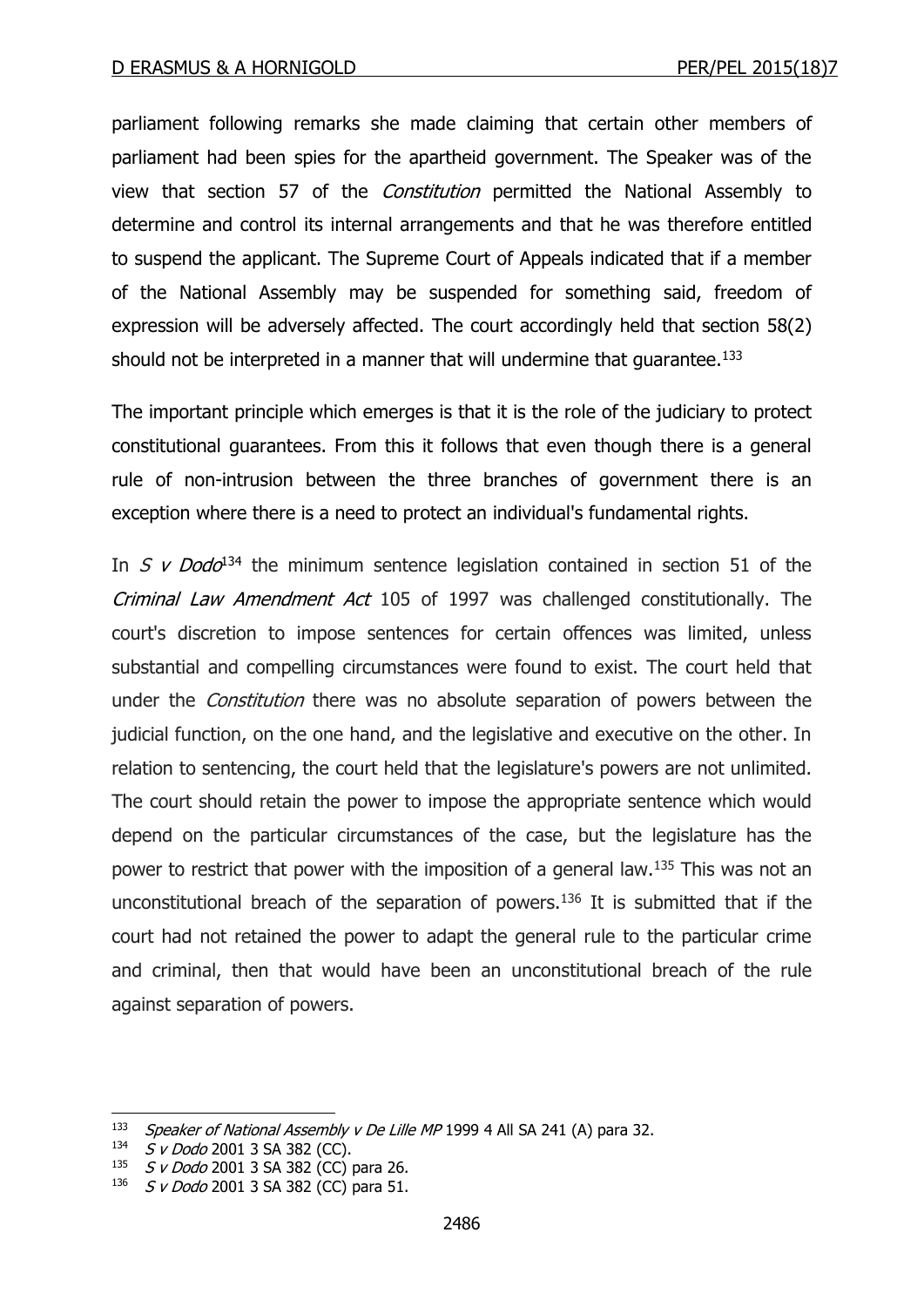Similarly, even where the executive is concerned, it is possible for the court to direct the executive how to conduct itself. The decision in *Kaunda v President of the RSA<sup>137</sup>* provides such an example. In this case 69 mercenaries were on their way to Equatorial Guinea to stage a coup. They were arrested in Zimbabwe whilst travelling to Equatorial Guinea. The mercenaries requested the South African government to afford them diplomatic protection. This assistance was not forthcoming and the applicants approached the court for an order directing the South African authorities to assist them. The court recognised that the executive has a particular and special competence regarding the exercise of powers of diplomatic representations. Despite this competence, the exercise of the power was still justiciable. A balance needs accordingly by struck between the doctrine of separation of powers and the duty of the court to protect the fundamental rights of citizens.<sup>138</sup>

Similarly, the court will be loath to dictate to the executive how to allocate scarce resources.<sup>139</sup> The court recognises that it should not attribute to itself superior wisdom in relation to matters entrusted to other branches of government. The Court has held that policies which ignore the plight of the most vulnerable will be unreasonable.<sup>140</sup> The courts recognise that the government is accountable to its constituency about the manner in which it allocates resources and how it develops policy. It is thus important that the executive is able to formulate and implement policy as mandated by the voters in a democracy. This was illustrated in *Premier*, Mpumalanga v Executive Committee of State-aided Schools, Eastern Transvaal. 141 The court held that as a young democracy facing immense challenges of transformation the importance of the need to ensure the ability of the executive to act efficiently and promptly must be recognised. However, this must be balanced against the duty of the executive to act in a manner which is consistent with the Constitution.<sup>142</sup> The court intervened in the matter and set aside the decision to

<sup>&</sup>lt;sup>137</sup> Kaunda v President of the RSA 2005 4 SA 235 (CC).<br><sup>138</sup> Kaunda v President of the RSA 2005 4 SA 235 (CC)

<sup>&</sup>lt;sup>138</sup> *Kaunda v President of the RSA* 2005 4 SA 235 (CC) para 144.<br><sup>139</sup> *Mational Treasury v Opposition to Urban Tolling Alliance* 2012.

<sup>&</sup>lt;sup>139</sup> National Treasury v Opposition to Urban Tolling Alliance 2012 6 SA 223 (CC) para 18.<br><sup>140</sup> Covernment of the RSA v Creatheam 2000 11 BCLB 1160 (CC) para 26

<sup>&</sup>lt;sup>140</sup> Government of the RSA v Grootboom 2000 11 BCLR 1169 (CC) para 36.<br><sup>141</sup> Premier, Mnumalanga v Executive Committee of State-aided Schools, P

<sup>141</sup> Premier, Mpumalanga v Executive Committee of State-aided Schools, Eastern Transvaal 1999 2 SA 91 (CC).

<sup>&</sup>lt;sup>142</sup> Premier, Mpumalanga v Executive Committee of State-aided Schools, Eastern Transvaal 1999 2 SA 91 (CC) para 41.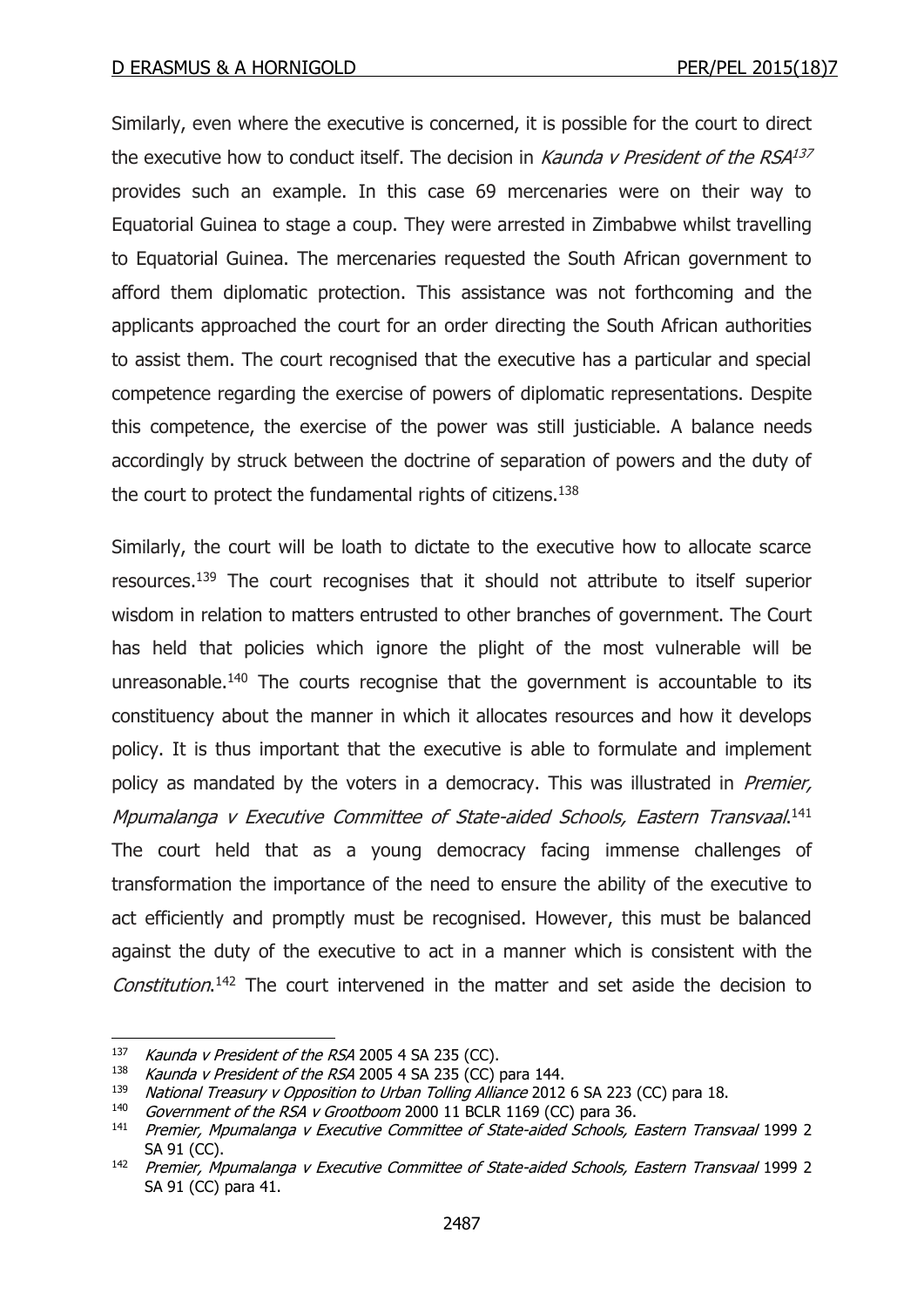terminate subsidies to ex whites-only schools. This was because the decision was taken in a procedurally unfair manner. The matter illustrated the relationship between two constitutional principles, both stemming from the constitutional principle of fairness. There is firstly a need to eliminate discrimination and address the effects thereof. Secondly, the government has a constitutional duty to exercise its powers in a manner which is procedurally fair.  $143$ 

These principles are further illustrated in relation to the management of prisons. The traditional position in South African law was that a review of administrative decisions was permitted on limited grounds only, namely when the decision maker acted *ultra* vires, had an ulterior purpose or motive, had taken irrelevant considerations into account or had not taken relevant considerations into account, had acted in bad faith, or had failed to apply his mind, or had failed to apply the *audi alteram partem* rule.<sup>144</sup> Thus, the courts were reluctant to interfere with decisions of the executive branch of government, including the prison authorities.<sup>145</sup>

Courts in various jurisdictions, including South Africa, have applied a "hands off" approach when dealing with cases regarding the exercise of executive powers such as the administration of prisons. The basis for this approach was the idea that the foremost responsibilities of prison administrators were the safeguarding of prisoners, the securing of internal order and discipline, and the eventual rehabilitation of prisoners. The courts regarded these duties as falling within the expertise of the relevant executives and administrators.<sup>146</sup>

With the advent of the Bill of Rights in the *Constitution*, the application of a strict "hands off" principle was no longer feasible since the courts were duty bound to uphold the fundamental rights enshrined in the bill of rights. Hence a modified version of the "hands-off" doctrine emerged. At the heart of this approach was the residuum principle, which rejected the view that the prisoner forfeits not only his or

<sup>&</sup>lt;sup>143</sup> Premier, Mpumalanga v Executive Committee of State-aided Schools, Eastern Transvaal 1999 2 SA 91 (CC) para 188.

<sup>144</sup> Van Zyl Smit South African Prison Law 96.

<sup>&</sup>lt;sup>145</sup> Compare the decisions of *Goldberg v Minister of Prisons* 1979 1 SA 14 (A); Hassim v Officer Commanding, Prison Command, Robben Island; Venkatrathnam v Officer Commanding, Prison Command, Robben Island 1973 3 SA 462 (C).

<sup>&</sup>lt;sup>146</sup> Kruger v Minister of Correctional Services 2005 ZAGPHC 24 (2 March 2005).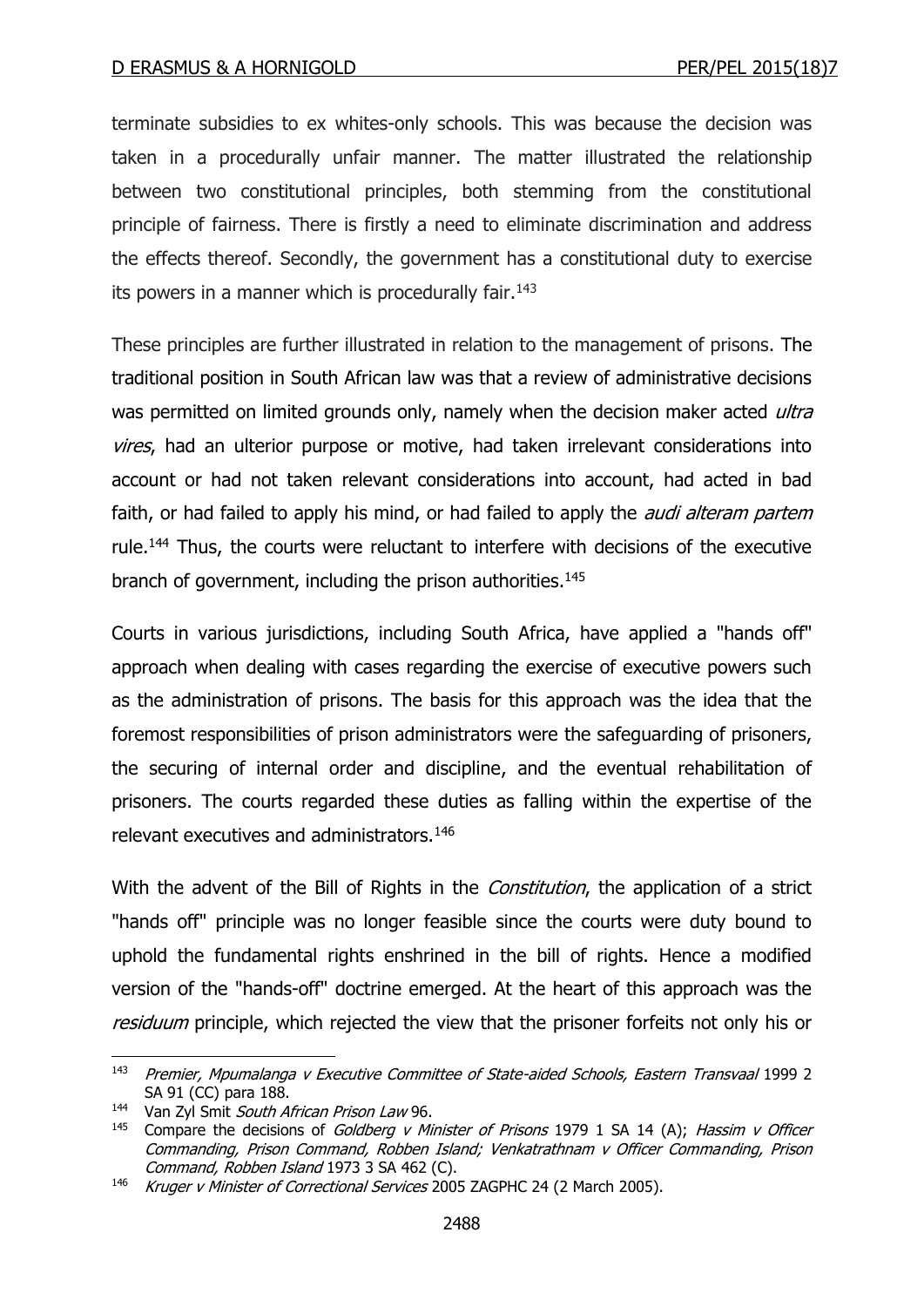her liberty but also all of his rights save those which the law expressly grants. The modified approach stipulates that a prisoner retains all of his or her rights, except those which are removed either expressly or by necessary implication. Thus, the courts still defer to the executive, that is, the prison administrators and officials, in the running of the prisons, because of their expert knowledge in the field; but the courts retain their obligation to enforce the rights of these prisoners, should the rights be violated. The powers of the prison administrators are furthermore subject to the principle of legality. This means that any restriction of rights as a result of incarceration may be limited expressly or impliedly only by means of legislation. The restrictions must by formulated narrowly to ensure that prisoners are not subjected to wide discretionary powers of administrators.<sup>147</sup>

Thus, in general the courts will not interfere with the executive in the planning and implementation of policy. However, this is not an absolute rule. It is premised upon the executive's acting in a manner which is consistent with its constitutional mandate. Where it fails in this regard it is necessary for the court to take action to protect the constitutional rights of the citizen.<sup>148</sup>

It is thus submitted that the doctrine of separation of powers is not an absolute separation of the different arms of government, but rather a general principle which must yield to the imperative of the protection of human rights. Furthermore, the type of judicial action which is being proposed relates to the enforcement of an order. It is the order which violates the general principle. A special master is appointed to ensure that the order of the court is properly executed. It is a temporary action which is necessary in order to ensure that a public institution is functioning in accordance with its constitutional mandate. Furthermore, it should generally be employed only where no other action will be effective under the circumstances.

<sup>&</sup>lt;sup>147</sup> See in general the decisions of *Minister of Correctional Services v Kwakwa* 2002 4 SA 455 (SCA); Thukwane v Minister of Correctional Services 2003 1 SA 51 (T); Conjwayo v Minister of Justice, Legal and Parliamentary Affairs 1992 2 SA 56 (ZS); Blanchard v Minister of Justice, Legal and Parliamentary Affairs 1999 10 BCLR 1169 (ZS); Van Vuuren v Minister of Correctional Services 2012 1 SACR 103 (CC); Ehrlich v Minister of Correctional Services 2008 ZAECHC 94 (23 June 2008).

<sup>148</sup> August v Electoral Commission 1999 4 BCLR 363 (CC) para 36.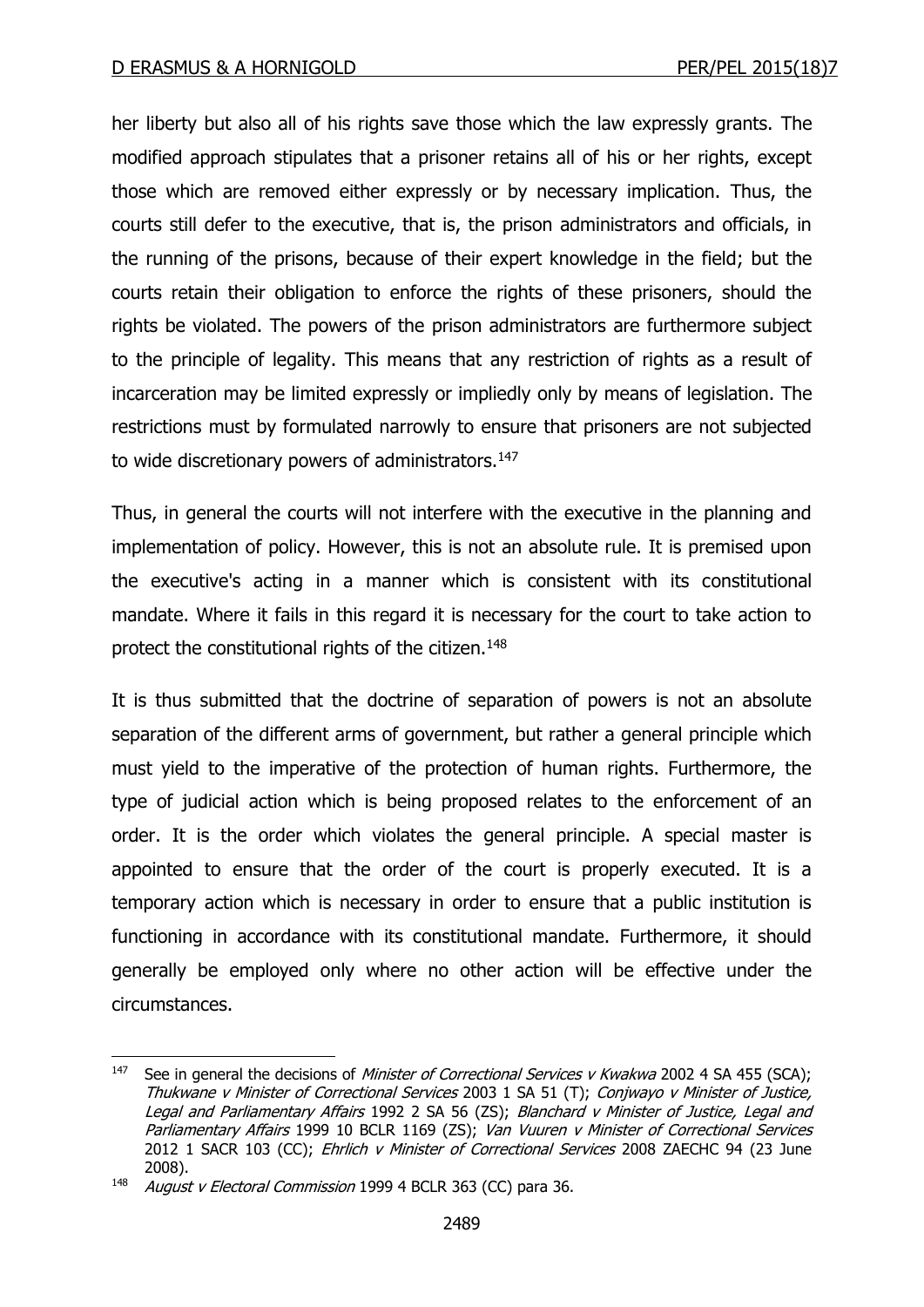#### **8 Conclusion**

In general the courts will be loath to become involved in the management of public institutions. This is generally the work of the executive, and is to be monitored by the legislature. However, there are exceptions when dealing with the most vulnerable in society. These would include children without parents, prisoners, the elderly and the mentally disabled. These persons will often be dependent upon public institutions to care for them. Where there is a consistent failure by the institution to properly discharge its duties, a court may need to take remedial action in order to transform the institution and bring it into accord with its constitutional mandate. For a number of reasons such organisations may resist change and it may be necessary for a court to appoint a special master to work under its auspices in order to affect that transformation. This may be in the form of an expert in the relevant field, an attorney or advocate or possibly a team of several people.

The abuses suffered by these vulnerable members of society are often significant and occur over protracted periods. These could include a wide range of human rights abuses, which include but are not limited to the right to life's being compromised in various ways, including severe assaults where the perpetrators receive no punishment<sup>149</sup> and a lack of proper medication;<sup>150</sup> overcrowding, which can severely compromise human rights in a multitude of ways; <sup>151</sup> and a lack of humane conditions of confinement.<sup>152</sup>

It is submitted that the appointment of special masters by South African courts would ensure that court orders directing public institutions such as prisons to fulfil their constitutional mandate would be properly executed. Adherence to such court orders would also indirectly transform these institutions. The court would appoint a master to an institution only if there were a consistent failure to adhere to its

<sup>1</sup> <sup>149</sup> Judicial Inspectorate of Prisons 2006 http://judicialinsp.dcs.gov.za/ Annualreports/ANNUAL%20REPORT%202007.pdf 63.

<sup>&</sup>lt;sup>150</sup> B v Minister of Correctional Services 1997 6 BCLR 789 (C) para 60.<br><sup>151</sup> Judicial Inspectorate of Prisons 2009 http://judiciali

<sup>151</sup> Judicial Inspectorate of Prisons 2009 http://judicialinsp.dcs.gov.za/Annualreports/ Annual%20Report%202008%20-%202009.pdf; Brown, Governor of California v Plata 563 US (2011); Haney 2010 http://rbgg.com/wp-content/uploads/\_Haney,%20Dr.%20Craig%20% 283201%29,%2010-30-08,%20OCR.PDF.

 $152$  Judicial Inspectorate of Prisons 2008 http://judicialinsp.dcs.gov.za/Annualreports /Annual%20Report%202007-2008.pdf.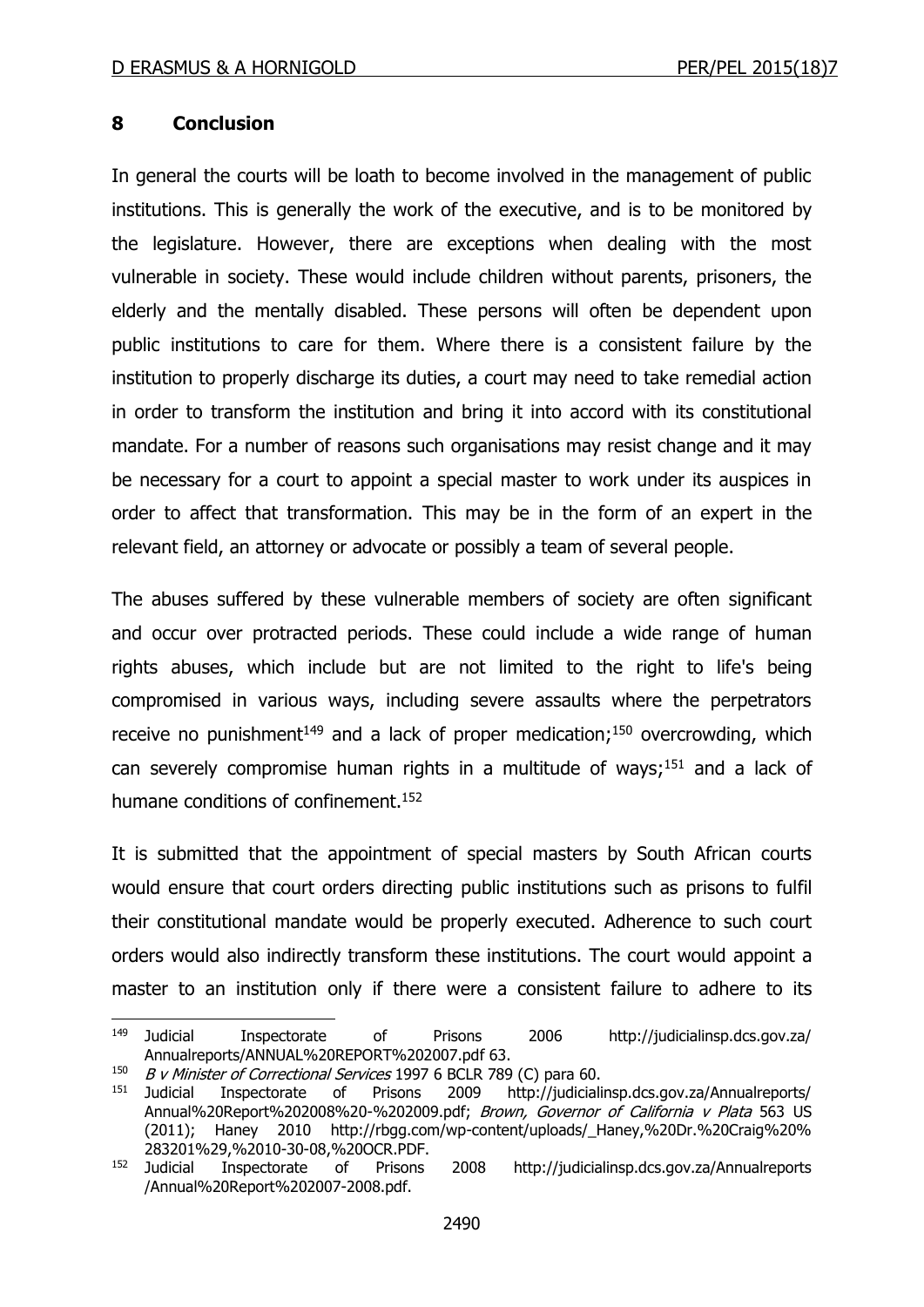legislative and constitutional mandate. Once the master had carried out its task it is submitted that the proper procedures, policies, staff, training and so forth would be in place so that in future the institution would be well equipped not to deviate from its mandate. If court orders were adhered to under the supervision of a special master, current and future administrators within public institutions would become used to a culture of constitutional adherence in the exercise of their powers. Once this culture is established, the need to appoint such special masters should be become less urgent.<sup>153</sup>

<sup>1</sup> <sup>153</sup> The term "special master" is not a well-known term in South African legal terminology and possibly the term "special curator" could be employed.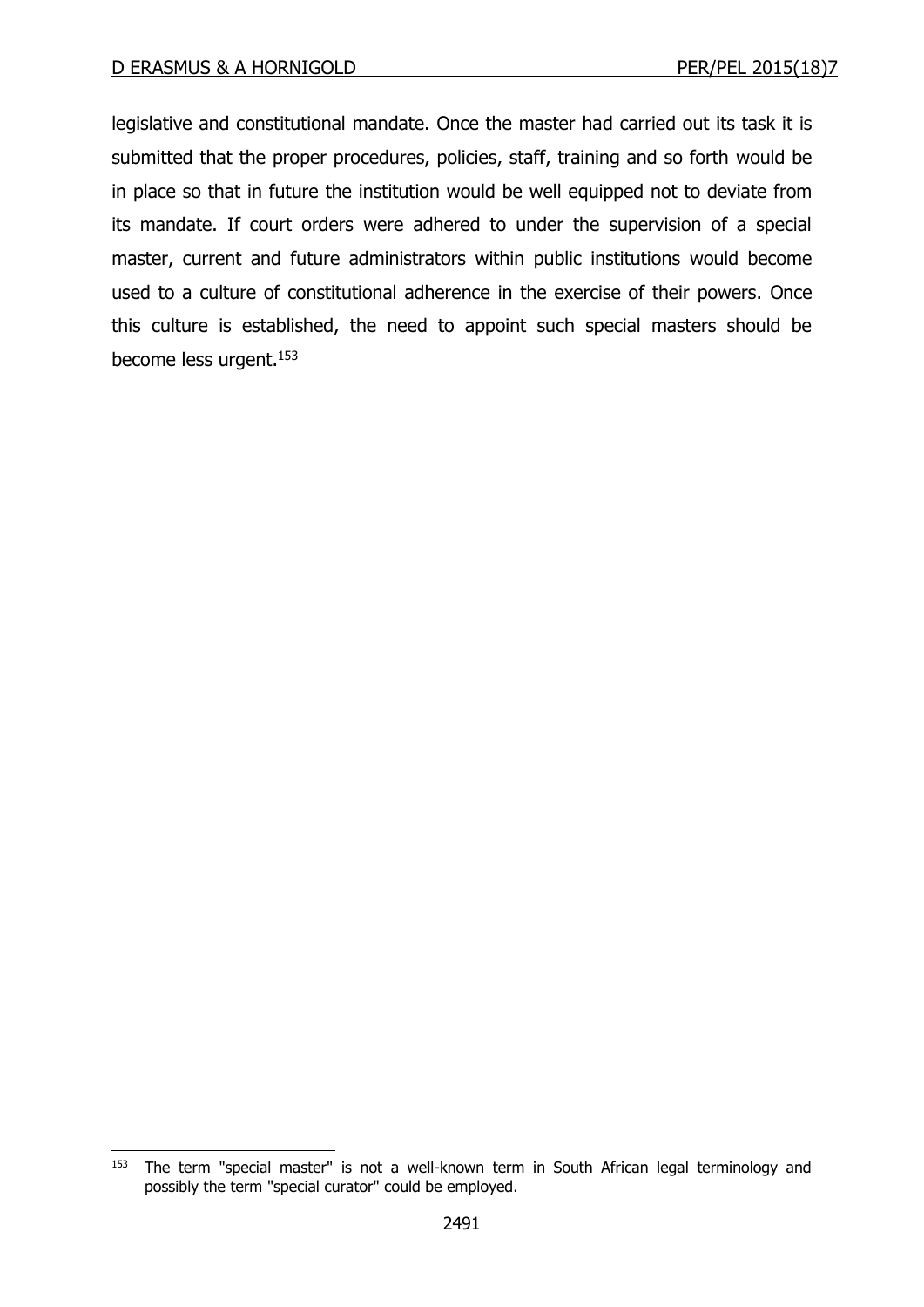#### **BIBLIOGRAPHY**

#### **Literature**

Appel 2000 Wash U LQ

Appel PA "Intervention in Public Law Litigation: The Environmental Paradigm" 2000 Wash U LQ 215-311

#### Bonta and Motiuk 1987 J Res Crime & Delinq

Bonta J and Motiuk LL "The Diversion of Incarcerated Offenders to Correctional Halfway Houses" 1987 J Res Crime & Delinq 302-312

#### Braithwaite 1999 Crime & Just

Braithwaite J "Restorative Justice: Assessing Optimistic and Pessimistic Accounts" 1999 Crime & Just 1-127

#### Brakel 1979 ABF Res J

Brakel SJ "Special Masters in Institutional Litigation" 1979 ABF Res J 543-569

#### Chayes 1976 Harv L Rev

Chayes A "The Role of the Judge in Public Law Litigation" 1976 Harv L Rev 1281-1316

#### Chen and Shapiro 2007 ALER

Chen MK and Shapiro JM "Do Harsher Prison Conditions Reduce Recidivism? A Discontinuity-Based Approach" 2007ALER 1-29

#### Cuihodaru 2009 RJLM

Ciuhodaru T "Factors Increasing Mortality Rates in Suicide Attempts in Jail and Prison" 2009 RJLM 69-72

#### Cullen, Jonson and Nagin 2011 Pris J

Cullen FT, Jonson CL and Nagin DS "Prisons do not Reduce Recidivism: The High Cost of Ignoring Science" 2011 Pris J48S-65S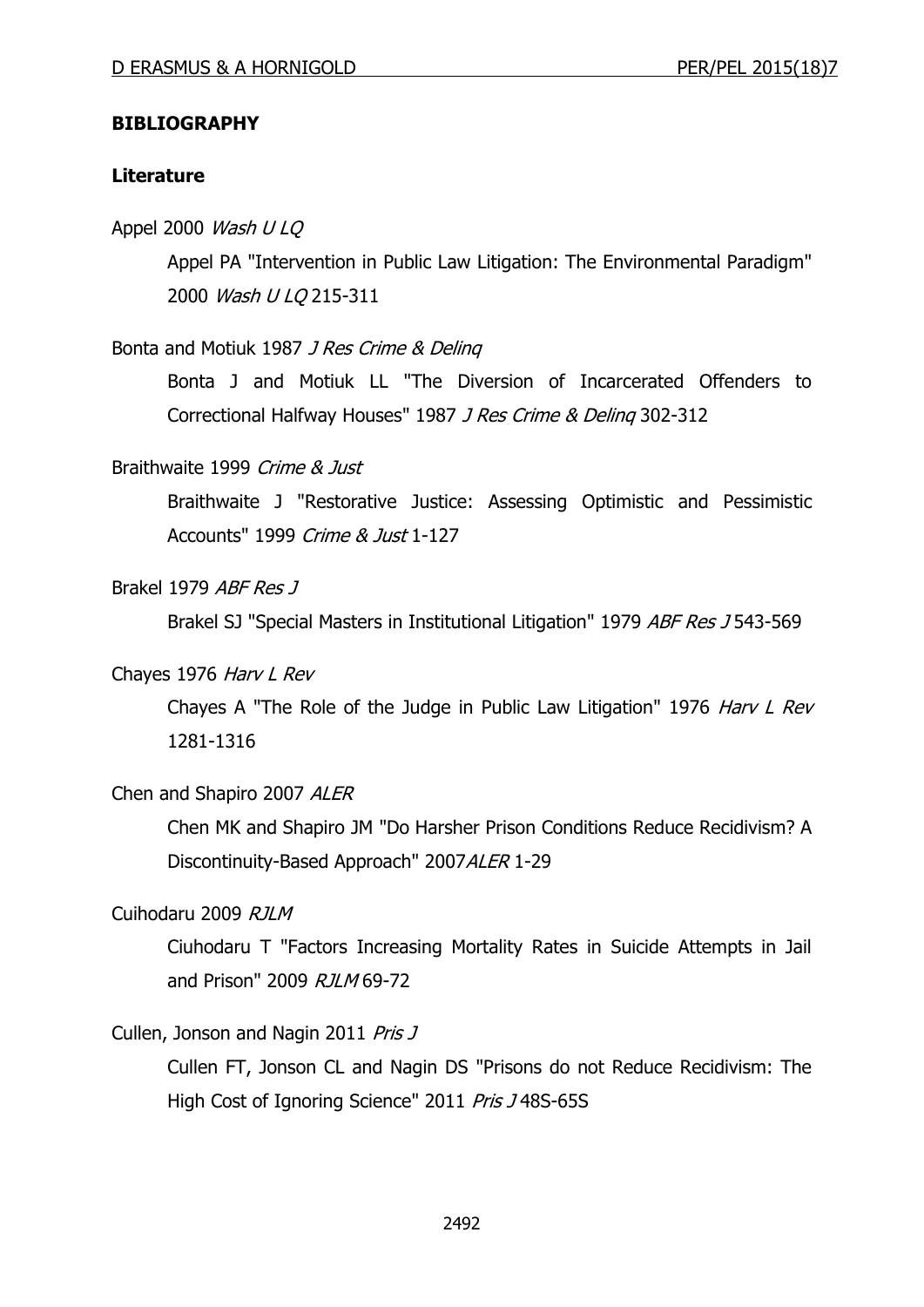#### Currie and De Waal Bill of Rights Handbook

Currie I and De Waal J The Bill of Rights Handbook 5th ed (Juta Cape Town 2005)

#### DiCataldo, Greer and Profit 1995 Bull Am Acad Psychiatry & L

DiCataldo F, Greer A and Profit WE "Screening Prison Inmates for Mental Disorder: An Examination of the Relationship between Mental Disorder and Prison Adjustment" 1995 Bull Am Acad Psychiatry & L 573-585

#### Drago, Galbiati and Vertova 2011 ALER

Drago F, Galbiati R and Vertova P "Prison Conditions and Recidivism" 2011 ALER 103-130

#### Farrington and Nutall 1980 JCJ

Farrington DP and Nutall CP "Prison Size, Overcrowding, Prison Violence, and Recidivism" 1980 JCJ 221-231

#### Fritsch and Burkhead 1981 Fam Relat

Fritsch TA and Burkhead JD "Behavioral Reactions of Children to Parental Absence Due to Imprisonment" 1981 Fam Relat 83-88

### Hagan and Dinovitzer 1999 Crime & Just

Hagan J and Dinovitzer R "Collateral Consequences of Imprisonment for Children, Communities, and Prisoners" 1999 Crime & Just 121-162

### Haney 2006 Wash  $UJL$  & Pol'y

Haney C "The Wages of Prison Overcrowding: Harmful Psychological Consequences and Dysfunctional Correctional Reactions" 2006 Wash U J L & Pol'y 265-293

#### Hermann 1978 SAJCC

Herrmann J "Various Models of Criminal Proceedings" 1978 SAJCC 2-5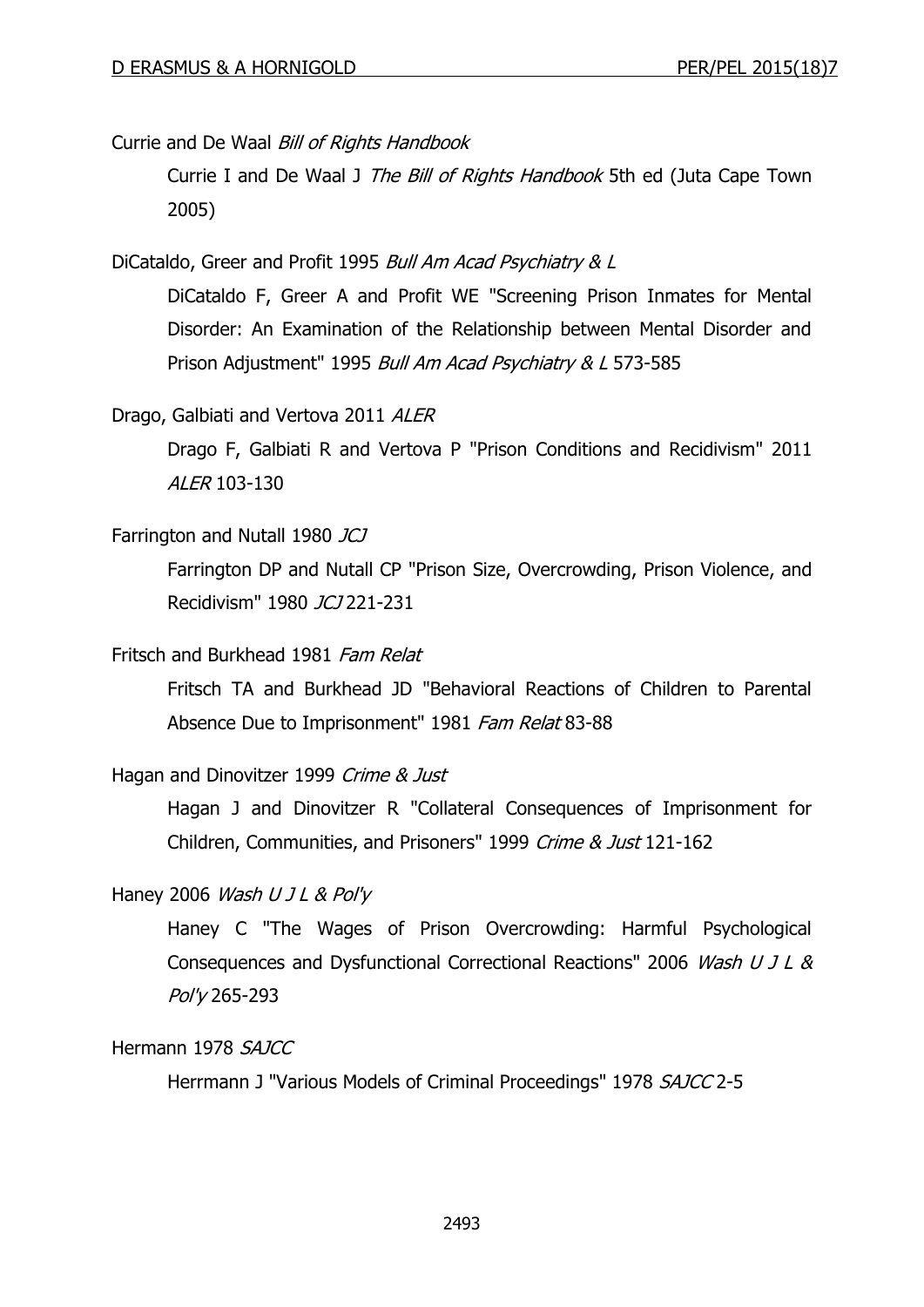Hornigold Principles of South African Prison Law

Hornigold A Principles of South African Prison Law and Proposals for Their Implementation (LLD-thesis Nelson Mandela Metropolitan University 2014)

Hunt 1985 Maine LJ

Hunt JC "Group Homes for the Mentally Retarded in Maine: Legislative Intent and Administrative Process" 1985 Maine LJ 64-103

Klaaren, Dugard and Handmaker 2000 SAJHR

Klaaren J, Dugard and Handmaker J (eds) "Public Interest Litigation in South Africa: Special Issue" 2000 SAJHR 1-182

Levine 1985 Hastings LJ

Levine DI "Calculating Fees of Special Masters" 1985 Hastings LJ 141-148 Levine 1986 Law & Policy

Levine M "The Role of Special Master in Institutional Reform Litigation: A Case Study" 1986 Law & Policy 275-321

Maldonado 2006 Fam LQ

Maldonado S "Recidivism and Paternal Engagement" 2006 Fam LO 191-211

Megargee 1977 Am J Commun Psychol

Megargee EI "The Association of Population Density, Reduced Space and Uncomfortable Temperature with Misconduct in a Prison Community" 1977 Am J Commun Psychol 289-298

Morgan 2012 Punishment & Society

Morgan D "Prisoner Reintegration and the Stigma of Prison Time Inscribed on the Body" 2012 Punishment & Society 565-583

Munting 2013 LLD

Munting L "Guidelines and Principles on Imprisonment and the Prevention of Torture under the African Charter of Human and People's Rights – How Relevant are They for South Africa" 2013 LDD 363-377

Prins 2014 Psychiatric Services

Prins SJ "Prevalence of Mental Illnesses in US State Prisons: A Systematic Review" 2014 Psychiatric Services 862-868

Reynolds 1979 Fordham Urb LJ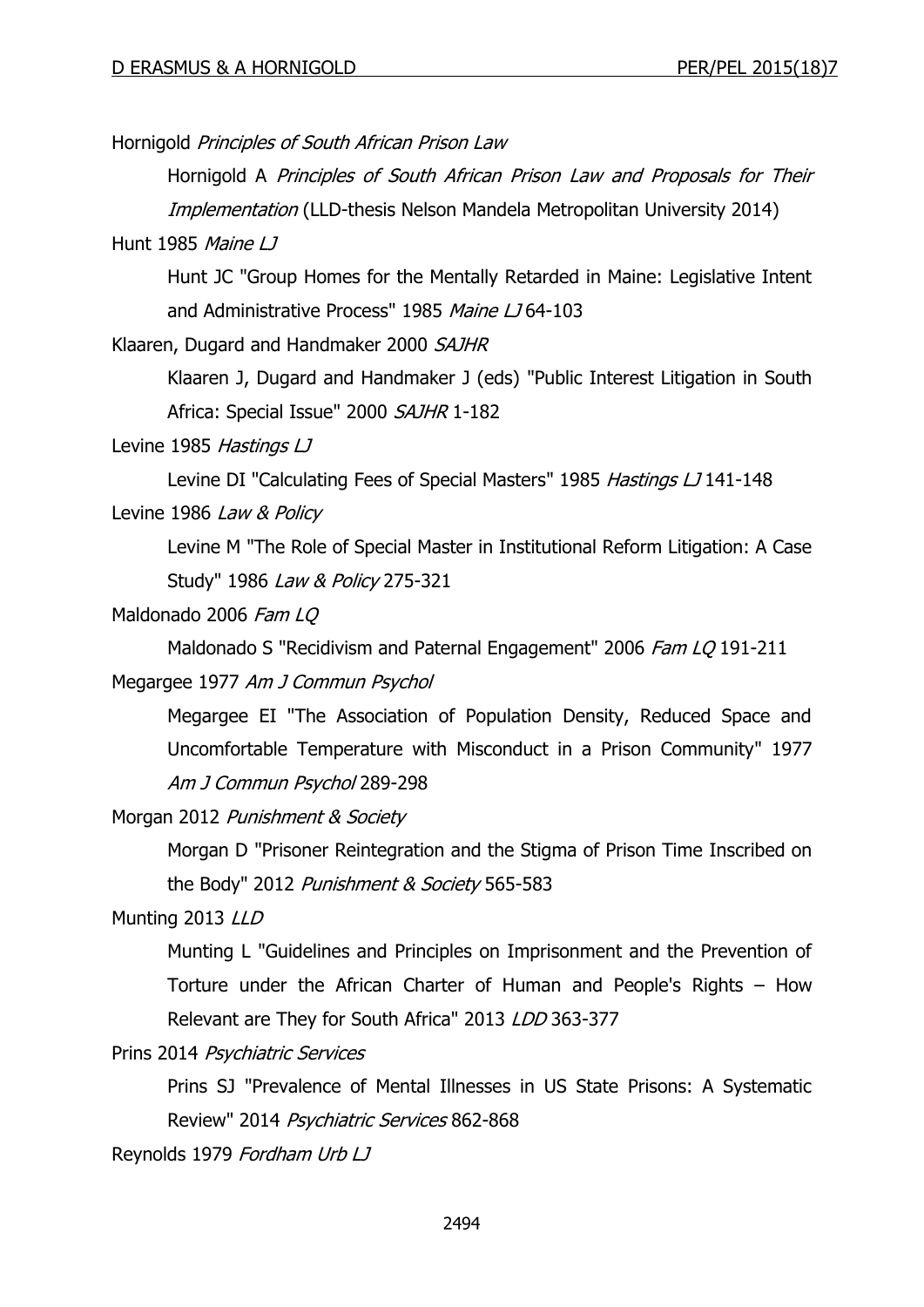Reynolds AD "The Mechanics of Institutional Reform Litigation" 1979 Fordham Urb LJ 695-729

Rubin and Feely 2002 U Pa J Const L

Rubin EL and Feeley MM "Judicial Policy Making and Litigation against the Government" 2002 U Pa J Const L 617-664

Smith Law of Insolvency

Smith C *The Law of Insolvency* 3<sup>rd</sup> ed (Butterworths Durban 1988)

Taylor 1996 JOCJRC

Taylor CS "Growing up Behind Bars: Confinement, Youth Development and Crime" 1996 JOCJRC 29-41

Van Zyl Smit South African Prison Law

Van Zyl Smit D South African Prison Law and Practice (Butterworths Durban 1992)

Visher, Debus-Sherril and Yahner 2011 JQ

Visher CA, Debus-Sherrill SA and Yahner J "Employment After Prison: A Longitudinal Study of Former Prisoners" 2011 JQ 698-718

Walmsley 2005 Int J Prison Health

Walmsley R "Prison Health Care and the Extent of Prison Overcrowding" 2005 Int J Prison Health 3-12

Willging et al Special Masters' Incidence

Willging TE et al Special Masters' Incidence and Activity Report to the Judicial Conference's Advisory Committee on Civil Rules and its Subcommittee on Special Masters (Federal Judicial Center Washington DC 2000)

#### **Case law**

Anton Piller KG v Manufacturing Processes Limited 1976 1 All ER 779 August v Electoral Commission 1999 4 BCLR 363 (CC) B v Minister of Correctional Services 1997 6 BCLR 789 (C) Blanchard v Minister of Justice, Legal and Parliamentary Affairs 1999 10 BCLR 1169 (ZS) Brown, Governor of California v Plata 563 US (2011)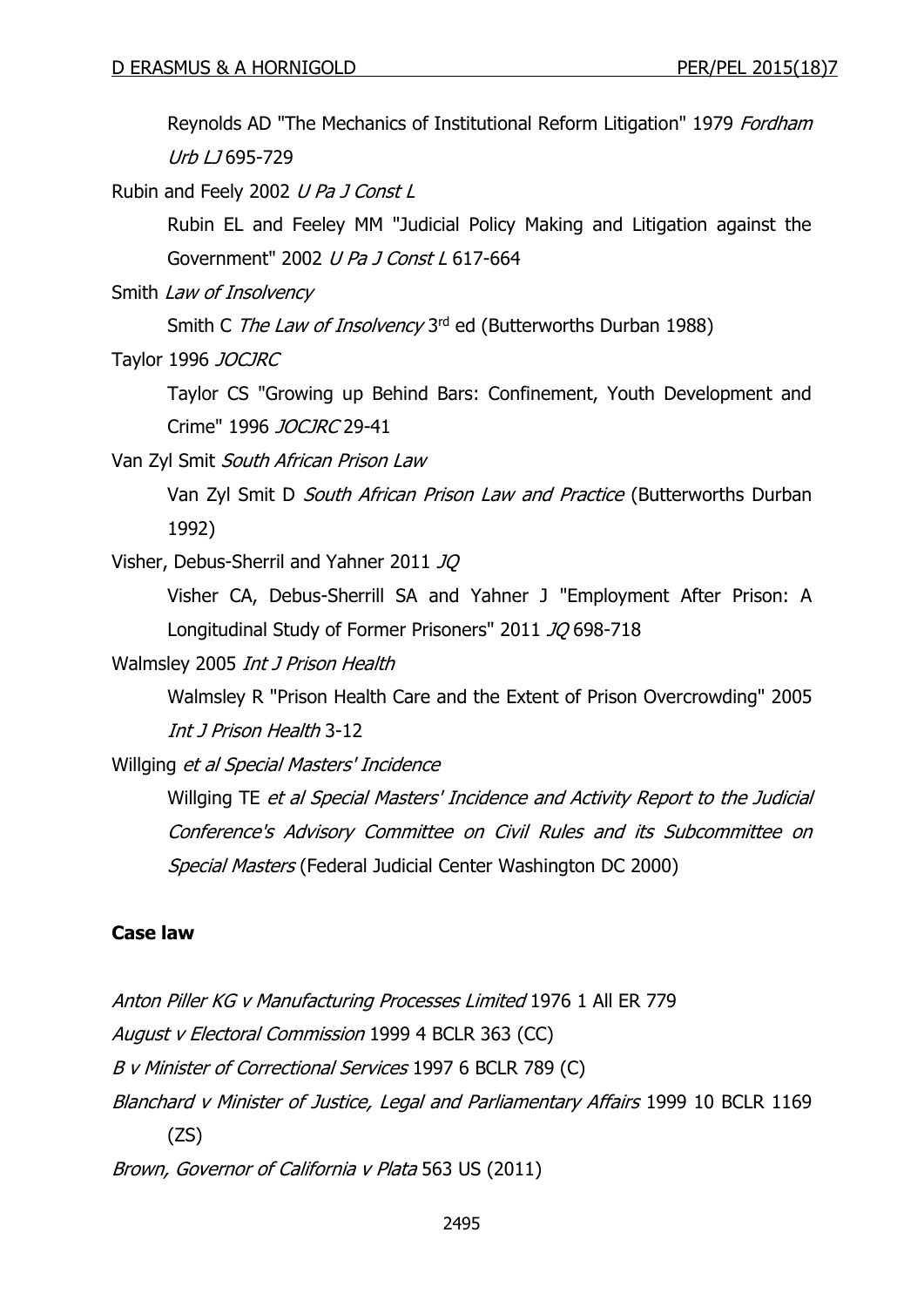Coleman v Schwarzenegger docket NO 2:90-cv-00520-LKK-JFM [\(ED Cal\)](https://en.wikipedia.org/wiki/United_States_District_Court_for_the_Eastern_District_of_California) Conjwayo v Minister of Justice, Legal and Parliamentary Affairs 1992 2 SA 56 (ZS) Consumer Advisory Board v Brenda Harvey Docket No 91-CV-321-P-S Ehrlich v Minister of Correctional Services 2008 ZAECHC 94 (23 June 2008) Ehrlich v Minister of Correctional Services 2009 2 SA 373 (E) EN v Government of the RSA 2007 1 BCLR 84 (D) Enyati Resources Ltd v Thorne 1984 2 SA 551 (C) Fose v Minister of Safety and Security 1997 7 BCLR 851 (CC) Goldberg v Minister of Prisons 1979 1 SA 14 (A) Government of the RSA v Grootboom 2000 11 BCLR 1169 (CC) Hassim v Officer Commanding, Prison Command, Robben Island; Venkatrathnam v Officer Commanding, Prison Command, Robben Island 1973 3 SA 462 (C) Kaunda v President of the RSA 2005 4 SA 235 (CC) Kruger v Minister of Correctional Services 2005 ZAGPHC 24 (2 March 2005) Lee v Minister of Correctional Services 2013 2 SA 144 (CC) M v Minister of Police of the Government of the RSA 2013 5 SA 622 (GNP) Minister of Correctional Services v Kwakwa 2002 4 SA 455 (SCA) Motsemme v Minister of Correctional Services 2006 2 SACR 277 (W) National Treasury v Opposition to Urban Tolling Alliance 2012 6 SA 223 (CC) Plata v Schwarzenegger Docket No 3:01-cv-01351-TEH (ND Cal) Premier, Mpumalanga v Executive Committee of State-aided Schools, Eastern Transvaal 1999 2 SA 91 (CC) President of the RSA v Modderklip Boerdery (Pty) Ltd 2005 5 SA 3 (CC) S v Dodo 2001 3 SA 382 (CC) S v Makwanyane 1995 3 SA 391 (CC) S v Williams 1995 3 SA 632 (CC) Speaker of National Assembly v De Lille MP 1999 4 All SA 241 (A) Taylor v Perini 503 F2d 899 Thukwane v Minister of Correctional Services 2003 1 SA 51 (T) Van Vuuren v Minister of Correctional Services 2012 1 SACR 103 (CC) Venkatrathnam v Officer Commanding, Prison Command, Robben Island 1973 3 SA 462 (C)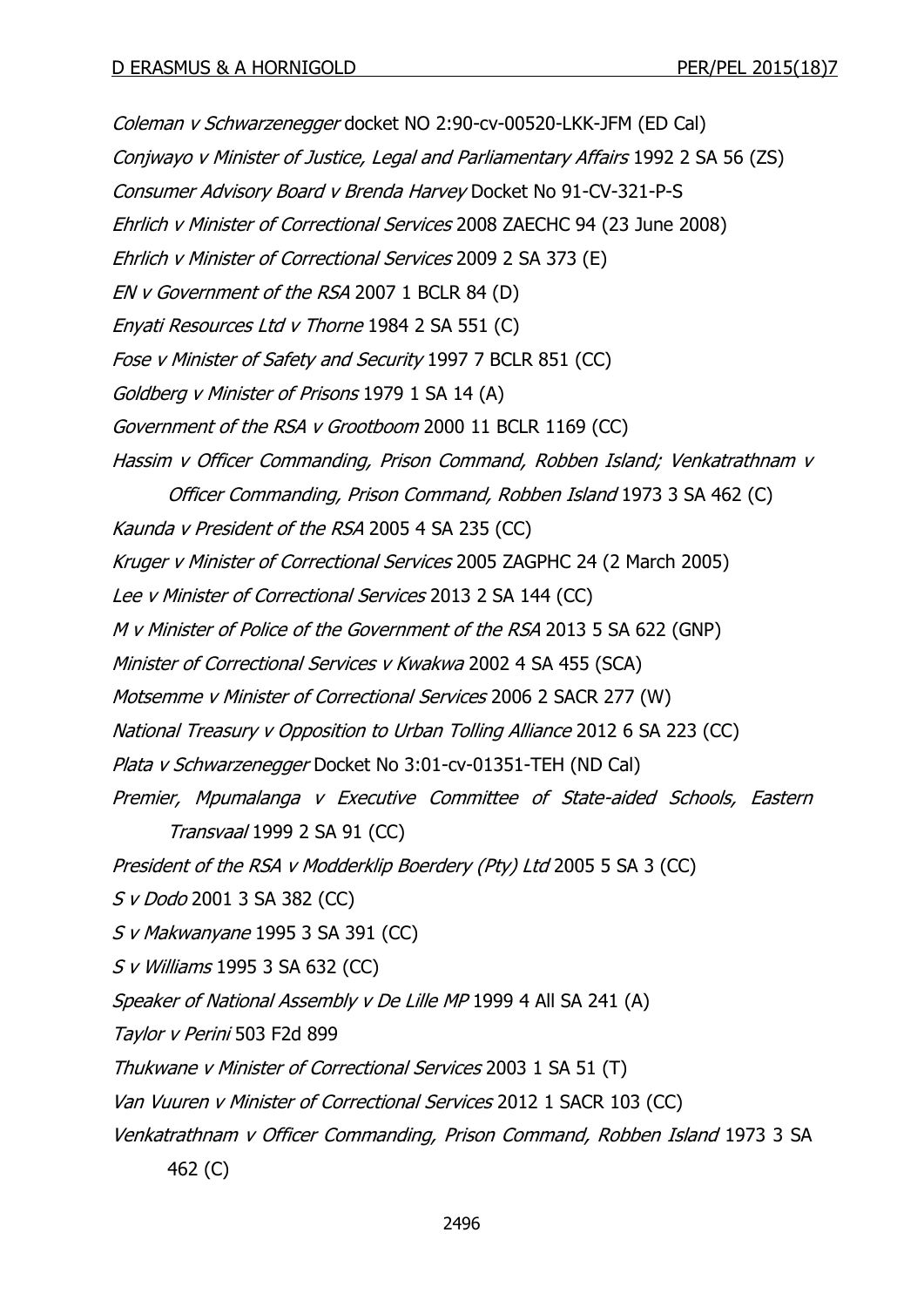Vis v Minister of Correctional Services 2013 ZAFSHC 101 (16 May 2013) Wuori v Zitnay 75-80-P (D Me 14 July 1978)

#### **Legislation**

Children's Act 38 of 2005 Companies Act 71 of 2008 Constitution of the Republic of South Africa, 1996 Correctional Services Act 111 of 1998 Criminal Law Amendment Act 105 of 1997 Expropriation Act 63 of 1975 Mediation in Certain Divorce Matters Act 24 of 1987 Prevention of Illegal Eviction from and Unlawful Occupation of Land Act 19 of 1998

#### **International instruments**

Siracusa Principles on the Limitation and Derogation Provisions in the International Covenant on Civil and Political Rights UN Doc E/CN.4/1985/4, Annex (1985)

#### **Government publications**

Uniform Rules of Court: Rules Regulating the Conduct of the Proceedings of the Several Provincial and Local Divisions of the High Court of South Africa (1965), as amended (GN R48 in GG 999 of 12 January 1965)

#### **Internet sources**

Haney 2010 **http://rbgg.com/wp**content/uploads/\_Haney,%20Dr.%20Craig%20%283201%29,%2010-30- 08,%20OCR.PDF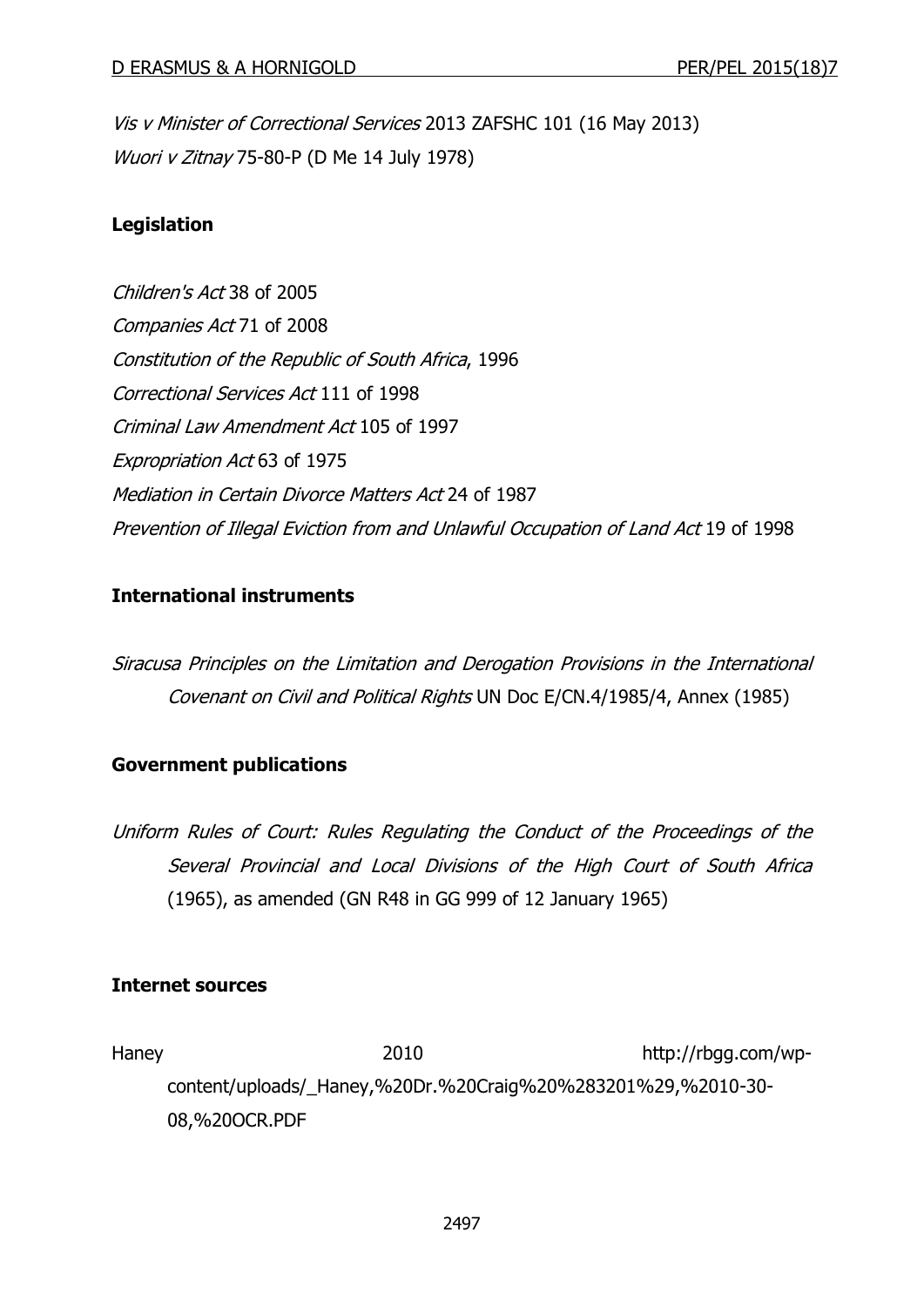Haney C 2010 Summary of Expert Testimony http://rbgg.com/wpcontent/uploads/\_Haney,%20Dr.%20Craig%20%283201%29,%2010-30- 08,%20OCR.PDF accessed 1 March 2013

Jali 2005 http://pmg-assets.s3-website-eu-west-1.amazonaws.com/docs/061016jalireport\_0.pdf

Jali TSB 2005 Report of the Commission of Inquiry into Alleged Incidents of Corruption, Maladministration, Violence or Intimidation Into the Department of Correctional Services Appointed by Order of the President of the Republic of South Africa tn terms of Proclamation No. 135 of 2001, as Amended http://pmg-assets.s3-website-eu-west-

1.amazonaws.com/docs/061016jalireport\_0.pdf accessed 18 November 2014

Judicial Inspectorate for Correctional Services 2012 http://judicialinsp.dcs.gov.za/Annualreports/Annual%20Report%202011- 2012.pdf

Judicial Inspectorate for Correctional Services 2012 Annual Report for the Period 1 April 2011 to 31 March 2012 http://judicialinsp.dcs.gov.za/Annualreports/Annual%20Report%202011- 2012.pdf accessed 18 November 2014

Judicial Inspectorate of Prisons 2006 http://judicialinsp.dcs.gov.za/Annualreports/ANNUAL%20REPORT%202007.p df

Judicial Inspectorate of Prisons 2006 Annual Report for the Period 1 April 2006 to 31 March 2007 http://judicialinsp.dcs.gov.za/Annualreports/ANNUAL%20REPORT%202007.p df accessed 28 April 2013

Judicial Inspectorate of Prisons 2008 http://judicialinsp.dcs.gov.za/Annualreports/Annual%20Report%202007- 2008.pdf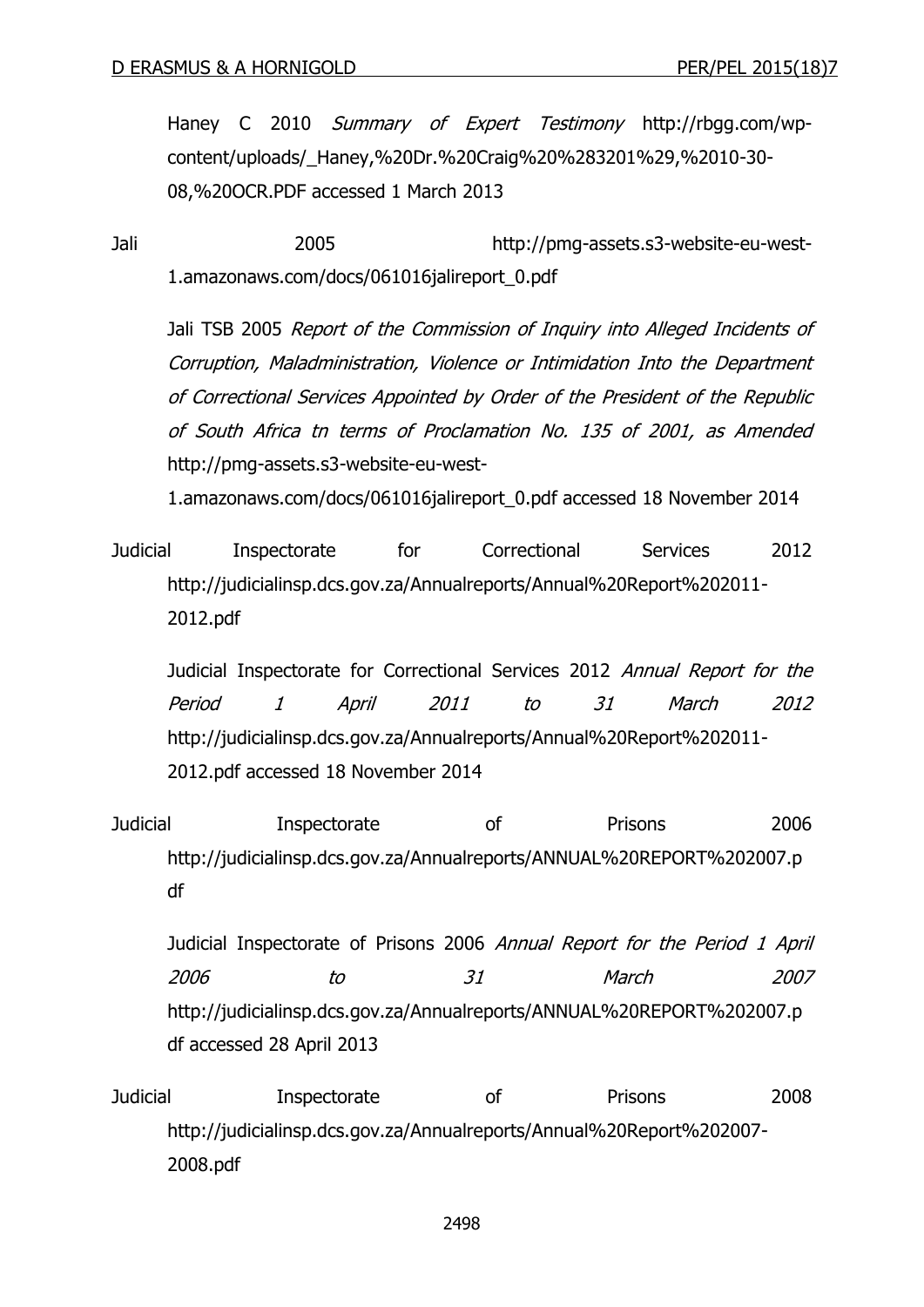Judicial Inspectorate of Prisons 2008 Annual Report for the Period 1 April 2007 to 31 March 2008 http://judicialinsp.dcs.gov.za/Annualreports/Annual%20Report%202007- 2008.pdf accessed 28 April 2013

Judicial Inspectorate of Prisons 2009 http://judicialinsp.dcs.gov.za/Annualreports/Annual%20Report%202008%20- %202009.pdf

Judicial Inspectorate of Prisons 2009 Annual Report for the Period 1 April 2008 to 31 March 2009 http://judicialinsp.dcs.gov.za/Annualreports/Annual%20Report%202008%20- %202009.pdf accessed 28 April 2013

Library of Congress Congressional Research Service 2003 http://www.law.umaryland.edu/marshall/crsreports/crsdocuments/RL31716pd f

Library of Congress Congressional Research Service 2003 Homeland Security: 9/11 Victim Relief Funds Homeland Security: 9/11 Victim Relief Funds http://www.law.umaryland.edu/marshall/crsreports/crsdocuments/RL31716pd f accessed 18 November 2014

United States 2013 http://www.uscourts.gov/uscourts/rules/civil-procedure.pdf

United States 2013 Federal Rules of Civil Procedure http://www.uscourts.gov/uscourts/rules/civil-procedure.pdf accessed 18 November 2014

WHO 2007 http://www.euro.who.int/\_\_data/assets/pdf\_file/0009/99018/E90174.pdf

World Health Organisation 2007 Europe Health in Prisons: A WHO Guide to Essentials in Prison http://www.euro.who.int/\_\_data/assets/pdf\_file/0009/99018/E90174.pdf accessed 1 March 2013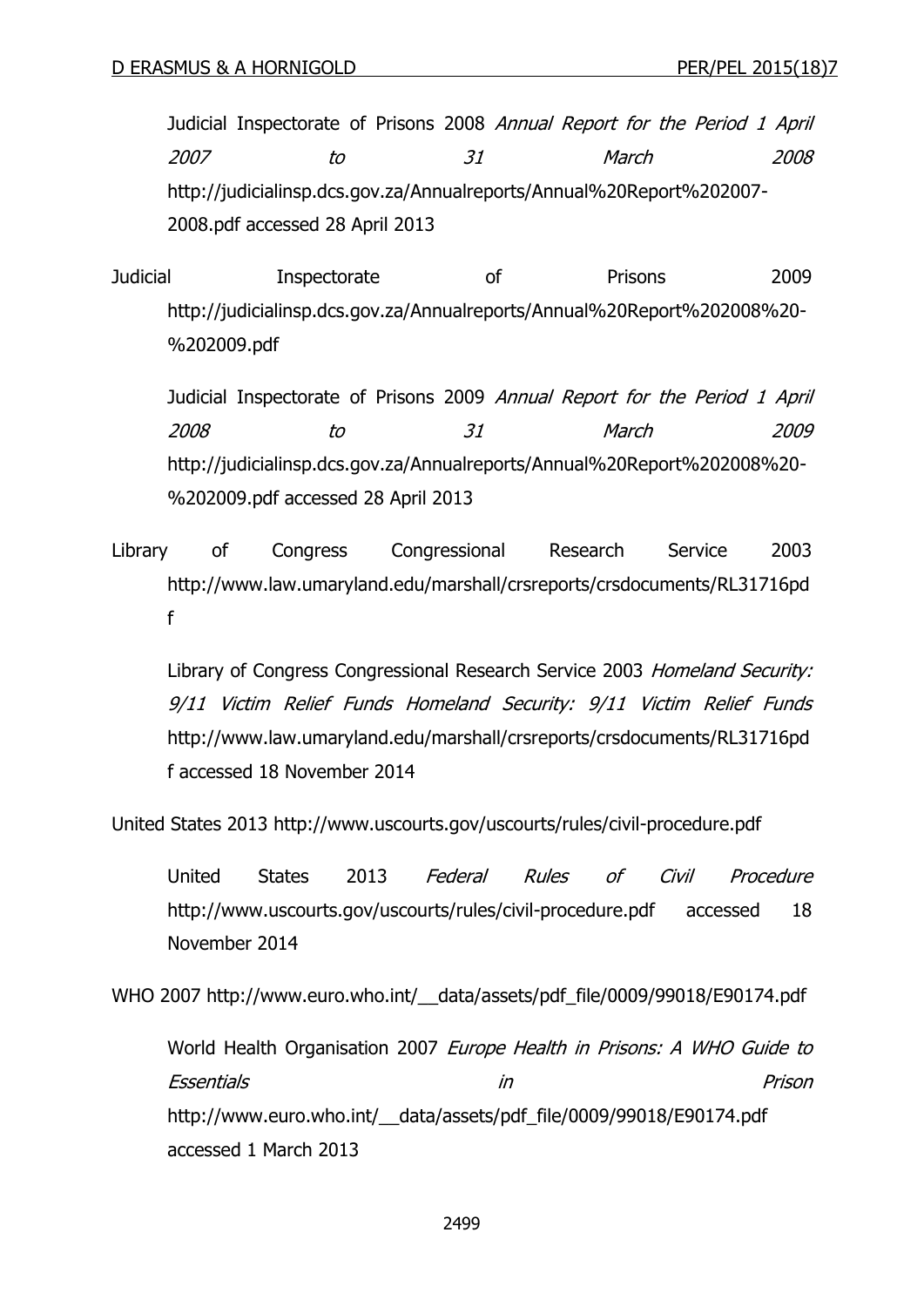## **LIST OF ABBREVIATIONS**

| ABF Res J                   | American Bar Foundation Research Journal          |
|-----------------------------|---------------------------------------------------|
| Am J Commun Psychol         | American Journal of Community Psychology          |
| <b>ALER</b>                 | American Law and Economic Review                  |
| Bull Am Acad Psychiatry & L | The Bulletin of the American Academy of           |
|                             | Psychiatry and the Law                            |
| <b>CDCR</b>                 | California Department of Corrections<br>and       |
|                             | Rehabilitation                                    |
| Crime & Just                | Crime and Justice                                 |
| <b>EJC</b>                  | European Journal of Criminology                   |
| Fam Relat                   | <b>Family Relations</b>                           |
| Fam LQ                      | Family Law Quarterly                              |
| Fordham Urb LJ              | Fordham Urban Law Journal                         |
| Harv L Rev                  | <b>Harvard Law Review</b>                         |
| Hastings LJ                 | Hastings Law Journal                              |
| Int J Prison Health         | International Journal of Prisoner Health          |
| JCJ                         | Journal of Criminal Justice                       |
| <b>JOCJRC</b>               | Journal of the Oklahoma Criminal Justice          |
|                             | Research Consortium                               |
| JQ                          | Justice Quarterly                                 |
| J Res Crime & Deling        | Journal of Research in Crime and Delinquency      |
| <b>LLD</b>                  | Law, Democracy and Development                    |
| Maine LJ                    | Maine Law Journal                                 |
| Pris J                      | The Prison Journal                                |
| <b>RJLM</b>                 | Romanian Journal of Legal Medicine                |
| <b>SAJCC</b>                | South African Journal of Criminal Law and         |
|                             | Criminology                                       |
| <b>SAJHR</b>                | South African Journal of Human Rights             |
| U Pa J Const L              | University<br>of<br>Pennsylvania<br>Journal<br>οf |